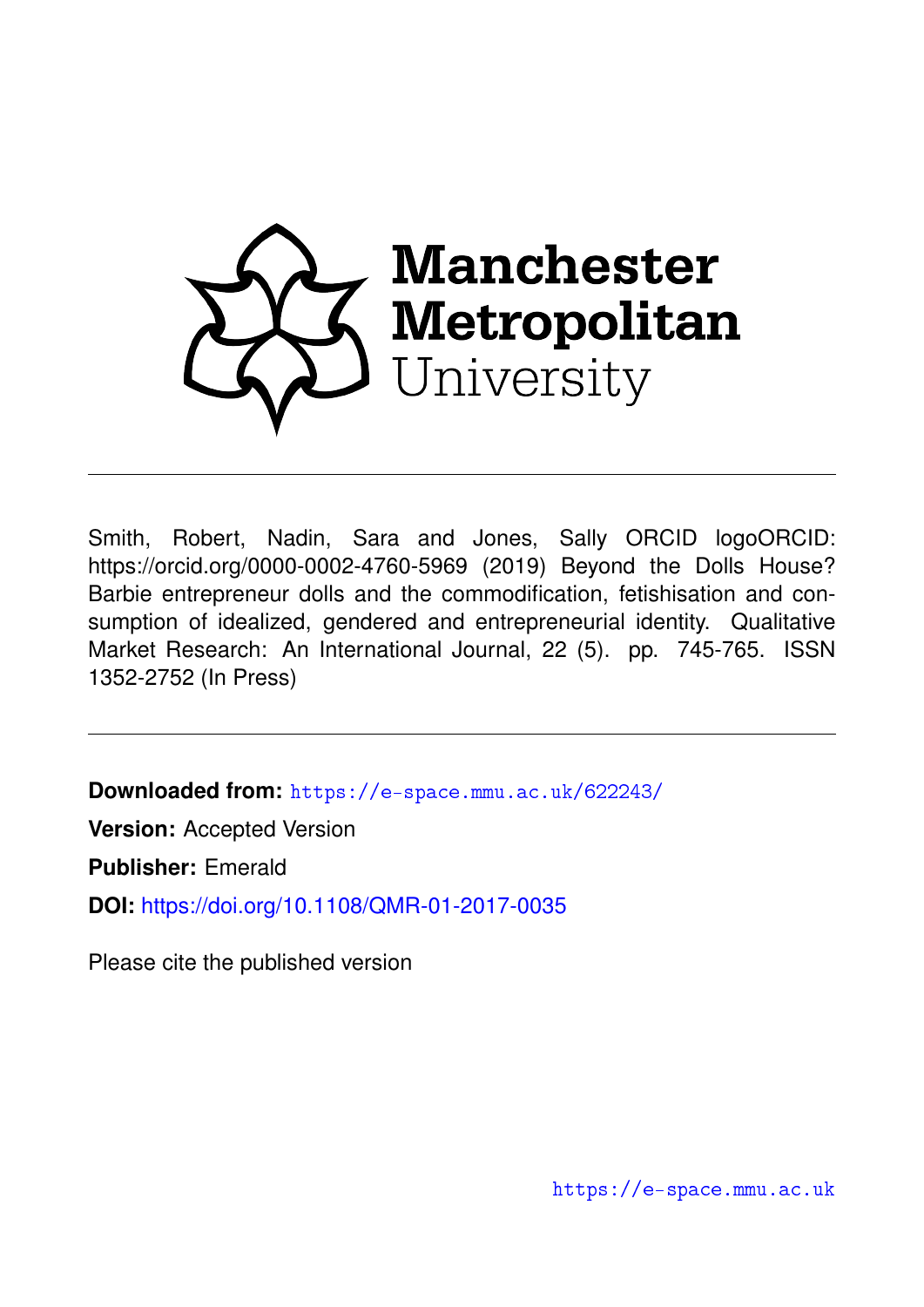

**Qualitative Market Research** 

# **commodification, fetishisation and consumption of idealized, gendered entrepreneurial identity**

|                                   | Journal:   Qualitative Market Research                                             |
|-----------------------------------|------------------------------------------------------------------------------------|
|                                   | Manuscript ID   QMR-01-2017-0035.R3                                                |
| Manuscript Type:   Research Paper |                                                                                    |
| Keywords:                         | Gendered entrepreneurial Identity, Fetishism, Sexism, Barbie entrepreneur<br>dolls |
|                                   |                                                                                    |

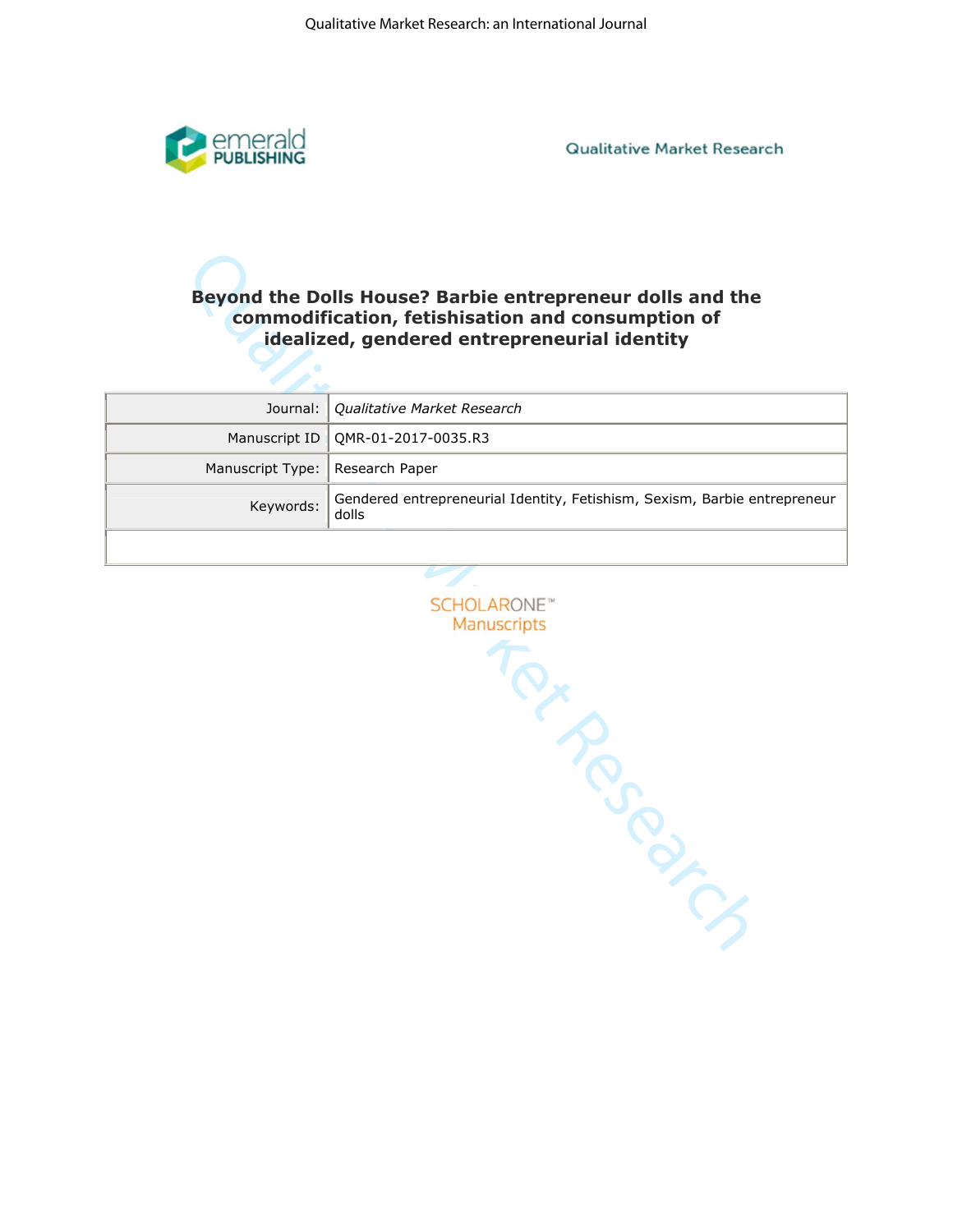# **Beyond the Dolls House? Barbie entrepreneur dolls and the commodification, fetishisation and consumption of idealised, gendered entrepreneurial identity**

## **Abstract**

**Purpose:** This article examines the concepts of gendered, entrepreneurial identity and fetishism through an analysis of images of Barbie entrepreneur. It draws on the literatures of entrepreneurial identity and fetishism to examine how such identity is socially constructed from childhood and how exposure to such dolls can shape and influence perceptions of entrepreneurial identity.

**Design/Methodology/Approach:** Using semiotic analysis we conduct a visual analysis of the Barbie to make observations and inferences on gendered entrepreneurial identity and fetishism from the dolls and artefacts.

This article examines the concepts of gendered, entrepreneurial identifies<br>is more this article examines the concepts of gendered, entrepreneurial identif<br>trepreneurial identity and fetishism to examine how such identity i **Findings:** The gendered images of Barbie dolls were influenced by societal perceptions of what an entrepreneur should look like, reflecting the fetishisation of entrepreneurship, especially for women. Mirroring and exaggerating gendered perceptions, the dolls express hyper-femininity reflected in both the physical embodiment of the doll as well as their adornments / accessories. This includes handbags, high-heeled shoes, short skirts, haute-couture and designer clothes. Such items and the dolls themselves become fetishised objects, making context and culture of vital importance.

**Research Implications/Limitations:** There are positive and negative implications in relation to how we might, as a society, present unrealistic gendered images and role models of entrepreneurship to children. The obvious limitation is that the methodology limits what can be said or understood, albeit the imagery mirrors socially constructed reality for the context examined.

**Originality/Value:** This is original research in that no previous published studies have tackled gendered entrepreneurial identity in relation to fetishism. The value of the work lies in discussing the concepts and embeds them in the expanding conversation surrounding gendered entrepreneurial identities.

## **Introduction**

In her seminal book, Angela Holdsworth (1998) made a call for women to come '*out of the doll's house'*. We read this as a call for women to escape from the trappings of patriarchal domestication and sexism. We consider that Holdsworth's call is still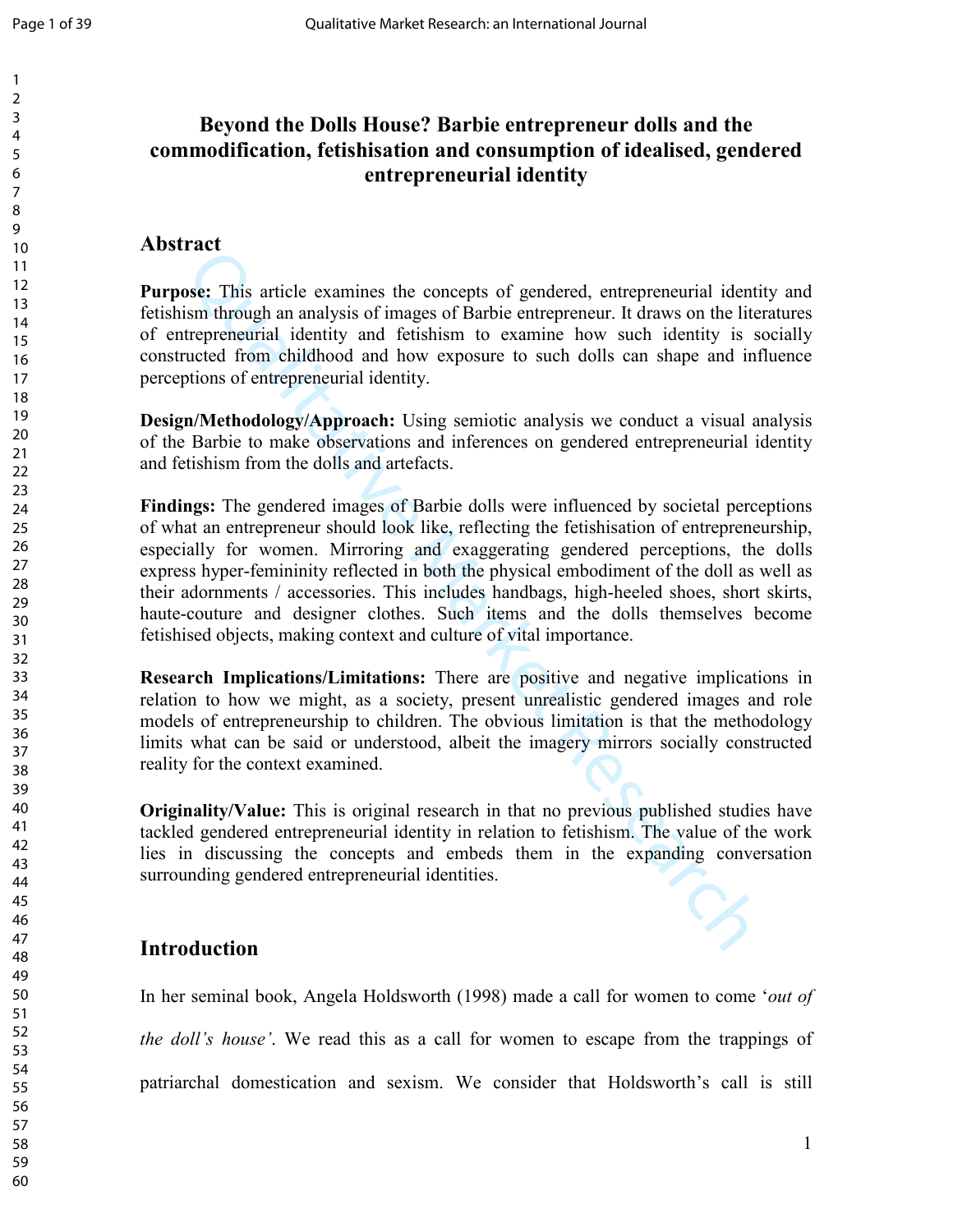matered feminine entrepreneurial identity, we consider how the iconic "Barbicanord beyond the Doll's House as a commodified, but arguably fetishises med gendered, entrepreneurial identity to become a creditable role model significant, because despite the passing of time it could be argued that little has changed since then in relation to how women, and particularly women entrepreneurs, are depicted in the media. In this provocative article, using Barbie as a visual metaphor (Koller, 2004) for gendered feminine entrepreneurial identity, we consider how the iconic 'Barbie' Doll has moved beyond the Doll's House as a commodified, but arguably fetishised and consumed gendered, entrepreneurial identity to become a creditable role model for young girls aspiring to entrepreneurial careers. Koller (2004) highlighted the abundance of masculinised metaphor which skew the business media discourse. Although, Barbie is seemingly 'just' a toy, there is potential to influence, and thus shape, societal perceptions of such identities and perpetuate potentially damaging stereotypical representations. To illustrate this, we examine (through a scholarly gaze) the contentious ideological and philosophical relationships between 'Barbie' as a plasticised example of feminism, and fetishism through the rubric of a consumed entrepreneurial identity, as marketed by Mattel. We explore the concept of 'emphasised femininity' (Connell, 2005) as a foil for the concept of 'hegemonic masculinity' (Connell & Messerschmidt, 2005) which shapes masculine notions and pervades entrepreneurial identity.<sup>1</sup> In an anthropological sense, the dolls visually represent ideal typical, secular reified formulaic images of revered entrepreneurial identities arguably imbued with mystical qualities (as man-made objects with power over others). In this article we apply the theory and literature of fetishism sparingly, because the article is not so much about fetishism per se, but about how entrepreneurial identity can be fetishised and consumed.

 We also build on the broader utilisation of visual research in gender studies and on Barbie as a representation of complex female entrepreneurial identity (Pritchard et al,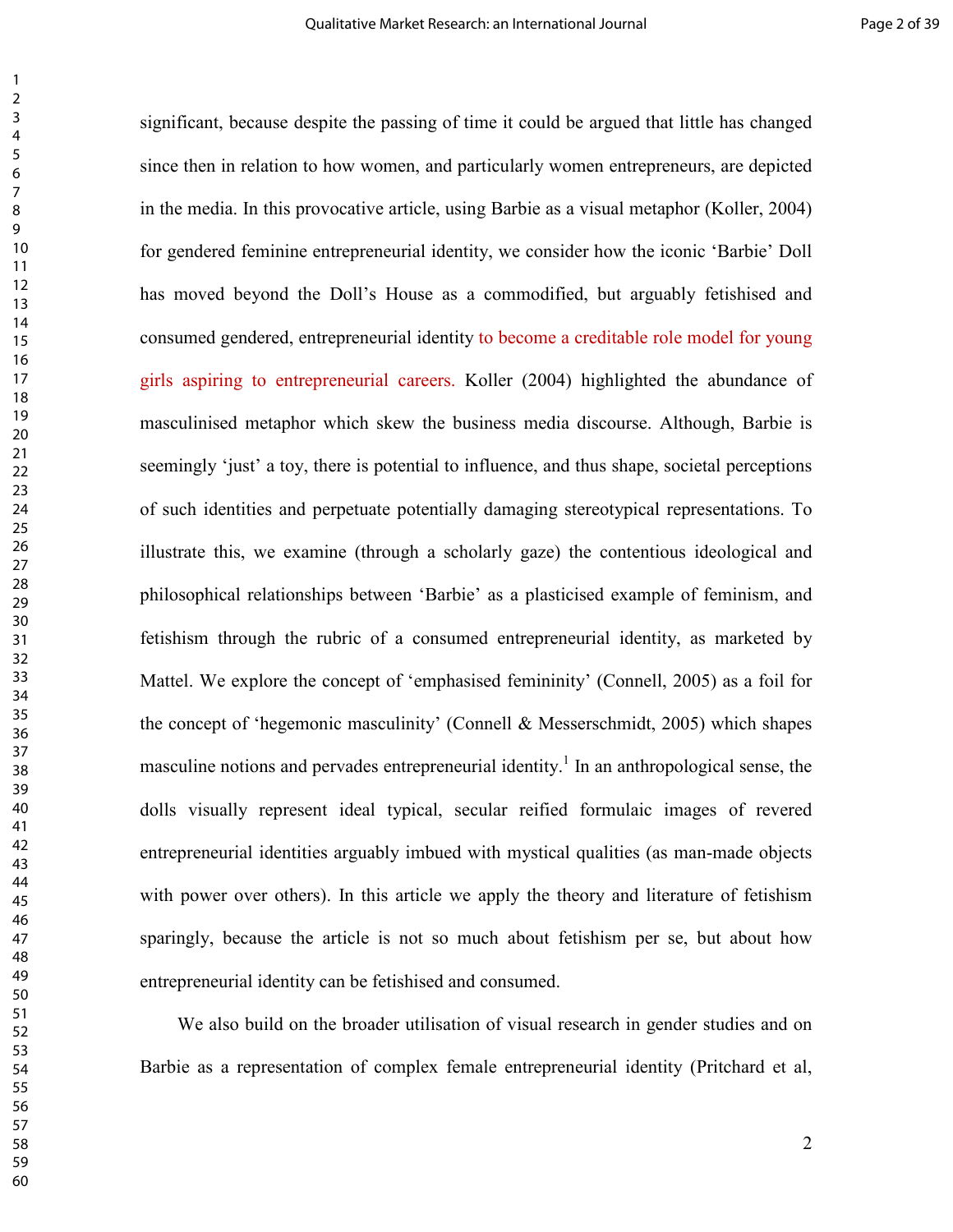I. We adopt a gendered lens (Bem, 1993), focusing attention on gender differentiative aspects by applying concepts from feminist studies and 1 or<br>eneurship (Rouse *et al.*, 2013) to study the social construction of fet<br>ia 2016) expressive of "*excessive entrepreneurial femininity*" (Lewis, 2014:1858). In the process, we examine fetishism, and sexual objectification (Saguy et al. 2010) facilitated via social constructionism and its links to gendered consumer stereotyping (Campenni, 1999). We adopt a gendered lens (Bem, 1993), focusing attention on gender differences and identity aspects by applying concepts from feminist studies and female entrepreneurship (Rouse *et al*, 2013) to study the social construction of fetishism associated with Barbie (Bignell, 1999) and the gendered consumer stereotyping this reflects and perpetuates. We also address issues of 'realness' (Holter, 2003) associated with hegemonic concepts, which draw their power from the direct experience of women rather than from the structural basis of their subordination. In the process, we make a clear contribution by synthesising the relevant literatures of gendered entrepreneurial identity, feminism and fetishism to build on the salient ideological arguments of both. Prior to this paper we are not aware of any other(s) which combine arguments from the fields of entrepreneurship, marketing and fetishism. In the separate literatures the arguments remain unconnected. We join theories concepts and arguments across the disparate literatures and conduct an analysis of images associated with Barbie entrepreneur dolls to provide empirical evidence.

 The ontogenesis of this work began during a conference presentation in 2012, when the lead author was presenting a paper on female entrepreneurial identity (See Smith, 2012/2014), including slides of Barbie entrepreneur dolls and a fetishised image of a pair of red high-heeled shoes, from the cover of a textbook on women in business. Both images caused controversy and patently split the mainly female audience in terms of their reaction. Half of the female attendees approved but others disapproved volubly, and it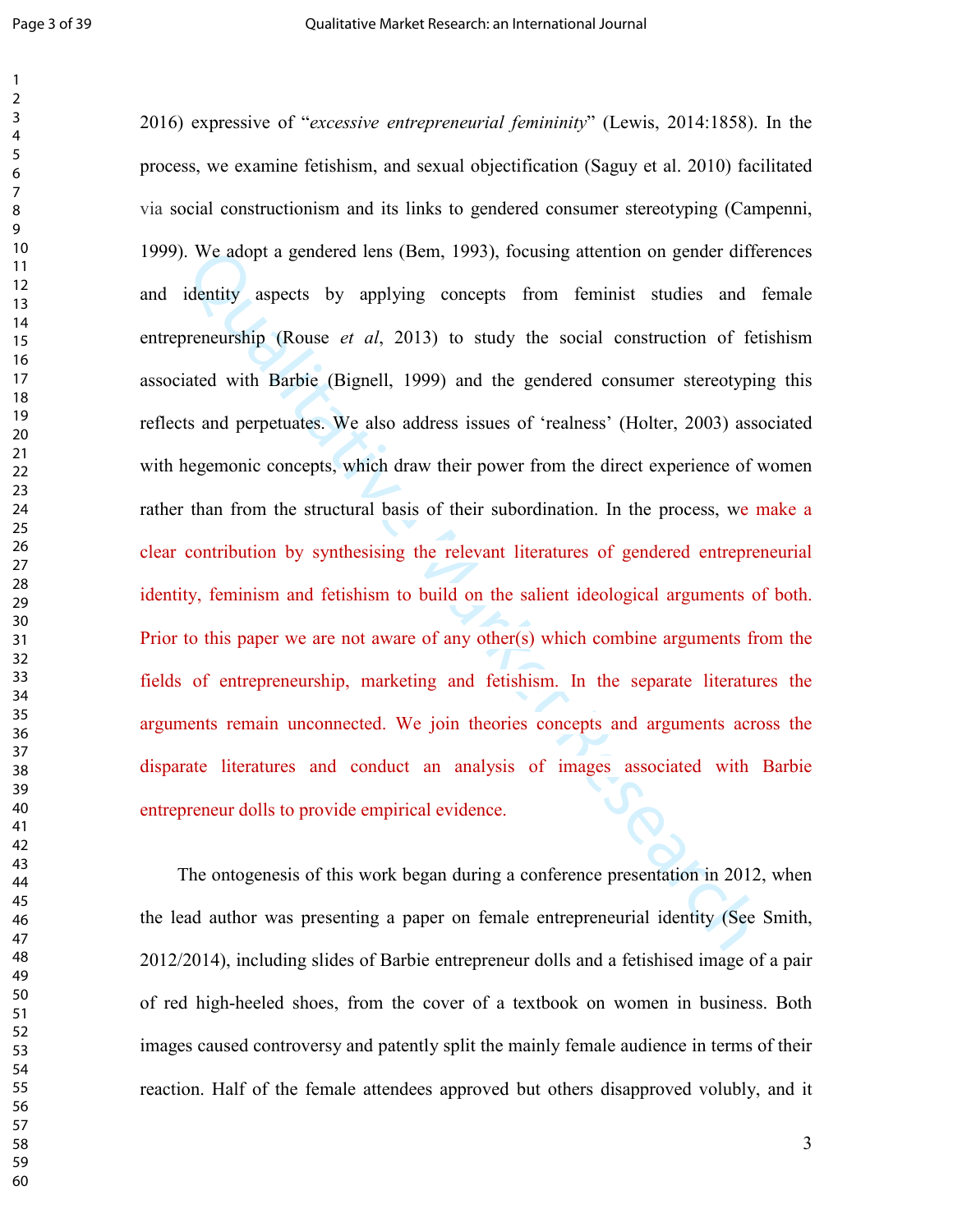was apparent that this presentation had struck a nerve. This engendered debate on aspects of the fetishism of female entrepreneurial identity and 'emphasised femininity' (Connell, 2005), which was duly tweeted. After the lecture the lead author was approached by two female scholars who had not been at the presentation but were nevertheless disparaging in their comments. One remarked "*Did you really present an image of Barbie?",* before both shook their heads and walked away. It was immediately apparent that the topic was worthy of further research. Authors two and three were in the audience and this continuing conversation grew from there.

is escholars who had not been at the presentation but were nevertheless dispate in exponents. One remarked "*Did you really present an image of Barbie?*", shook their heads and walked away. It was immediately apparent that The research problematics relate to how female entrepreneurial identitities are influenced by socially constructed and arguably fetishised images and artefacts of identity in the workplace; and how these images and artefacts are represented in the form of Barbie dolls. These are important and related social themes worthy of study because of contemporary arguments and debates over 1) the right of women to wear non-sexualised (sexist) clothing in the workplace (see Donaghue, 2017); and 2) societal debates around the social construction of female work place identities and mediated images thereof (see Gill et al, 2017). Indeed, Hanke (1992) has argued that hegemonic masculinity has been employed in studying media representations primarily because the concept helps us make sense of both the diversity and the selectiveness of images in mass media. Workplaces constitute an interesting site where individuals 'do gender', whilst constructing their professional identities, and where the concept of 'femininity' typically has negative connotations (Holmes & Schnurr, 2006).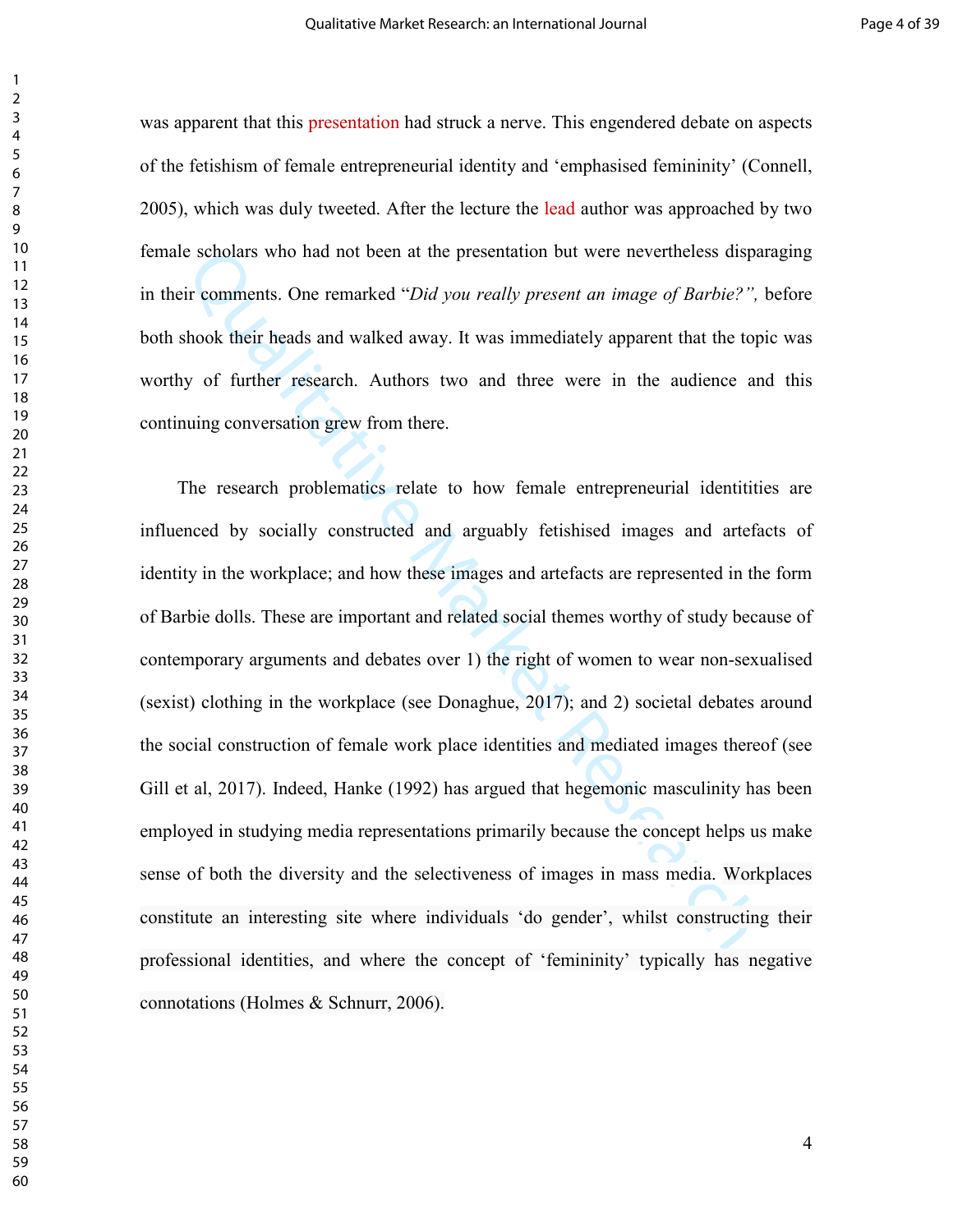Having set the scene, we move on to discuss the theoretical underpinning of the article synthesising relevant entrepreneurship literature with that of fetishism. We begin with a discussion on the socially constructed nature of a particular gendered female entrepreneurial identity before considering fetishism and commodification in relation to the creation of the entrepreneurial identity. We then consider the academic literature on Barbie dolls and how this relates to the commodification of the particular entrepreneurial identity. Following this, we articulate the research methodology of visual semiotics and semiotic analysis before presenting and analysing the research empirically. We then discuss the importance of this research, before ending with some important conclusions.

reneural identity before considering fetishism and commodification in relateation of the entrepreneurial identity. We then consider the academic literate dells and how this relates to the commodification of the particular We appreciate that the results obtained are somewhat descriptive until one casts a critical eye over them and understands the relevant ties of the differing Barbie images to a wider socio-economic critique of women and business women over these differing time periods. When Barbie was introduced in the 1950s and 1960s there was little conception, from the makers Mattel, that Barbie was or could be an entrepreneur. She was primarily a role model and vehicle for showcasing different occupations and therefore by extension upwardly mobile neo-liberal identities (Walkerdine, 2003; Donaghue, 2017). Presumably, it was the societal preoccupation with the ideology of entrepreneurism from the 1980s that awoke the toymaker to the potential for income generation by marketing a Business Woman Barbie. At this stage the metamorphosis was achieved by virtue of clothing and artefacts associated with business alone. It was not until circa 2013 that the Barbie Entrepreneur doll concept came of age, with multiple ethnicities represented and a more nuanced range of artefacts. Despite these facts, the product is still primarily focused on the children's market, albeit the 'designer' Barbie's were no doubt targeted at wealthy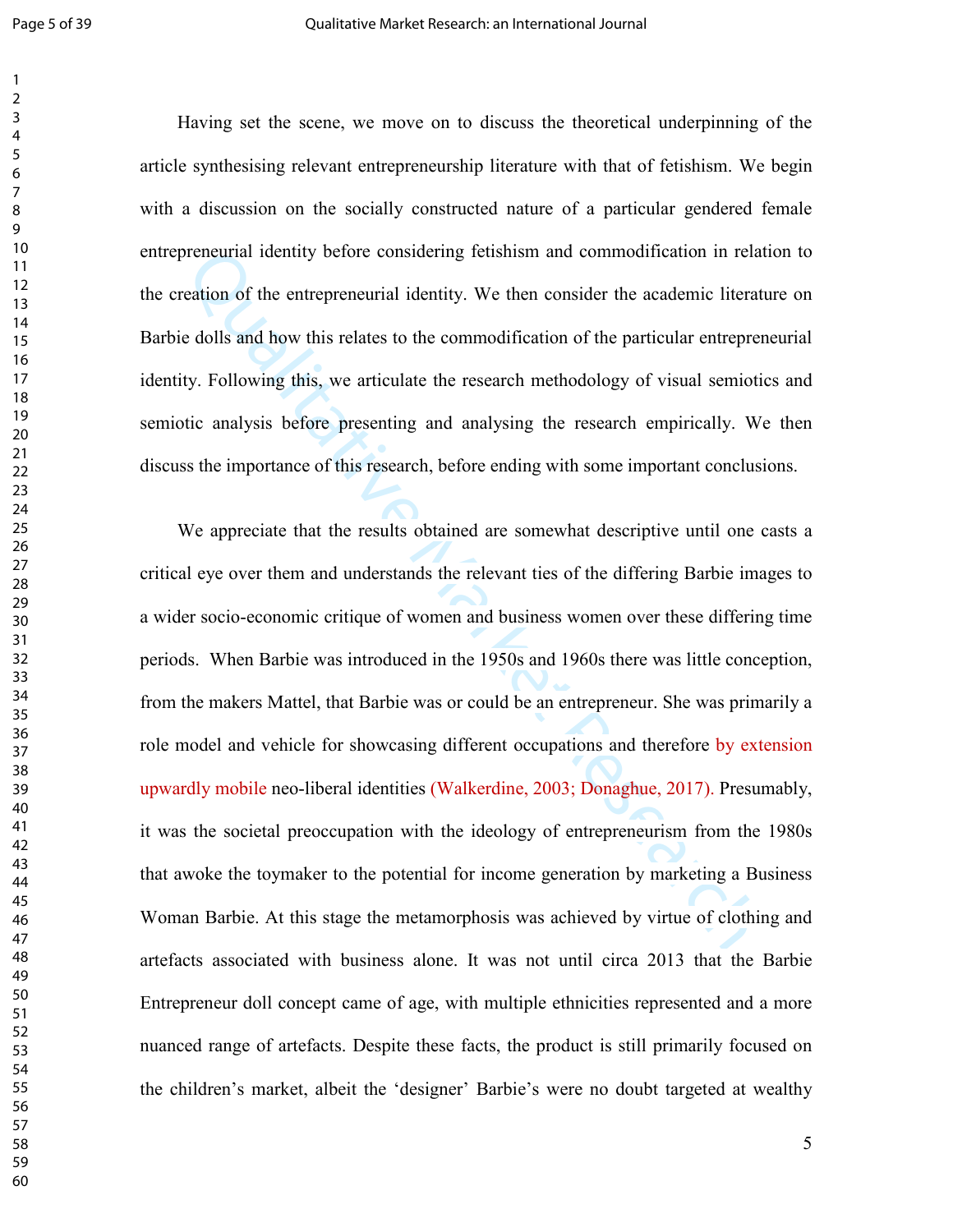mothers and collectors. The changes in appearance, clothing and artefacts mirror the changing times and the wider political discourse surrounding women and their representation through Barbie.

## **Theoretical underpinning**

**Durifical underpinning**<br>we examine how female entrepreneurial identity is socially constructed fre<br>age and how social perceptions of such identity is influenced by gendered cas<br>toys and in particular, dolls and vice versa Here we examine how female entrepreneurial identity is socially constructed from an early age and how social perceptions of such identity is influenced by gendered objects such as toys and in particular, dolls and vice versa. However, it is necessary first, to discuss the importance and significance of dolls to girls. This aspect of childhood socialisation has a long history. For example, Rheingold and Cook (1975) found that the contents of a child's room had a significant impact on their development and that this was influenced by parental perceptions of what was appropriate for boys and girls – girls were generally provided with dolls houses, dolls and other toys of domesticity (cookers, hoovers, irons, etc.). Francis (2010) argues, from an educational perspective, that several decades' later toy preferences are still highly gendered, with boys preferring action and technology and girls often choosing toys linked with stereotypically feminine interests. This is important in relation to this study, given that we use Barbie dolls as a measure / proxy for female entrepreneurial identity.

 It is helpful at this stage to define the key terms discussed and particularly how we understand the terms entrepreneurship and fetishism in relation to each other. Entrepreneurship is narrowly defined as – "*The activity of setting up a business or businesses, taking on financial risks in the hope of profit".* However, this generic definition is not very helpful and a better way of understanding this creative socioeconomic phenomenon is to view it as "*the creation and extraction of value from an*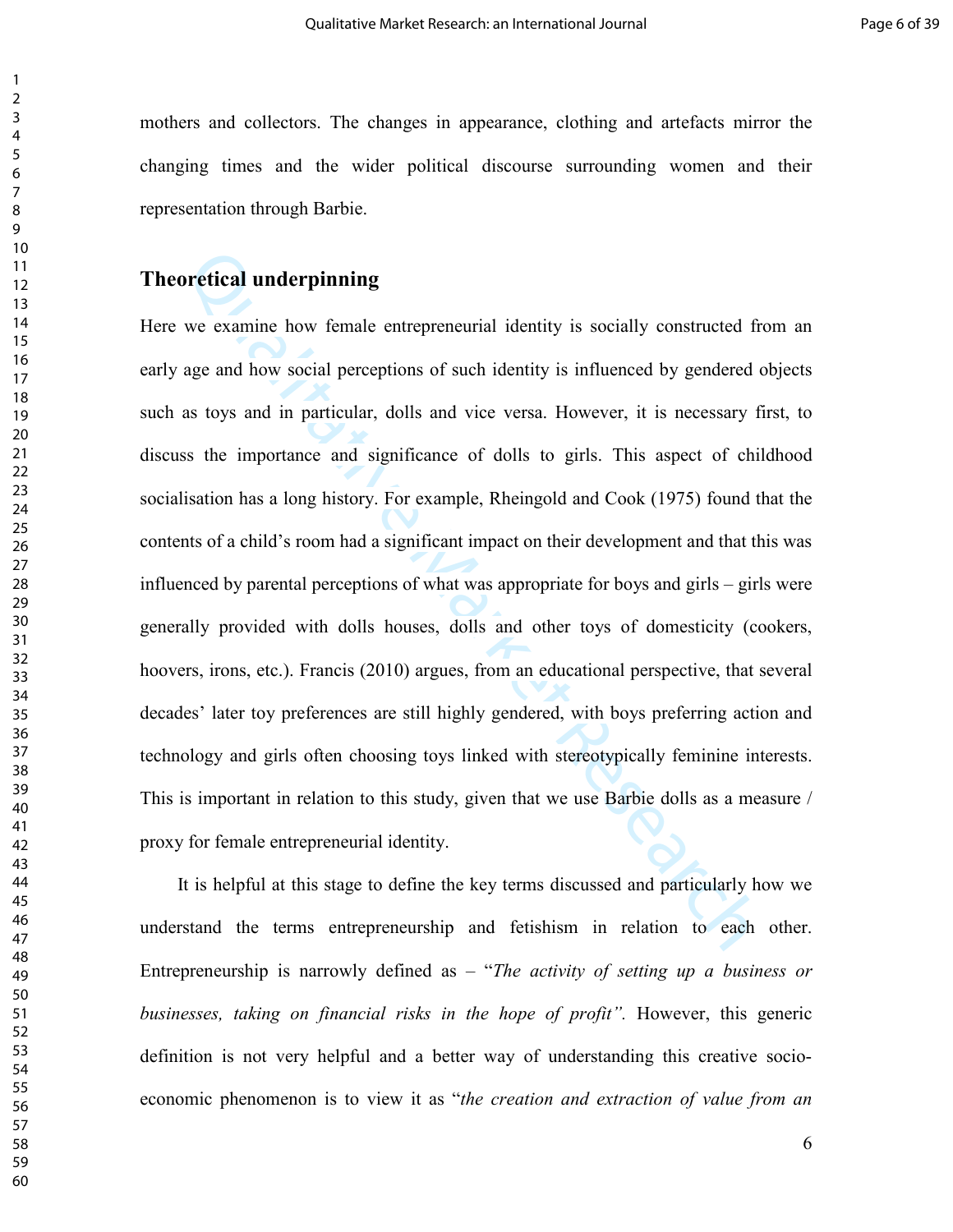*environment*" (Anderson, 1995). We are particularly concerned with issues of entrepreneurial identity and gender. Fetishism is variously defined in the Oxford Dictionary as: 1) A form of sexual behaviour in which gratification is linked to an abnormal degree to a particular object, activity, part of the body; 2) An excessive and irrational devotion, or commitment, to a particular thing e.g. *'the fetishism of consumer goods';* and 3) Worship of an inanimate object for its supposed magical powers or because it is considered to be inhabited by a spirit. We consider these in relation to entrepreneurial identity.

## *Considering the literature on gendered female entrepreneurial identity*

mal degree to a particular object, activity, part of the body; 2) An excessional devotion, or commitment, to a particular thing e.g. *'the fetishism of con*<br>  $\ddot{v}$ '; and 3) Worship of an inanimate object for its suppos There is a burgeoning literature on entrepreneurial identity, which focuses on the privileging of maleness and masculinity in such representations (Ogbor, 2000; Shaw, Marlow & Lam, 2009; Smith, 2010; Ahl & Marlow, 2012; Jones, 2014). Ogbor (2000) examined conventional entrepreneurial discourses and praxis, arguing that the concept of entrepreneurship is discriminatory, gender-biased, ethnocentrically determined and ideologically controlled, sustaining prevailing societal biases and also contradictory assumptions and knowledge about the reality of entrepreneurs. Shaw et al (2009) argued that gender shapes the possession of entrepreneurial capital and that there is an interplay between economic, human, social and symbolic capital all of which shapes female entrepreneurial identity. Smith (2010) further confirmed that entrepreneurship is ideologically skewed towards masculine ideology, with negative perceptions of female entrepreneurs being commonplace. Ahl and Marlow (2012) identified a persistent, but occluded, gender bias within the entrepreneurial discourse whereby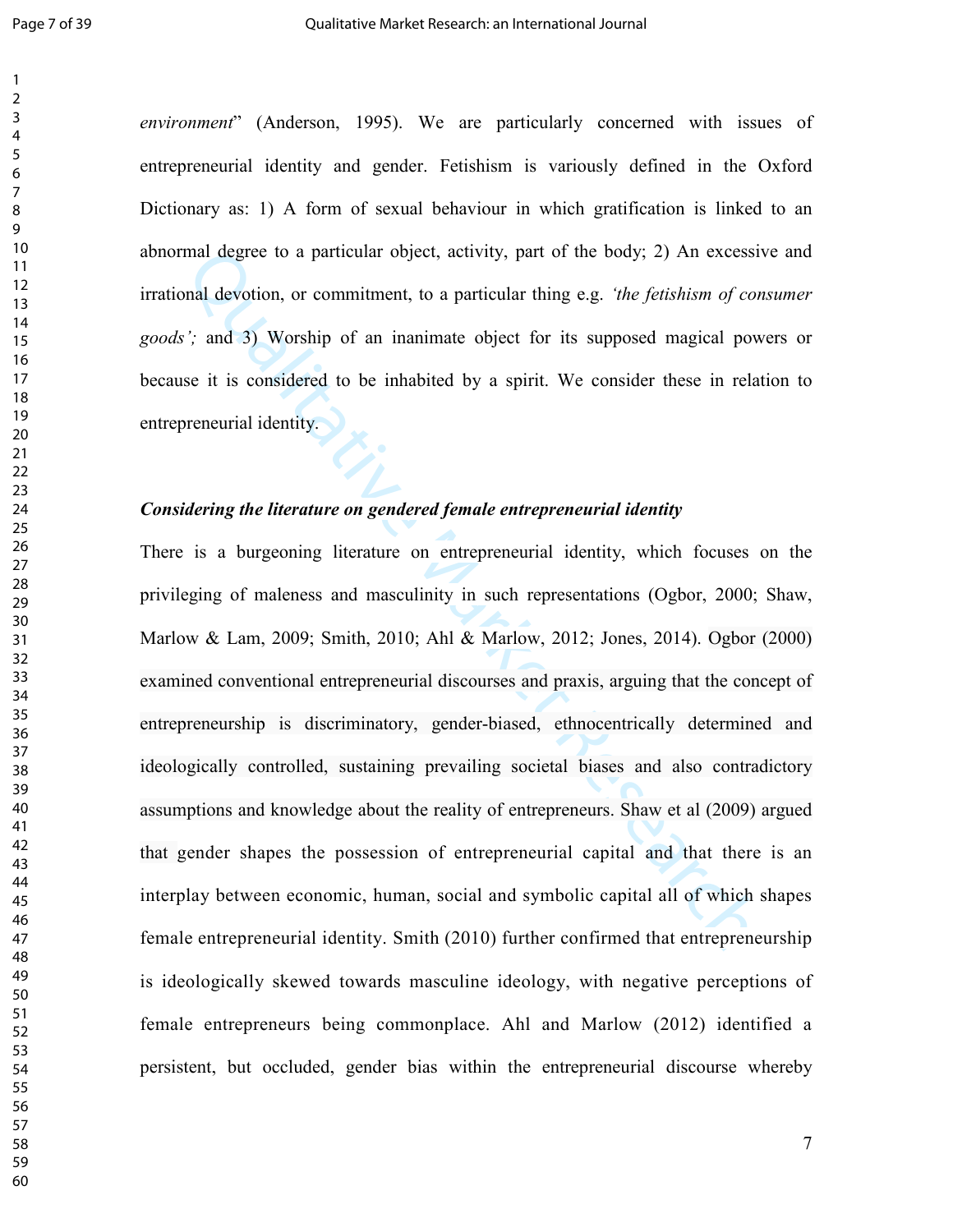women were positioned as lacking and incomplete men. Jones (2014) argues that, rather than being gender neutral or meritocratic, discourses of entrepreneurship are saturated with gendered meanings which position entrepreneurs in potentially damaging ways. Collectively, the gist of these studies is that the concept of entrepreneurship *per se* is dominated by a patriarchal rhetoric that emphasises masculinity and its cultural norms. This serves to skew the narrative on entrepreneurship by privileging 'heroic' male entrepreneurs, whilst marginalising and silencing alternative non-hegemonic identities.

etively, the gist of these studies is that the concept of entrepreneurship *perated* by a patriarchal rhetoric that emphasises masculinity and its cultural i<br>serves to skew the narrative on entrepreneurship by privileging Studies relating to female entrepreneurial identity *per se* are quite rare, albeit there is a strong literature on female-entrepreneurship and gendered aspects of entrepreneurship. A major, recurring theme in the literature is how entrepreneurs, and in particular, femaleentrepreneurs are 'silenced' and portrayed in the media (see the studies of Christensen & Askegaard, 2001; Nicholson & Anderson, 2005; Radu & Redien-Collot, 2008; Smith, 2009; Achtenhagen & Welter, 2011; Eikhoff, and Summers & Carter 2012). Christensen and Askegaard (2001) examined the masculinised discourses of corporate identity and image management. Nicholson and Anderson (2005) did likewise for entrepreneurship, arguing that entrepreneurship is socially constructed through masculine myth and metaphor whereby entrepreneurs are frequently presented using dynamic masculine metaphors. Radu and Redien-Collot (2008) examined social representations of entrepreneurs in the French press arguing that these were skewed towards the masculine<sup>2</sup>. Smith (2009) examined discourses of female entrepreneurs in the media and identified the – 'Diva complex' as a positive female metaphor and entrepreneurial identity. Achtenhagen and Welter (2011) examined the representation of women's entrepreneurship in German media/newspapers and found that these conformed to and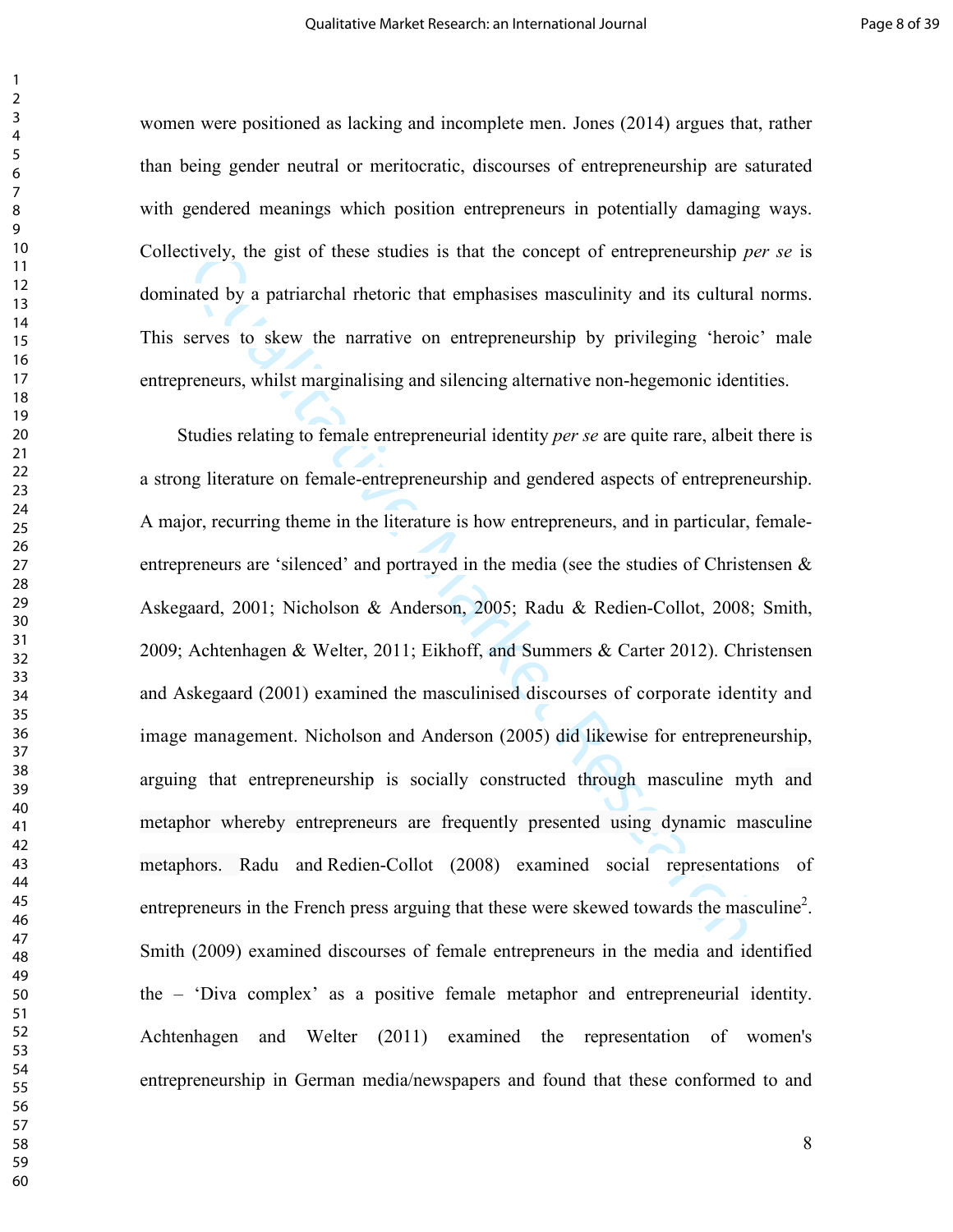found that women were portrayed as engaging in traditional female activitive<br>its and as being domestically centred. The general 'consensus' of such studie<br>nmale-entrepreneurs are presented as being 'lesser' than male-entre regulated the nature of women's entrepreneurship by highlighting 'typical' and 'socially desirable' behaviour of women entrepreneurs. Eikhoff, Summers, and Carter (2012) examined gendered representations of women entrepreneurs in a women's magazine.<sup>3</sup> They found that women were portrayed as engaging in traditional female activities and pursuits and as being domestically centred. The general 'consensus' of such studies are that female-entrepreneurs are presented as being 'lesser' than male-entrepreneurs and are subjected to a socially constructed, process of trivialisation and domestication. For example, female-entrepreneurs are regularly discussed in relation to their specific, 'roles'; such as motherhood, and their domestic and personal relationships; moreover, femaleentrepreneurs are questioned about their image. Indeed, there is a fascination with artefacts and clothing. This is fitting because Sahlins (1976:185) argued that clothes reflect many things such as time and place of activity; social status; age; ethnicity; and subculture. Clothes act as boundary and differential mechanisms through which we fashion entrepreneurial identities (Smith, 2012). Similarly, Schiermer (2011) focused on the notion of the 'fashion object' and the linkages between fetishism and fashion theory.

 This fascination with fashion and appearance can be framed as a form of journalistic fetishism because male-entrepreneurs do not receive such a 'gender-biased-interrogation' and are constructed more seriously in relation to business topics (Ljunggren & Kolvereid, 1996). Nor are women seen as being good entrepreneurial role-models (Ahl & Marlow, 2012). The world of male-dominated journalism reproduces and perpetuates such inequalities via chauvinism, sexism and patronising attitudes albeit female journalists can be equally acerbic in their commentary on female-entrepreneurs (See Nadin, Jones &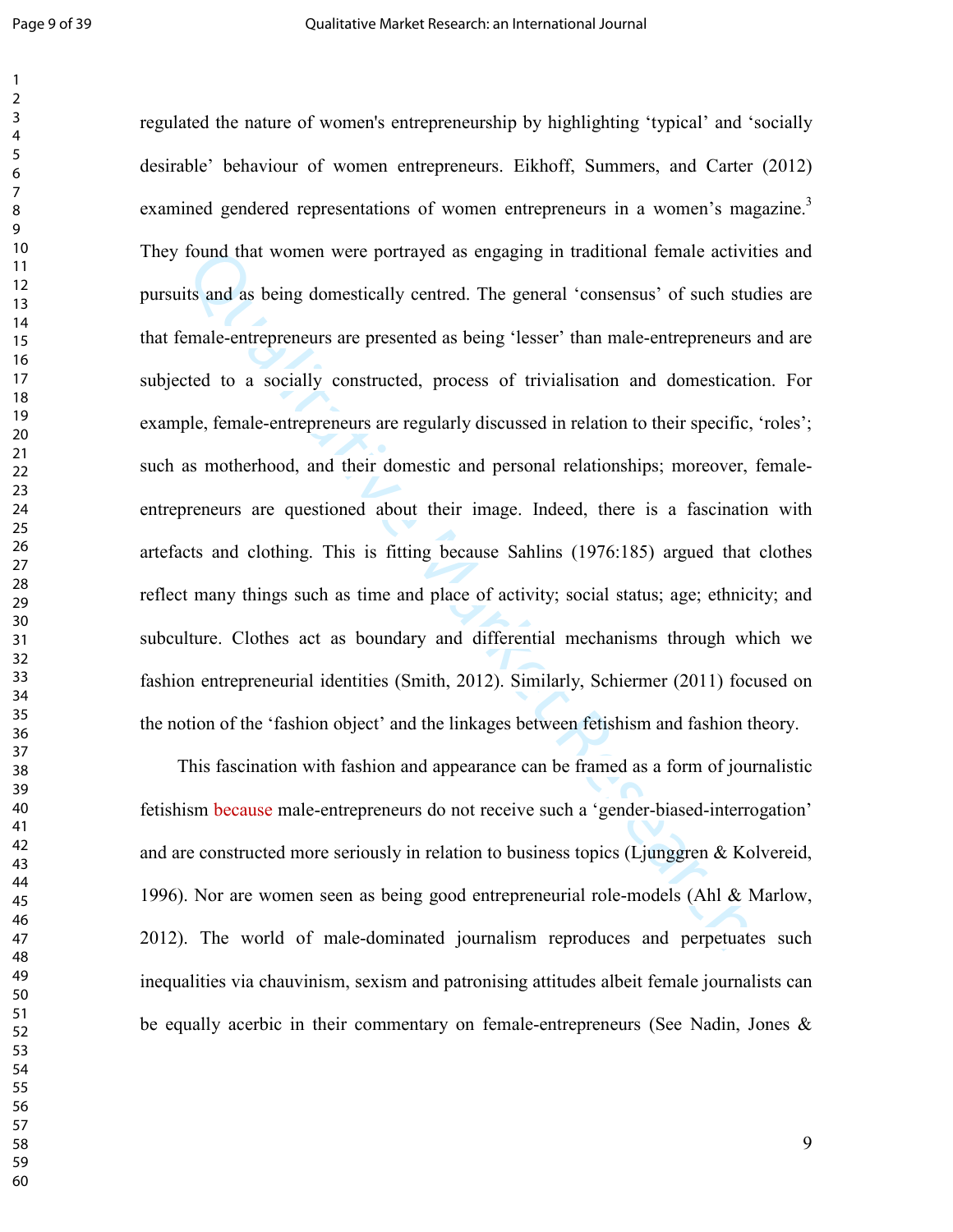Smith, 2017). These issues influence how female entrepreneurs are portrayed in the media and in turn how they are depicted as role-models.

med male dominated paradigm (Down & Warren, 2008; Giazitzoglu & I<br>via artefacts, objects and possessions which are associated with masculine in<br>mactiments relating to success. This is mirrored in popular culture in nov<br>li Indeed, from an academic perspective, entrepreneurial identity is constructed as a performed male dominated paradigm (Down & Warren, 2008; Giazitzoglu & Down, 2015) via artefacts, objects and possessions which are associated with masculine imagery and enactments relating to success. This is mirrored in popular culture in novels of capitalist, corporate culture where masculine entrepreneurial identity is commodified and festishised and female identity and values are constructed in relation to masculine norms and desires (Ellis, 1991 – *American Psycho*; Anderson, 2008 – *City Boy*; James, 2011- *Fifty Shades of Grey*). In such novels, masculine entrepreneurial identity is portrayed via possession of designer clothing; bad-boy-values, behaviours and imagery, reminiscent of entrepreneurship as a form of hyper-masculinity, or hegemonic masculinity (Connell  $\&$ Messerschmidt, 2005). Conversely, female identity is constructed as an appendage to male identity, with sexism and overt heterosexuality presented as the norm. In the novel '*Confessions of a Citygirl'* (Stcherbatcheff, 2010), the entrepreneurial heroine performs, mirrors and parodies fetishised masculine values and admits to getting ahead by performing her corporate feminine role as expected, to capitalise on feminine guiles. This cultural dimension is important in identity creation because the female entrepreneurial identity crafted for Barbie comes from this socially constructed cultural stock.

 In the academic literature, negative female-stereotypes abound including *– Divas*  (Smith, 2009); *'Daddy's girl, little princess, bitch, dolly-bird secretary, gold-digger*  (Smith, 2014); and the *Matriarch* (Smith, 2015). Within this tranche of work there is an emerging obsession with artefacts and clothing as a medium through which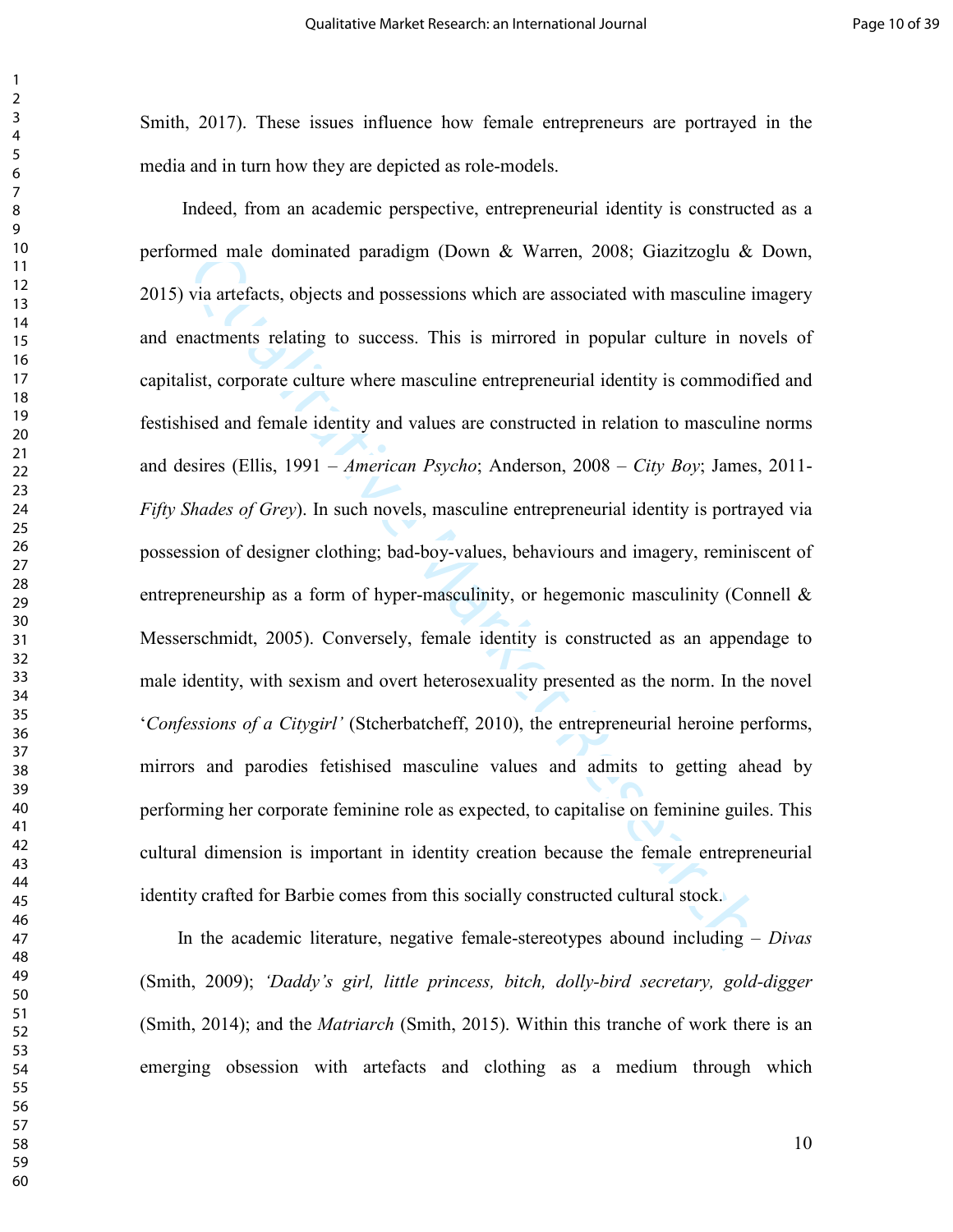hecked shoes often being the norm." Experts on corporate dress warn 'wor<br>atte players' to avoid flamboyant displays of colourful 'diva' clothing. The t<br>oreneur who emerges is dressed sensibly like a school 'mam' with a ste entrepreneurial identity is constructed, portrayed, performed and fashioned (see Smith, 2010; Clarke, 2011). In corporate culture, there is a focus on conservative business attire in its feminised manifestation(s). This includes dark-coloured-suits, power blouses with high-heeled shoes often being the norm.<sup>4</sup> Experts on corporate dress warn 'would be corporate players' to avoid flamboyant displays of colourful 'diva' clothing. The fe*male* entrepreneur who emerges is dressed sensibly like a school 'mam' with a stern 'tied back' hairdo, elegant glasses and business artefacts such as matching handbag and laptop (see Smith, 2014). Artefacts thus become serious signifiers of entrepreneurial and corporate identity (Johnson & Lennon, 1999: Christensen & Askegaard, 2001) and even in academic books on women in business settings, the front covers depict and fetishise, for example red coloured, shiny, high-heeled shoes (See Reeves, 2010). Femaleentrepreneurial identity thus appears to be constructed in an 'idealised' and, as will be argued, a fetishised manner. The literature on fetish and fetishism to which we turn helps us to frame this paper because to the best of our knowledge fetishism as a concept has seldom appeared in the entrepreneurship literature albeit Crawford, Dimov and McKelvie (2016) consider the obsession with the academic literature of entrepreneurship as a theoretical fetishism in itself. In the case of Barbie, fetishism is introduced via emphasising the desirability of 1) an objectified female entrepreneurial identity; 2) the gendered clothing and accessories associated with such an identity.

 What is apparent from this perusal of the literature is that the differentiation of the idealised female entrepreneur from the male entrepreneur is achieved by a social process of belittling and criticizing female actions and endeavours via artefacts, clothing and issues such as domesticity. Little or no consideration has been given to important topics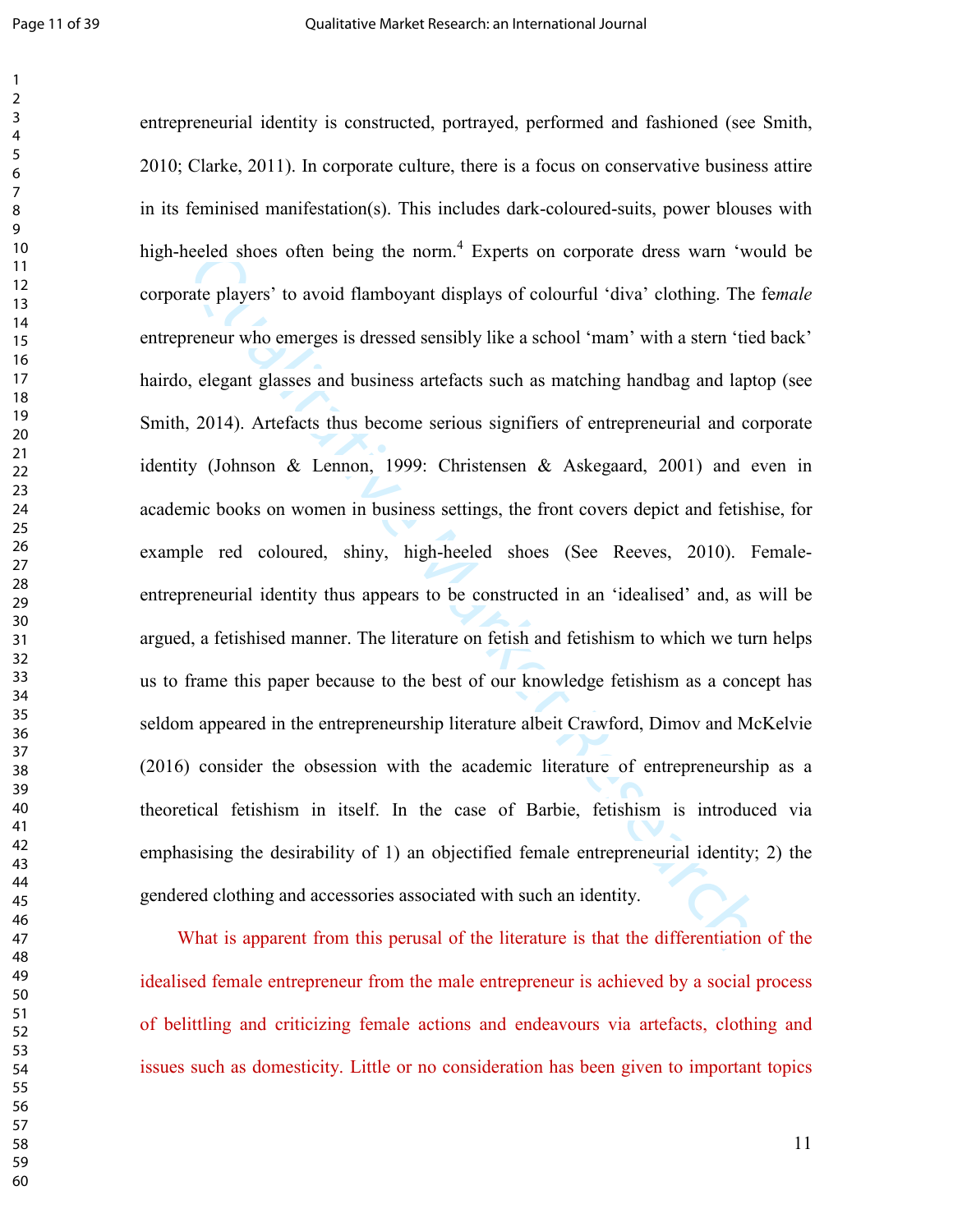such as commodification of entrepreneurial identity and the obvious links with the concepts of sexuality and fetishism. Issues of sexuality and fetishised entrepreneurial identity are therefore ignored in the literature albeit they are present in reality. This is a critical omission and are important gap in the literature.

#### *Fetishisation and commodification*

al omission and are important gap in the literature.<br>
Ristation and commodification<br>
review covers both 'commodity' fetishism (Marx, 2000) and 'sexual' fet<br>
d, 1928) because 1) a commodity is an object outside us, whose pr Our review covers both 'commodity' fetishism (Marx, 2000) and 'sexual' fetishism (Freud, 1928) because 1) a commodity is an object outside us, whose properties satisfy a human want or desire; which 2) because of their nature and context can become an object of sexual desire through the interpretation of others. As a concept, fetishism and its myriad practices have been the focus of research in marketing and consumer research (Jhally, 1990; Graeber, 2005) but less so in entrepreneurship research circles. Jhally (1990) linked commodification to fetishism and the relationship between people and objects through the process of 'objectification', which is instrumental in the mediation of human needs through the appropriation of objects. Such objects often have a symbolic as well as an economic, psychological and physical value and, according to Jhally, are simultaneously communicators (about society and power relations) and satisfiers (of human needs). Nevertheless, as a commodity, *per se*, Barbie has value for customers (Walsh, 2010) which goes beyond mere possession and consumption. This is because it is part of a brand(ed) community (Bohm & Batta, 2010; Graeber, 2005) that fetishises notions of feminine perfection and therefore exerts a curious fascination for many (Pietz, 1985, 1987). This has obvious negative connotations. Such 'commodity oriented' fetishism has a schizophrenic influence, being simultaneously deleterious and useful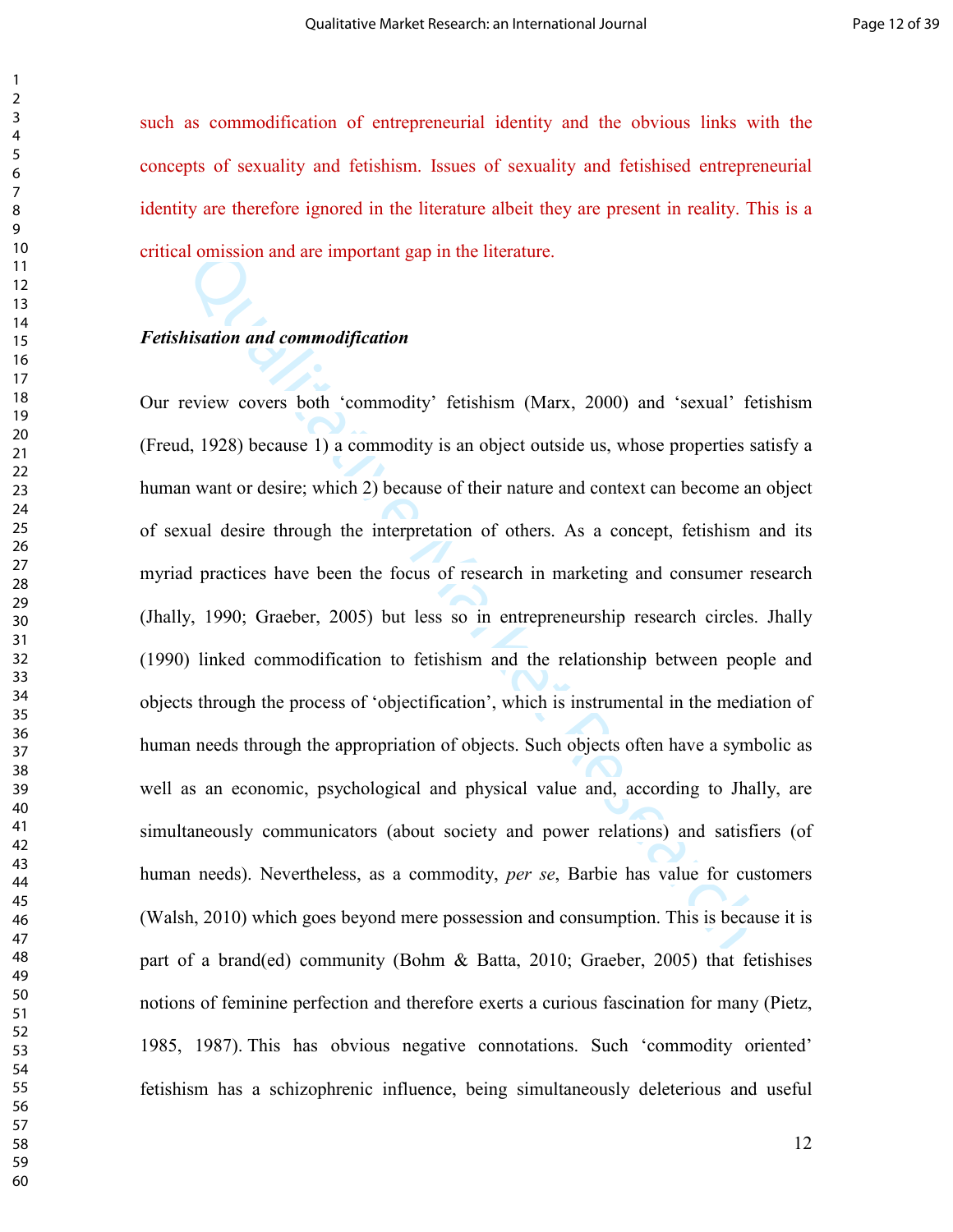(Billig, 1999). Bohm and Batta (2010) argue that commodity fetishism, within the wider ideological system of capitalism (and thus entrepreneurship), can be viewed and explained by understanding it as a sense of enjoyment or consumptive desire. The very process of marketing can promote both commodification and fetishism of a product albeit the relationship between child and doll is a romanticised, emotional (not sexualised) fetish because the child most-likely values the doll and its accessories as cherished possessions in an expanding collection. The child may be unaware of adult interpretations of the doll in the real world, seeing the doll as an object of idolisation, although they are ultimately consuming a product that is highly sexualised. The same may not be the case in relation to an adult's fetishisation of the same product, which may manifest more as 'commodity narcissism' (Cluley & Dunne, 2012).

ss of marketing can promote both commodification and fetishism of a product<br>alationship between child and doll is a romanticised, emotional (not sexus<br>because the child most-likely values the doll and its accessories as ch Fetishism assists in the process of identity building via the provision of psychological, sociological, emotional, devotional and sexual affirmation. Fetish and fetishism come into play via the notion of consumer desires (see Belk, Ger & Askegaard, 2000, 2003; Belk, Ger & Lascu, 1993; Schroeder, 2002, 2008; Schouten & McAlexander, 1995; and Belk & Wallendorf, 1990). The process of fetishisation imbues a product with value, either overtly or via subtle polysemic communication (Schroeder & Borgerson, 2003) through a triadic discourse encapsulating individual, community and object. Marketing trades on fetishism (Walsh, 2010) because it aims to sell more of the same branded products to customers and, in the case of toys such as Barbie, it encourages parent and child alike to own the entire portfolio or collection. As a process, it generates systems of meanings around the product which helps us achieve a sublime state of 'want satisfaction', taking us beyond reality, liminally (Schroeder, ).<sup>5</sup> Marketers invoke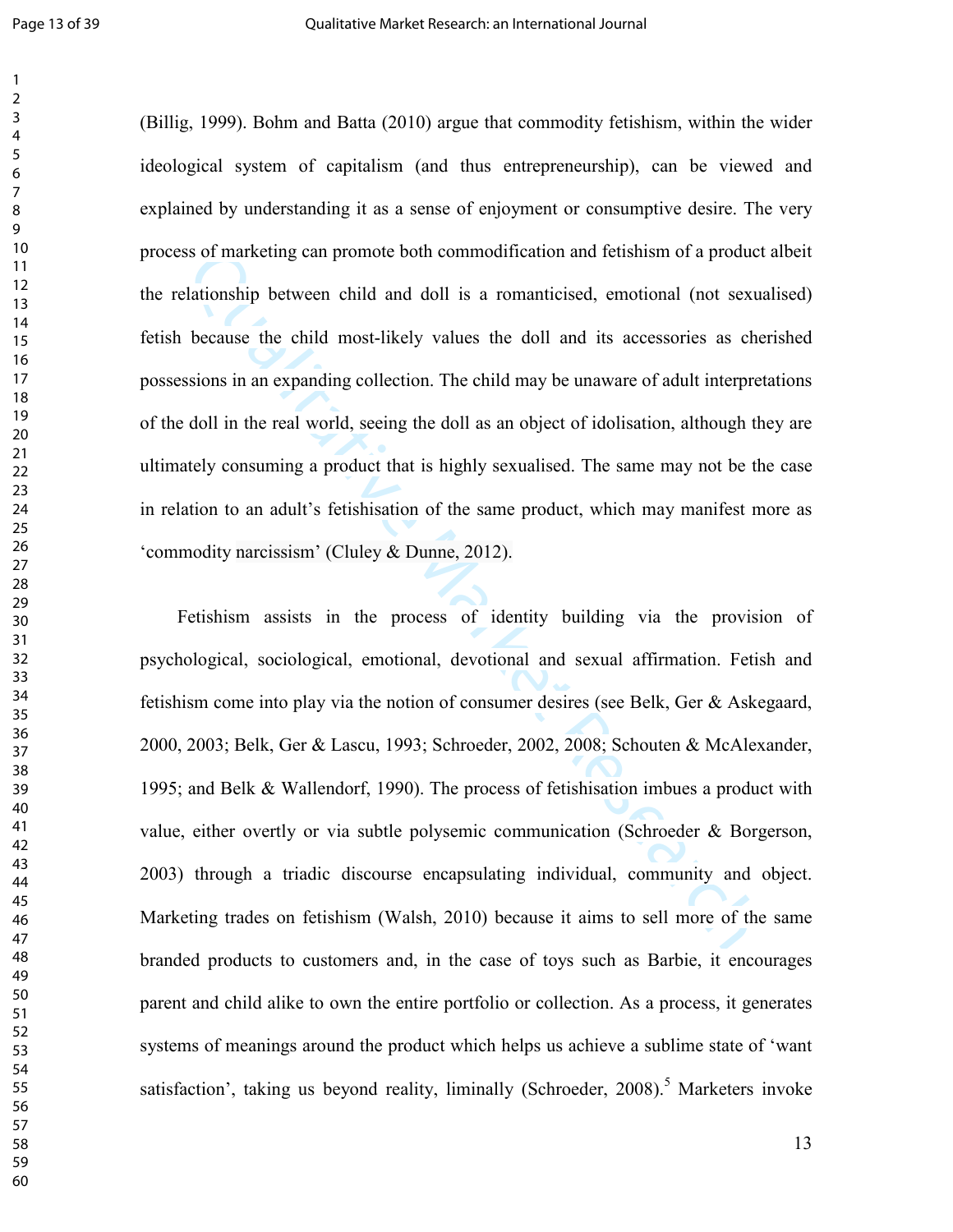tropes and imagery associated with fetishistic behaviour to sell both product and socially constructed imagery. Advertising is the engine of consumption (Schroeder & Zwick, 2004) enabling the dissemination of carefully packaged, eroticised reproductions of realworld identities (Johansson, 1999). It merits the scholarly gaze of disciplines as diverse as marketing, consumer research, anthropology, sociology, cultural studies, postcolonial studies, literature and art (Johansson, 1999; Miklitsch, 1996; Schroeder, 2008; Walsh, 2010). An obvious gap in the literature is that of any notable contribution from the discipline of entrepreneurship.

#### *Perusing the academic literature on Barbie dolls*

I dentities (Johansson, 1999). It merits the scholarly gaze of disciplines as dependent and ant (Johansson, 1999; Miklitsch, 1996; Schroeder, 2008; S., literature and art (Johansson, 1999; Miklitsch, 1996; Schroeder, 2008; The now ubiquitous 'Barbie doll' was created by American businesswoman Ruth Handler and launched in March, 1959 by American toy manufacturers Mattel Inc. She was inspired to create the doll by watching her daughter Barbara (hence Barbie) playing with paper dolls and noticed that she would give them adult roles and work-related scenarios. Ruth had the idea of creating a doll which represented a realistic role model for children. She was further inspired by encountering a German manufactured doll 'Lilli' (a stereotypical blond bombshell) whilst on holiday. She purchased the doll and gave it to her husband Elliot, a founding member of Mattel (Cox, 1977). Controversially, Bignell (1999) tells us that 'Lilli' was based on a risqué newspaper cartoon and sold as a sex toy in tobacconist shops. This is (ironically) relevant given the subsequent iconic and fetishistic status of Barbie dolls. Mattel has sold over a billion Barbie dolls since its launch, making it a globally recognised iconic brand and, also, a collectable commodity. It was an ideal vehicle for the sale of related merchandise (accessories, clothes, friends of Barbie, etc.) and became popular, impacting on social values by conveying characteristics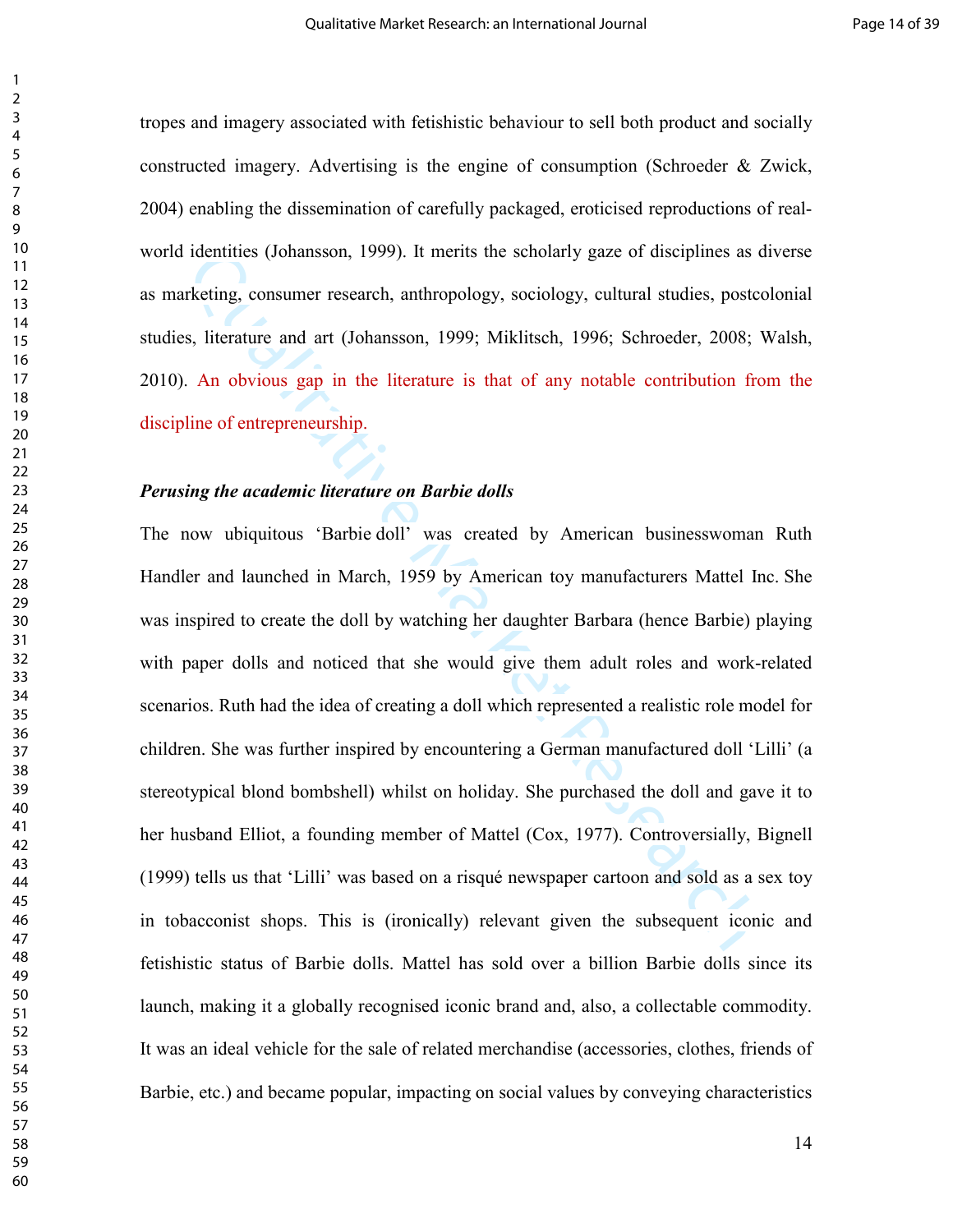of accessorised female independence, representing an idealised 'upscale' life-style which resonated with affluent children and their mothers (Cox, 1977). From the 1970s onwards, Mattel marketed Barbie as a 'career woman' (Messner, 2000:776).<sup>6</sup> In this article, we examine the fetishisation of female-entrepreneurship, with Barbie arguably being representative of a semiotic expression of this phenomenon, but equally the focus is on dolls themselves as being expressive of fetishistic memes.<sup>7</sup> We make links between the literatures to further understandings in both spheres. However, it is important to remember that Barbie is the result of an entrepreneurial venture by Ruth and Elliot Handler and ultimately Mattel. This is important because Barbie is first and foremost a product and a commodity and thus capable of being fetishised.

ince the fetishisation of female-entrepreneurship, with Barbie arguably<br>sentative of a semiotic expressive of this phenomenon, but equally the focus<br>themselves as being expressive of fetishistic memes.<sup>7</sup> We make links be There is a constantly growing, academic literature on Barbie (see DuCille, 1994; Attfield, 1996; Bignell, 1999; Rogers, 1999; Messner, 2000; Spigel, 2001; and Lord, 2004) based around actively constructing a flawed image of gender. Indeed, Messner (2000:765) stresses that "*Children's gendered immersion in popular culture provides symbolic resources on which children and parents actively create (or disrupt) categorical difference*". Messner (2000:775) further notes that "*Barbie is likely one of the most immediately identifiable symbols of femininity in the world*". Moreover, DuCille (1994:50) claimed that Barbie was an "…*icon of true white womanhood and femininity*". There are obvious links here to emphasised femininity (Connell, 2005) and excessive entrepreneurial femininity (Lewis, 2014). These are serious claims and position her as an iconic totem of femininity and therefore open to fetishistic endeavors. Yet, Rogers, (1999) in defining, and discussing, '*Barbie Culture'* argued that Barbie is plastic in terms of what meanings children and adults create around her, in that owners bring their own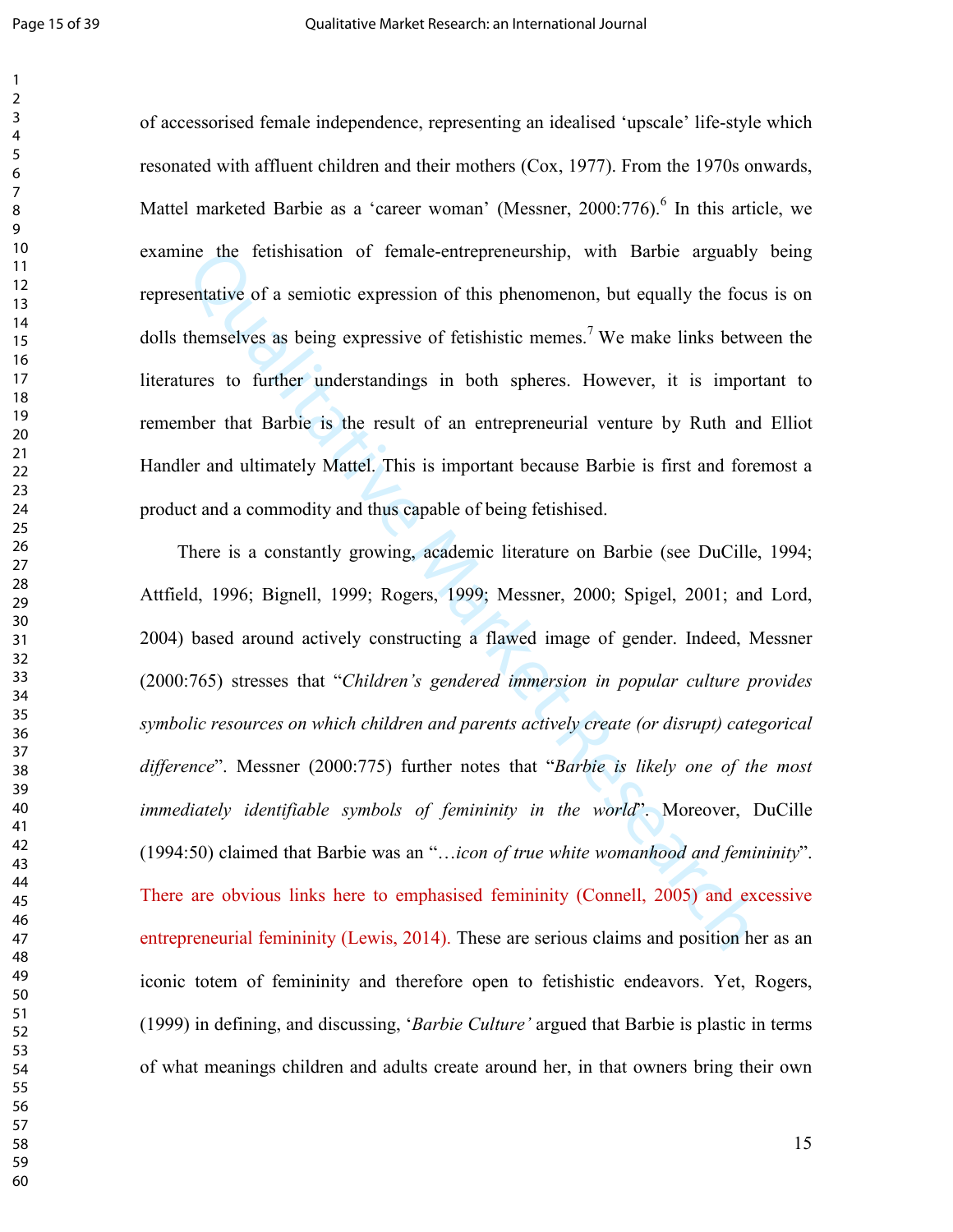con or otherwise by adults). Here, we concentrate on the issues of gendered idention and not primarily on sex and sexuality. Bignell (1999) suggests that f'scaled-up' Barbie's vital statistics would be an unrealistic 36-1 understandings and meanings to the play. Rogers argues that Barbie, despite being denigrated as sexist and racist is more complex because her sexuality is not clear-cut, and her class situation is ambiguous – she exists to be consumed (whether innocently by children or otherwise by adults). Here, we concentrate on the issues of gendered identity and fashion and not primarily on sex and sexuality. Bignell (1999) suggests that in real life, if 'scaled-up' Barbie's vital statistics would be an unrealistic 36-18-33, but points out that despite the erotic heritage of Lilli, significant markers of sexual and procreative capacity are absent.<sup>8</sup> Nevertheless, DuCille  $(1994:50)$  suggests that Barbie allows little girls to dream. Indeed, Messner (2000) argues that 'the Barbie narrative' is symbolically a serious competitor to the '*warrior narrative'* (Jordan & Cowan, 1995) espoused by boys. The warrior narrative also pervades entrepreneurial identity (Gomez & Korine, 2008).

 There is an alternative literature, whereby academics comment on the sexualised (and thus fetishised) nature of Barbie; the idealised femininity and unrealistic aspect of Barbie's physical dimensions; and possible links to eating disorders and self-esteem issues (Dittmar, Halliwell & Ive, 2006; van der Hoort, Guterstam & Ehrsson, 2011). It is a ferocious and frenetic debate but not necessarily, directly related to this study other than potentially making Barbie a negative role model in terms of identity formation. In terms of both ideologies, feminism and fetishism, much is simply open to interpretation.

 This theoretical discussion sets up a tri-partite framework whereby we have: Barbie, as fetishised commodities; Barbie as a sexualised entity; and their accessories and clothing as representations of fetishised entrepreneurial identity.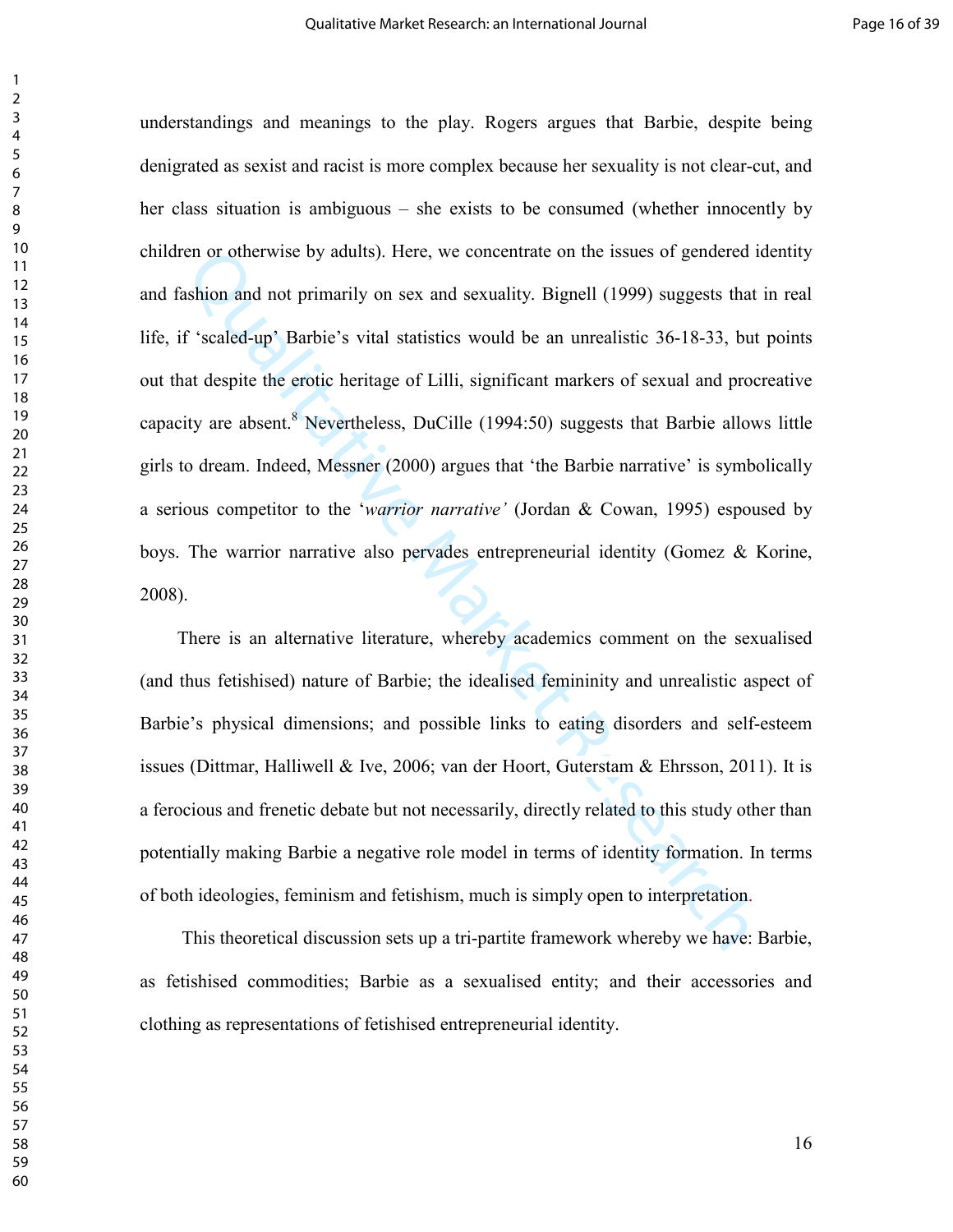## **Methodological underpinning**,

analysing photographs that represented such underlying forces and exace<br>se the staged images contained semiotic elements of adomed fashion and eml<br>ties, all of which are require separate forms of consideration in terms of<br> Our methodological orientation was based on the premise that images should be studied as indicators of underlying cultural forces (Hall, 1973) and was complicated because we were analysing photographs that represented such underlying forces and exacerbated because the staged images contained semiotic elements of adorned fashion and embodied identities, all of which are require separate forms of consideration in terms of visual research (Emmison & Smith, 2000). To obtain empirical data we conducted a qualitative visually directed, semiotic analysis (viz a viz Chandler, 2007) of pertinent images located on the web using Google. We were mindful of the advice of Emmison and Smith (2000) that determining bias in visual images is no easy task. From the thousands of images located we selected and downloaded images we considered appropriate because in our experience they were representative of the 'majority' of images we encountered and because they illustrated the theoretical points we discuss. We used the key words – *Barbie Businesswomen Dolls*, *Barbie Entrepreneur Dolls, Barbie Executive Dolls* and combinations therefore. These searches brought up similar images. In total we conducted ten separate searches using cognate search and looked at appropriate websites – those which appear in table 1. The criteria set was that it had to be a website capable of 1) being cited and 2) one which obviously used the images with permission and held copyright to the images. Most of the websites did not have such permissions and were avoided for obvious ethical reasons. We quickly reached saturation with hundreds of websites displaying the same images.

We worked hard to overcome selectivity bias (Keeble et al, 2015) by ensuring that, as each category emerged, there were other exemplars of the image visible across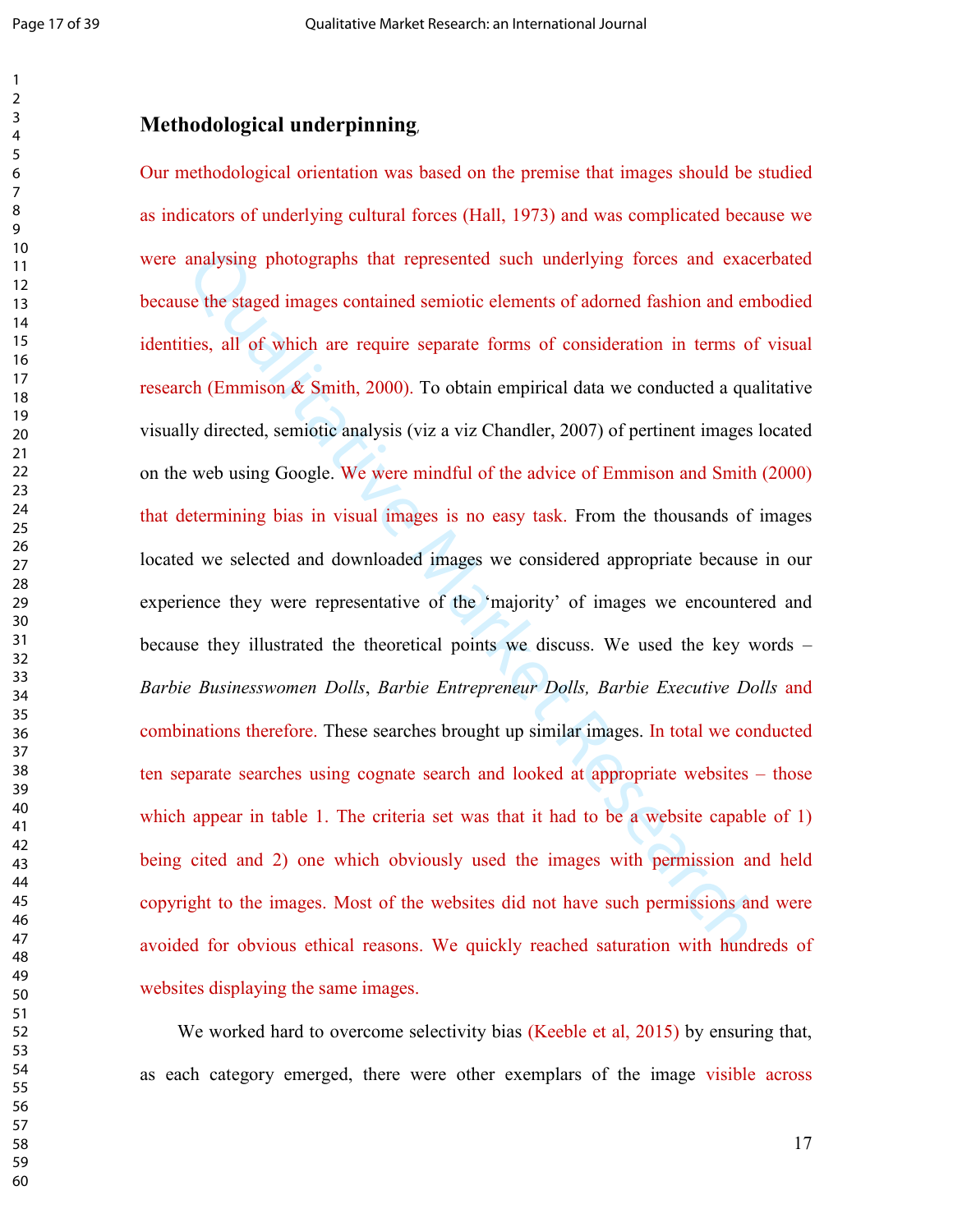websites and by applying the eligibility criteria discussed above. With qualitative research and in particular visual images this has to be done intuitively using common sense judgement (Emmison & Smith, 2000) because the researchers are an integral part of the process and separating the two is neither possible nor desirable. Instead, it is necessary to be transparent and reflexive (Polit & Beck, 2014) about the processes by which data have been collected, analyzed, and presented. In carrying out the analysis we were aware of our own preconceptions, relationship dynamics, and analytic focus. We thus avoided obviously satirical and doctored images and contentious websites which were difficult to verify.

process and separating the two is neither possible nor desirable. Instead<br>sary to be transparent and reflexive (Polit & Beck, 2014) about the process<br>adat have been collected, analyzed, and presented. In carrying out the a We pasted the images onto a wall mounted board and using qualitative analytic techniques (Banks, 2008; Miles, Huberman & Saldana, 2013) we created galleries (visual storyboards) of relevant images. We adopted the strategy 'Photographic Montage Critique' (Berger & Mohr, 2016; Berger & Mohr, 1989; Dillon, 2004) to make sense of the selected images. Photo-montage as a visual narrative methodology relies on critique by placing visual fragments (photographs or images) in juxtaposition to each other to create a montage of images which present a visual story for interpretation and permits visualisation of new themes using sensory data (Smith, 2014). We juxtaposed relevant images in 'close-proximity' to each other to allow us to develop themes for discussion, whilst paying particular attention to the symbolic and socially constructed elements in the images. In keeping with the above criteria, we rejected images which were satirical and obviously doctored or where the authors were obviously biased or un-named. We were careful to avoid sites where there was an obvious agenda (Emmison  $\&$  Smith, 2000). We also focused on aesthetic elements such as impressions and feelings. To assist in the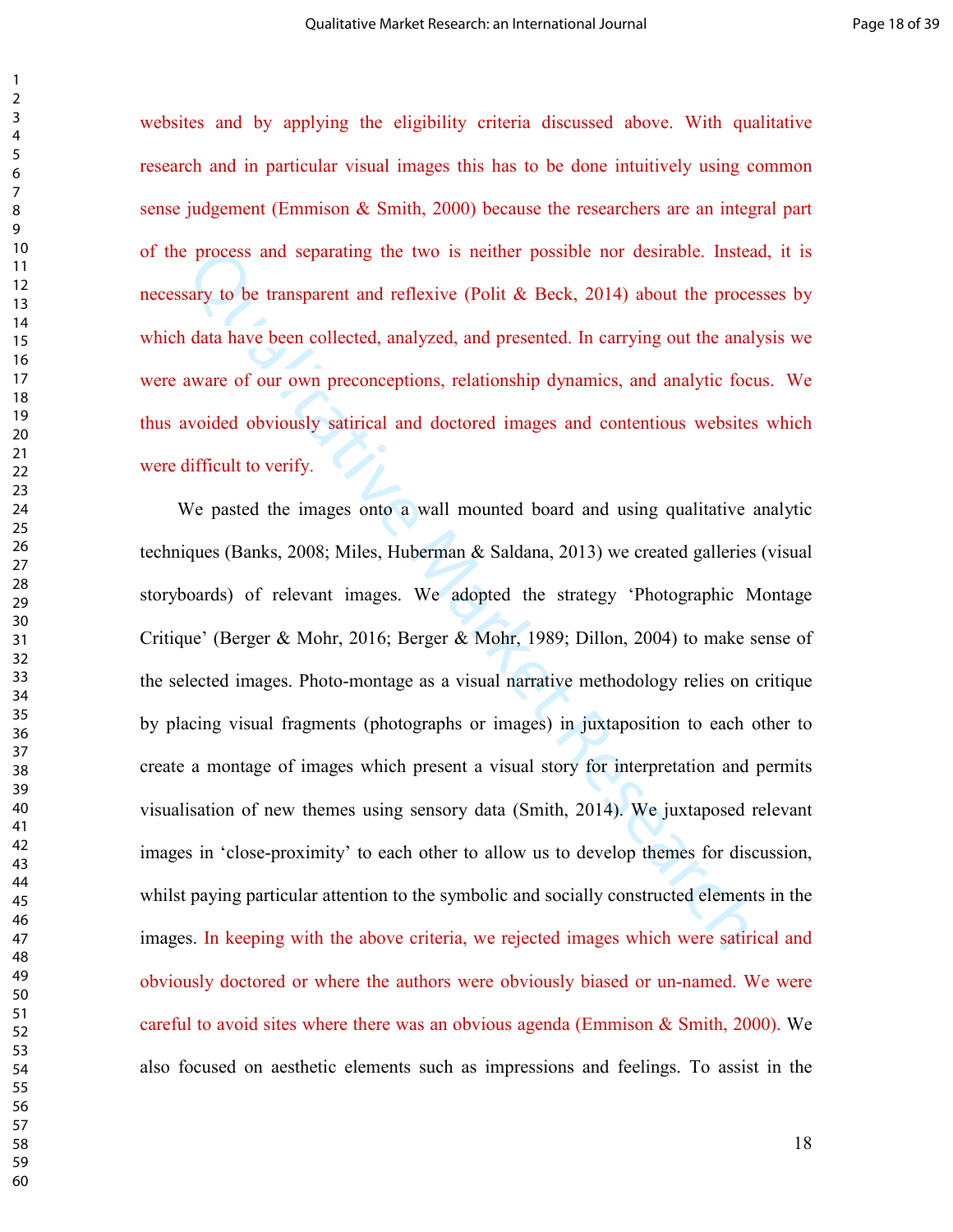and the gender differences the lead author often did not fully understaties of the arguments surrounding feminism and the feminist literature. The red by patient discussion and additional readings. This ensured a consentio analysis, each author conducted their analysis separately and shared their observations and findings with each other to develop a collective and more nuanced understanding. This was very helpful. For example, due to our different previous readings of the literature and the gender differences the lead author often did not fully understand the subtleties of the arguments surrounding feminism and the feminist literature. This was resolved by patient discussion and additional readings. This ensured a consensus of opinion emerged and thus allowed a form of triangulation and validation. The methods used were justified by virtue of mirroring those used and published in Smith (2014). Triangulation with the literature was achieved by matching the themes found to the theories and literature discussed above.

 From the analysis of the galleries we developed tables to present the findings, primarily because of the difficulties and cost of obtaining copyright and printing colour photographs and other practical challenges. This enabled us to use the images as a springboard for subsequent theoretical abstraction. The images are available from author one on request.

 It is difficult to recreate the aesthetic experience, and the power of the imagery in helping us reach a more nuanced understanding, by using text. We have attempted to overcome this by embedding the basic analysis/observation in the tables of findings, which provide a description of the images. Readers are encouraged to do their own 'Google images' search after reading this article to complement their understanding from the reading so that they can confirm or refute the findings below.

#### **Analysis and discussion**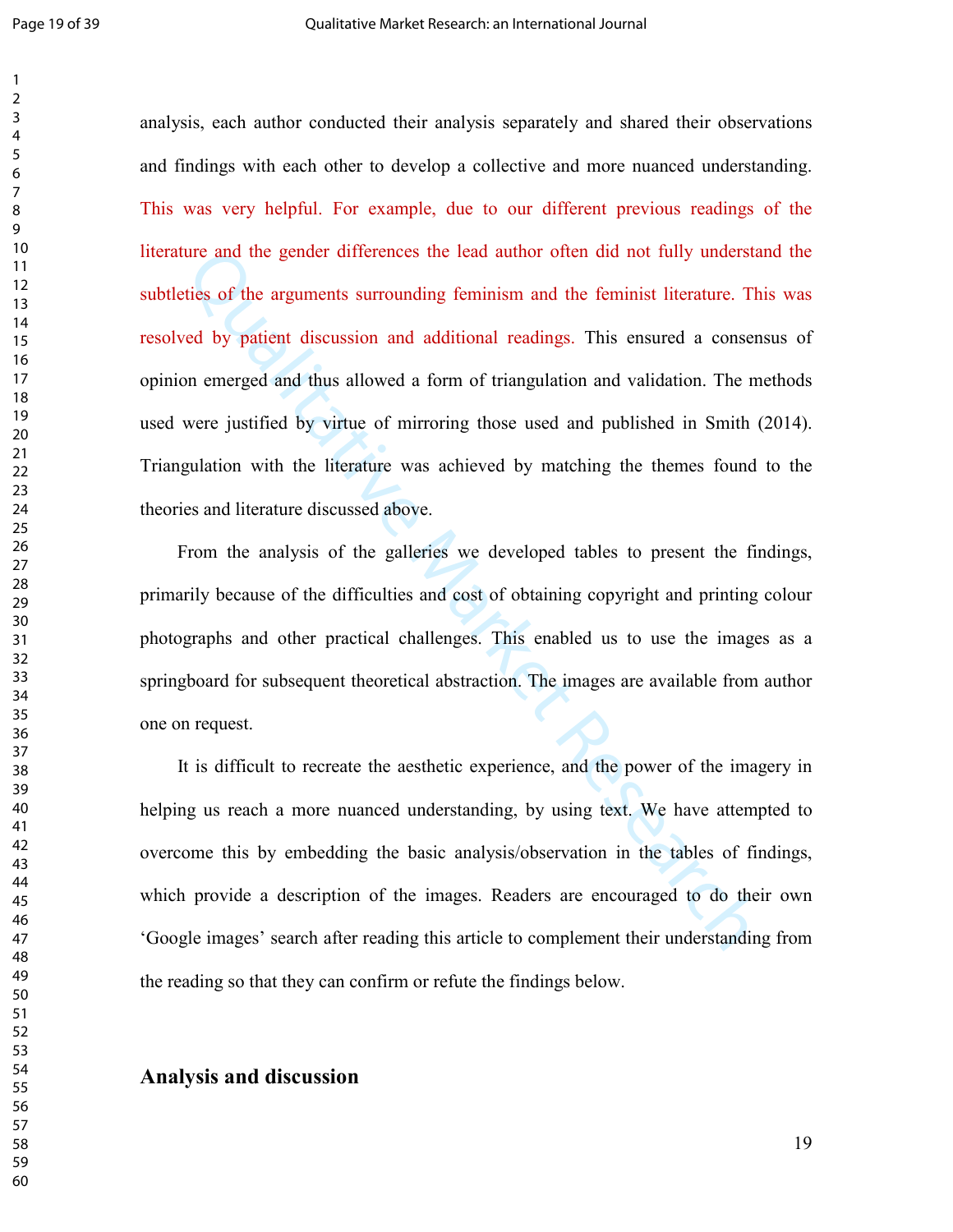## **Analysis.**

The analysis below is developed from our intuitive, visual observations, based on our collective understanding of gender and entrepreneurial identity as they emerged from the photo-montages.<sup>9</sup> It is of note that this entails an unintentional element of fashion critique which introduces a judgmental element to the analysis.<sup>10</sup> See Table 1 below: -

| photo-montages. It is of note that this entails an unintentional element of fashion critique                                                                                                                                                                                                                                                                                                                                                                                                                                    |                                                                                                                                                                                                                                                                                                                                                                                                                                                 |  |
|---------------------------------------------------------------------------------------------------------------------------------------------------------------------------------------------------------------------------------------------------------------------------------------------------------------------------------------------------------------------------------------------------------------------------------------------------------------------------------------------------------------------------------|-------------------------------------------------------------------------------------------------------------------------------------------------------------------------------------------------------------------------------------------------------------------------------------------------------------------------------------------------------------------------------------------------------------------------------------------------|--|
| which introduces a judgmental element to the analysis. <sup>10</sup> See Table 1 below: -                                                                                                                                                                                                                                                                                                                                                                                                                                       |                                                                                                                                                                                                                                                                                                                                                                                                                                                 |  |
| Image, description and location                                                                                                                                                                                                                                                                                                                                                                                                                                                                                                 | <b>Observational Analysis</b>                                                                                                                                                                                                                                                                                                                                                                                                                   |  |
| Image 1: is of the original Barbie Business Woman doll (circa<br>1990s). She is dressed in sensible matching business attire of black<br>and white checked blouse with a blue tightfitting pencil skirt<br>finished off with a mismatched pink handbag and pale blue high<br>heels. Tied-back hair, glasses and mobile phone complete the<br>image. The link to this image is no longer available demonstrating<br>the perils of internet research.                                                                             | This model denotes an appropriately<br>gendered business persona (for the<br>time-period). Of interest is the mobile<br>phone with the aerial, the only<br>particularly relevant iconic artefact<br>related to business. The other<br>clothing and artefacts relate to<br>women's fashion.                                                                                                                                                      |  |
| Image 2: Provides an updated but still sensible model for the<br>twenty-first century. The new Barbie Executive is dressed in a<br>matching grey business suit with pleated skirt, softened by<br>matching red blouse and choker style costume jewelry. Black high<br>heeled shoes complete the image. Big blonde hair is the order of the<br>day. The flip style mobile telephone and large black handbag with<br>clip boards, etc. presents a business persona. Located:<br>https://uk.pinterest.com/ariellakeepsake/barbies/ | This image provides a professional<br>corporate image denoting a more<br>personable entrepreneurial persona.<br>The new Barbie Business woman is<br>now more feminised and fashion<br>conscious. The overall appearance is<br>stylishness - the<br>of corporate<br>message is Executive Barbie means<br>business.                                                                                                                               |  |
| Image 3: Presents Game Developer Barbie in a Khaki coloured<br>jacket and grey 'T' shirt with blue denim jeans and trainers<br>complete the picture. This model sports 'big', vivid auburn / died<br>red<br>hair<br>and<br>matching<br>glasses.<br>Located:<br>http://www.idealo.co.uk/blog/4682-game-developer-barbie-mattel-<br>introduces-new-career-doll/                                                                                                                                                                   | This model presents a more casual<br>business image with 'dress as you<br>please' Barbie. This offering, mirrors<br>and parodies the stay at home<br>entrepreneur. The return of the<br>glasses may be an attempt to make<br>Barbie appear more serious. The<br>message conveyed is that fashion is<br>paramount<br>and business<br>attire<br>optional but as a prototype for<br>Entrepreneur Barbie it was a step in a<br>different direction. |  |
| Image 4: Presents Computer Engineer Barbie in fashionable<br>matching pink and pale blue pastel coloured casual attire with dark<br>jeans. The long blonde hair continues the casual imagery. A pink<br>(gender coded) coloured tablet completes the contemporary<br>business<br>Located:<br>image.<br>https://biancajchadda.wordpress.com/2014/02/21/entrepreneurship-<br>never-looked-so-pink/                                                                                                                                | Fashion is the key idiom and again,<br>glasses, possibly to denote a higher<br>IQ. The use of pink and pastels<br>suggests that Barbie may have<br>entered a male dominated profession,<br>but her femininity is still preserved.<br>She certainly is not 'one of the guys'.                                                                                                                                                                    |  |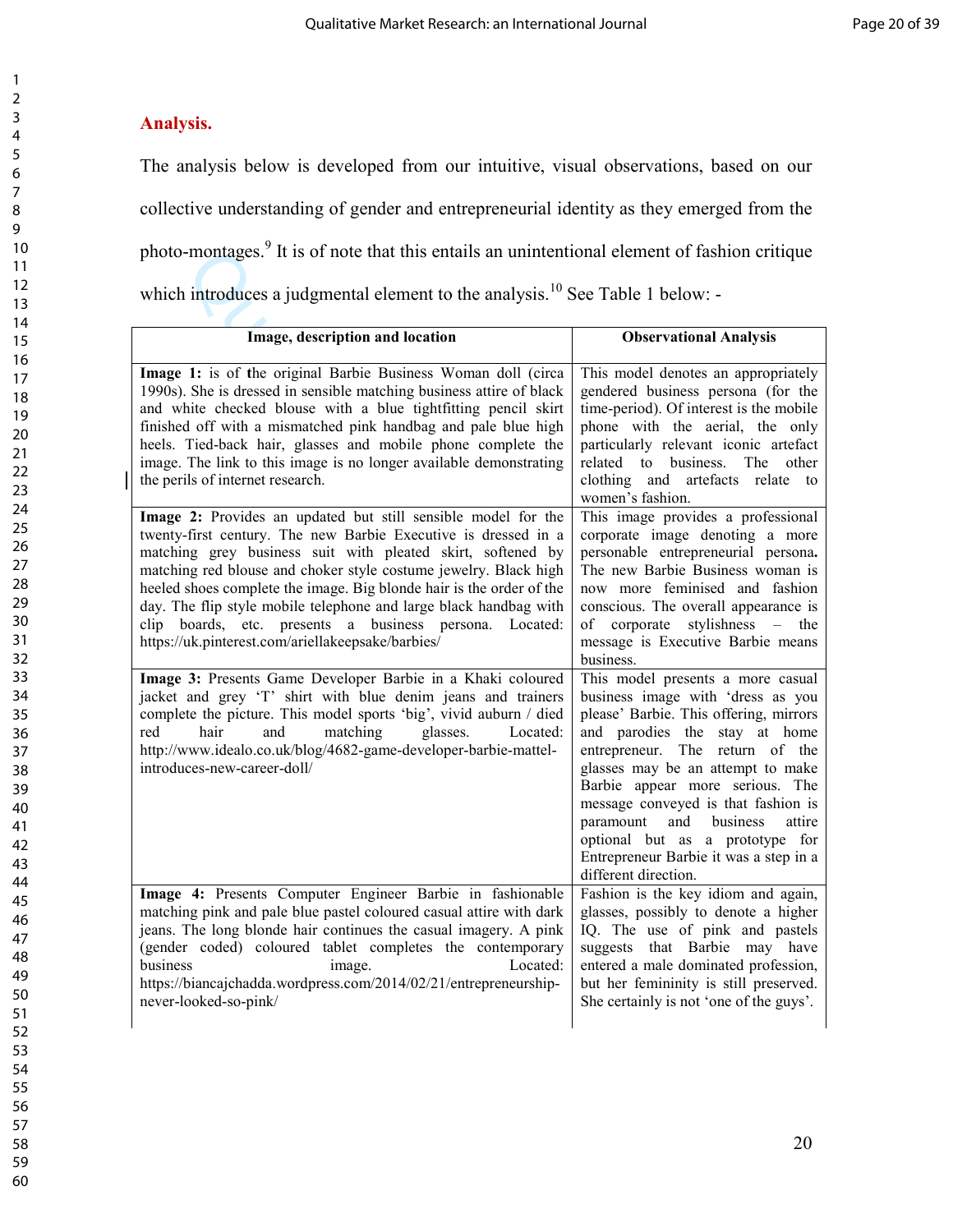| Image 5: Depicts a special edition Barbie linked to haute-couture                                                              | The exhibition in Dubai for collectors           |
|--------------------------------------------------------------------------------------------------------------------------------|--------------------------------------------------|
| designer clothing manufacturers. Note the fawn coloured overcoat,                                                              | presented 24 limited edition Barbie              |
| blazer and matching handbag portraying a rich, casual business                                                                 | dolls associated with fashion houses             |
| Located:<br>persona.                                                                                                           | such as Hervé Léger, Christian Dior,             |
| http://www.emirates247.com/news/emirates/barbie-dazzles-in-                                                                    | Oscar de la Renta, Monique Lhuillier,            |
| iconic-haute-couture-exhibition-in-dubai-2015-09-04-1.602314.                                                                  | Versace, Christian Louboutin and                 |
|                                                                                                                                | Armani. Throughout the decades, no               |
|                                                                                                                                | fashion trend has been overlooked as             |
|                                                                                                                                | Mattel / Barbie has collaborated with            |
|                                                                                                                                | more than 75 fashion designers                   |
|                                                                                                                                | worldwide<br>including<br>Givenchy,              |
|                                                                                                                                | Christian Louboutin and Burberry,                |
|                                                                                                                                | remaining a true fashion icon. <sup>11</sup> The |
|                                                                                                                                | relevance of this collection being               |
|                                                                                                                                | included is that it takes the                    |
|                                                                                                                                | fetishisation of the Barbie into a new           |
|                                                                                                                                | arena for rich collectors and also               |
|                                                                                                                                | introduces the world of designer                 |
|                                                                                                                                | clothing into the world of Barbie.               |
|                                                                                                                                | Given that children now access the               |
|                                                                                                                                | internet more frequently and freely              |
|                                                                                                                                | there is a potential for these specialist        |
|                                                                                                                                | images to influence the children's               |
|                                                                                                                                | perceptions<br>entrepreneurial<br>of             |
|                                                                                                                                | identity.<br>Collectively, the coordinated image |
| Image 6: Unveils the new Barbie Entrepreneur Doll range<br>introduced in 2014. All of the dolls in this range wear themed pink | sends a message of equality to the               |
| dresses but Barbie is now multi-racial and multi-cultural. Located:                                                            | children and also sends messages of              |
| https://theblackconversation.wordpress.com/2014/05/30/mattel-                                                                  | diversity and possibility to children of         |
| creates-new-black-barbie-entrepreneur-doll-now-barbie-is-                                                                      | all ethnicities. However, there is still         |
| intelligent-business-minded-and-well-black/                                                                                    | an undertone of white, Anglo-Saxon               |
|                                                                                                                                | gendered sensibilities here, with the            |
|                                                                                                                                | dresses and accessories being mainly             |
|                                                                                                                                | pink.                                            |
| Image 7: No Barbie Entrepreneur should be without accessories                                                                  | This accessory set allows owners to              |
| and these include a pink purse, a black patent leather handbag, an                                                             | add to the business image of Barbie              |
| Apple<br>iPad and a flip chart.<br>Located:                                                                                    | Entrepreneur doll or to accessorise              |
| http://westcoastmama.net/entrepreneur-barbie/                                                                                  | other Barbie models with a business              |
|                                                                                                                                | persona. The accessories have the                |
|                                                                                                                                | power to do this.                                |
| Image 8: Depicts a feminised CEO Barbie with 'bobbed' hairstyle.                                                               | This image and imagery introduces a              |
| Note the traditional 'cradle' telephone juxtaposed with the                                                                    | sense of datedness and even nostalgia            |
| contemporary laptop and flowers depicting a more 'homely'                                                                      | and may perhaps blur the boundaries              |
| persona. Sensibility and conservative values is a recurring theme.                                                             | between work and home because the                |
| Located: http://www.theonion.com/article/ceo-barbie-criticized-for-                                                            | furniture is atypical for office                 |
| promoting-unrealistic-ca-1787                                                                                                  | furniture. However, sexism is still              |
|                                                                                                                                | present because of the denim effect              |
|                                                                                                                                | suit, the tightfitting white coloured            |
|                                                                                                                                | polo necked top and mini skirt.                  |
| Image 9: Returns Barbie to a commodity in her packaging but this                                                               | Sexism and fetishism are brought into            |
| special edition depicts a pin striped Barbie with feminine power                                                               | play because the power blouse, under             |
| blouse, earphones, large utilitarian handbag and a latte coffee.                                                               | garment is a tightfitting bodice type            |
| Located:https://www.amazon.com/Barbie-Millicent-Roberts-                                                                       | waist coat with matching leggings.               |
| Pinstripe-Fashion/dp/B000AMVXG8                                                                                                |                                                  |
|                                                                                                                                |                                                  |
| Table 1 Commodification and evolution of Barbie Entrepreneur dolls.                                                            |                                                  |
|                                                                                                                                |                                                  |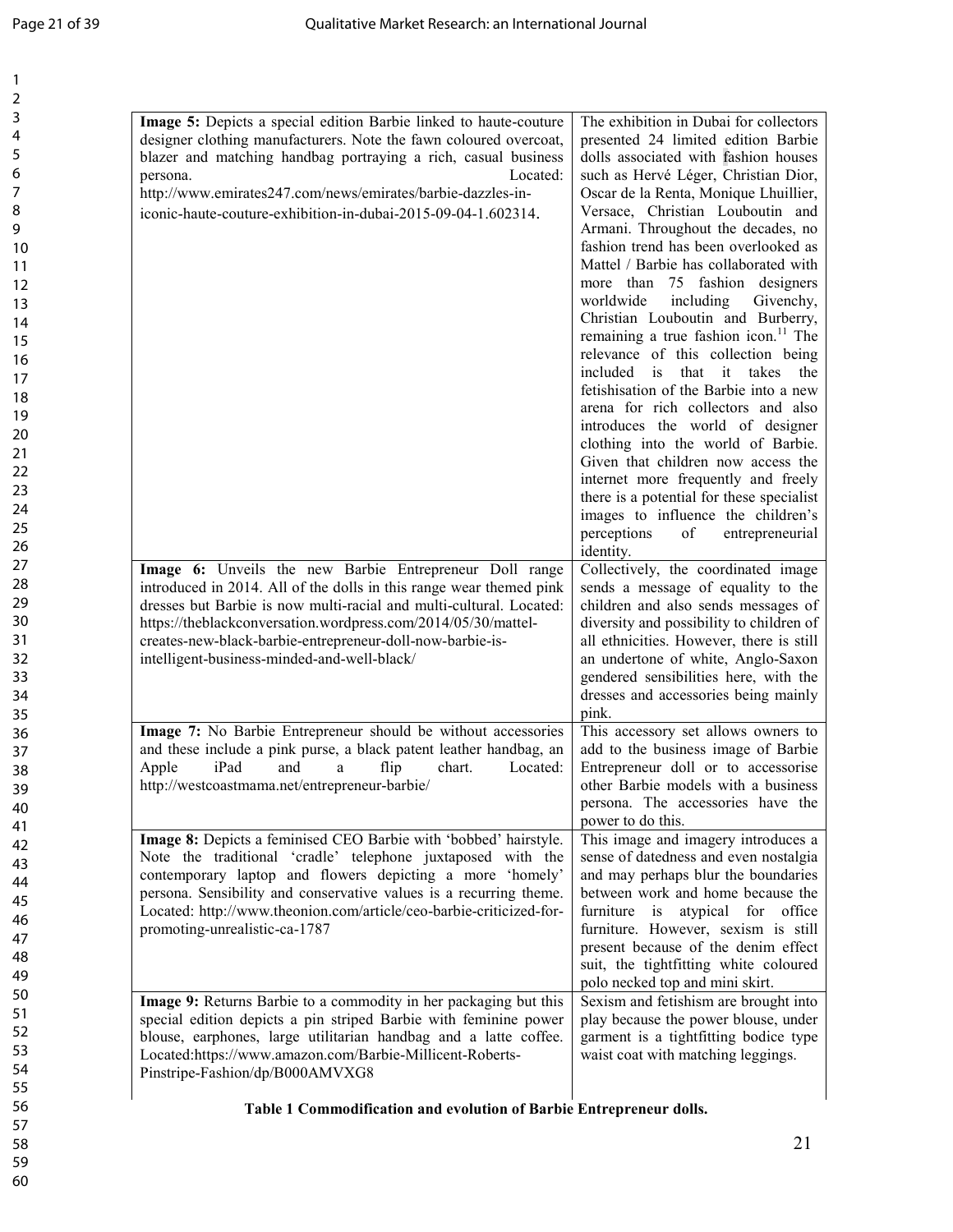proneurial identities are facilitated via adornment, the wearing of accessorie<br>rocess of accessorising. The images individually and collectively and partic<br>taken in sequence demonstrate a fabricated neo-liberal identity vi The main themes to emerge are those of objectified 'entrepreneurial artefacts' – namely telephones, computers, iPads and work clothing such as power blouses. In this respect, these are used in 'fashioning' an entrepreneurial identity (Smith, 2012). Therefore, entrepreneurial identities are facilitated via adornment, the wearing of accessories, and the process of accessorising. The images individually and collectively and particularly when taken in sequence demonstrate a fabricated neo-liberal identity via the conspicuous display of consumerist fashions (see Walkerdine, 2003). As the Barbie concept is based on 'play' and 'role playing' there is very little backstory, and therefore, little philosophical, or epistemological underpinning behind it, albeit there are Barbie storybooks which now provide a sanitised backstory and ideology. The relationship between owner and doll and their maturity/immaturity dictates the potential storylines that come into play.

 In the case of Barbie, the *commercialisation* of the product (Barbie) creates a desire for it, which is increased via the processes of *commodification* (of the gendered entrepreneurial identity) which establishes the desire for possessing the dolls. The success of the product in turns *objectifies* and *reifies* the idea of Barbie being representative of a legitimised entrepreneurial (and feminine) identity; and of Barbie as a role model. In time, the notion of collectability comes into play and recreates the desire for ownership of the entire collection and the need to possess the desirable objects. This leads to veneration of Barbie and thus fetishisation. Fetishisation plays out via the links to designer labels and cultural artefacts associated with enterprise, or socially constructed gendered aspects of such identities. Fetishisation and commodification creep in because of the issue of collectability and a desire to own, or possess, all the accessories. Barbie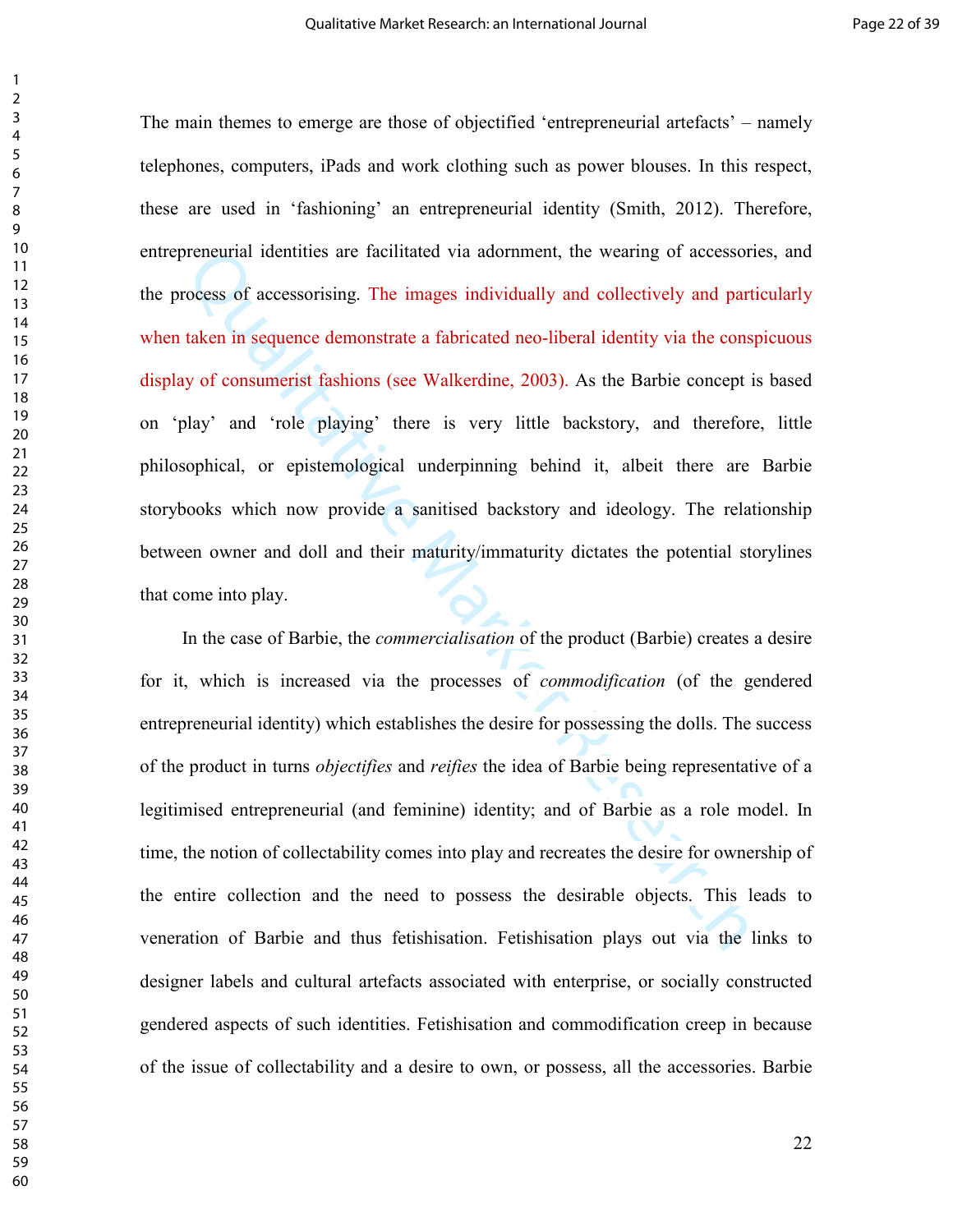dolls in their packaging become a collectable commodity 'in their own right'. Special edition dolls can fetch a considerable price at auction thereby increasing their collectability and viability as an investment to those who can afford to pay for such connoisseurship. Such items will inevitably become 'must have' items for collectors. However, fetishisation is also implicit because the accessories are displayed on a (to some) flawed, controversial and sexualised object, namely Barbie doll herself. We are struck by the fact that the 'style' is also very glamourous and depicts the female entrepreneurial body as something heavily invested in.

by the iterative means will increase the accessories are displayed on<br>the search of the search of the search of the search of the search of the search of the search of the search of<br>the search of the search of the search Table 1 also tells us 'Barbie the entrepreneur' has changed over time and we believe that this is in keeping with a more empowered Barbie. We do however acknowledge that there is a counter argument that Barbie is increasingly being subjected to and thus enthralled to male power. In other words, which argument you accept is a subjective, qualitative one dependent upon your ideological leanings viz a viz Barbie. There is therefore no unified emerging image of Barbie per se. What is being presented and for whom is clearly open to interpretation.

 In Table 2, we encounter the Barbie 2014 interactive promotional material (as ppt slides) that accompanies the product.<sup>12</sup>

| Slide                                                   | <b>Description</b>                                                                                                                                                                                                                                                                                                                                               |
|---------------------------------------------------------|------------------------------------------------------------------------------------------------------------------------------------------------------------------------------------------------------------------------------------------------------------------------------------------------------------------------------------------------------------------|
| Image 1: What's An Entrepreneur<br>(opening slide).     | This links the Barbie doll with the concept of entrepreneurship.                                                                                                                                                                                                                                                                                                 |
| Image 2: What's An Entrepreneur<br>(explanatory slide). | This slide provides detailed age and gender specific definitions<br>and explanations of what an entrepreneur is. An entrepreneur is<br>defined as being "an adventurous person who takes risks to start<br><i>a business</i> ". This simplified version is linked to gender specific<br>roles by questions such as "Do you like cooking, crafts and<br>animals?" |
| <b>Image 3: Be An Entrepreneur Now!</b>                 | This slide exhorts the child to be an entrepreneur now. After<br>listing other possibilities, the child is exhorted to follow what<br>they love to start a lemonade stand, a gardening service or a<br>mobile veggie stand.                                                                                                                                      |
| <b>Image 4: Believes in You</b>                         | This slide exhorts the child to believe in themselves and be                                                                                                                                                                                                                                                                                                     |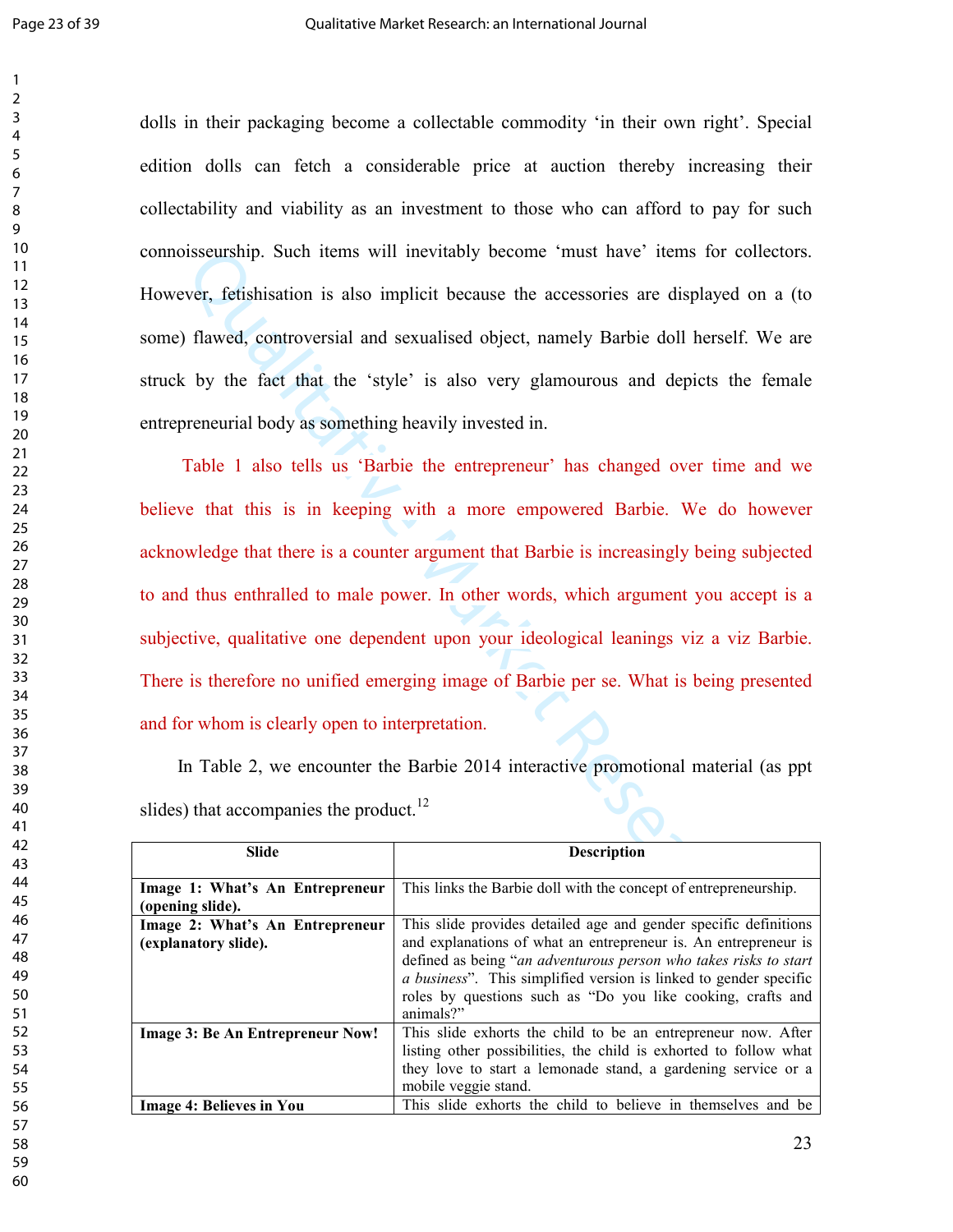creative**.** The message is to work hard to SUCCEED, DREAM and MAKE A DIFFERENCE. This is a bespoke enterprise culture where anything is possible via play. The handout ends with a creative exercise and an instruction to ask mum and dad for help.

#### **Table 2: Barbie Entrepreneur 2014 promotional material.**

In Table 2, the child is subliminally sold an ideological standpoint with age and gender specific messages. The cartoon style images depict flowers and puppies using pastel pinks and blues. It sells a subliminal image of entrepreneurial success and also, an achievable identity via reciprocal self-belief. However, from an adult perspective the message is simplistic and patronising.

#### **Discussion.**

Table 2: Barbie Entrepreneur 2014 promotional material.<br>
ble 2, the child is subliminally sold an ideological standpoint with age and g<br>
fic messages. The cartoon style images depict flowers and puppies using<br>
and blues. It is apparent from our readings and analysis that the aesthetics and resultant feelings evoked by the Barbie products analysed will differ according to whether the product is consumed by a child or an adult. The polysemic images and semiotic messages (Schroeder & Borgerson, 2003) broadcast by the dolls' adult origins may become confusing to the children. Barbie introduces fetishism 'by the back door' and is more insidious because of it. It also raises questions as to the role of the consumer in defining whether or not something is a fetish  $-$  just because Barbie is made for children, it does not mean it cannot be festishised. This is worthy of further academic study. Our work extends this knowledge to the study of entrepreneurship, with the Barbie entrepreneur phenomenon being one manifestation of the fetishisation of (female) entrepreneurship and the entrepreneur as an 'object of desire' (Jones & Spicer 2009).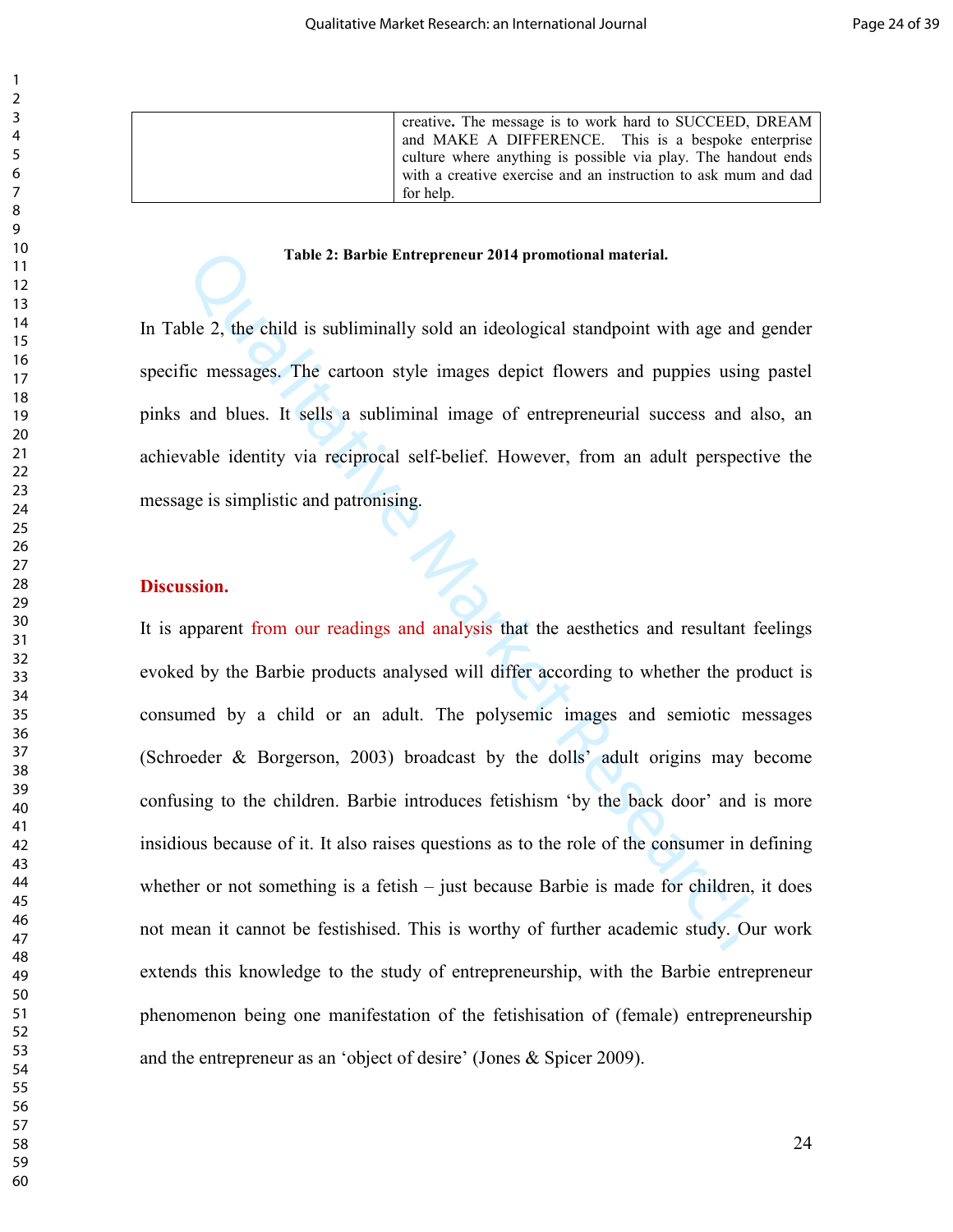It is also incumbent upon us to consider the marketing implications of Barbie. We consider 'Barbie the entrepreneur' as both a reflection of neo-liberalist society (Donoghue, 2007) and its changing norms as discussed above but also a game changing event because it allows children to express perhaps previously unarticulated ambitions to become an entrepreneur, or consider other entrepreneurial career options. This makes Barbie entrepreneur dolls very marketable as a commodity. We believe this is a totally separate argument to the one discussed that Barbie must remain Barbie because men like it, however, although some women may still believe they need to look like her others will engage with the entrepreneurial role modelling aspects of the changing identity and play at being an entrepreneur.

because it allows children to express perhaps previously unarticulated ambit<br>the an entrepreneur, or consider other entrepreneurial career options. This<br>e entrepreneur dolls very marketable as a commodity. We believe this Another area of interest worth discussing is the wider social context, and, the triggers for the emergence of the Barbie entrepreneur in 1990s. We believe that the triggers resulted from two contributory scenarios. The first relates to the movement to encourage female entrepreneurs which obviously helped considerably because Mattel appear to heed to changing attitudes and ideas and the new hype about female entrepreneurs is an obvious marketing point. The second relates to the competition from the American Girl doll and others which offer a non-sexualised doll identity played a significant role in the development of the Barbie entrepreneur doll. The resultant product therefore mirrors an emphasised femininity (Connell, 2005) which can be read as being an excessive entrepreneurial femininity (Lewis, 2014) which creates a sexualised objectification (Saguy et al, 2010) of an idealised and arguably fetishised entrepreneurial identity which stands in opposition to traditional hegemonic masculinity (Connell & Messerschmidt, 2005). The exaggerated imagery of Barbie the doll as the carrier of these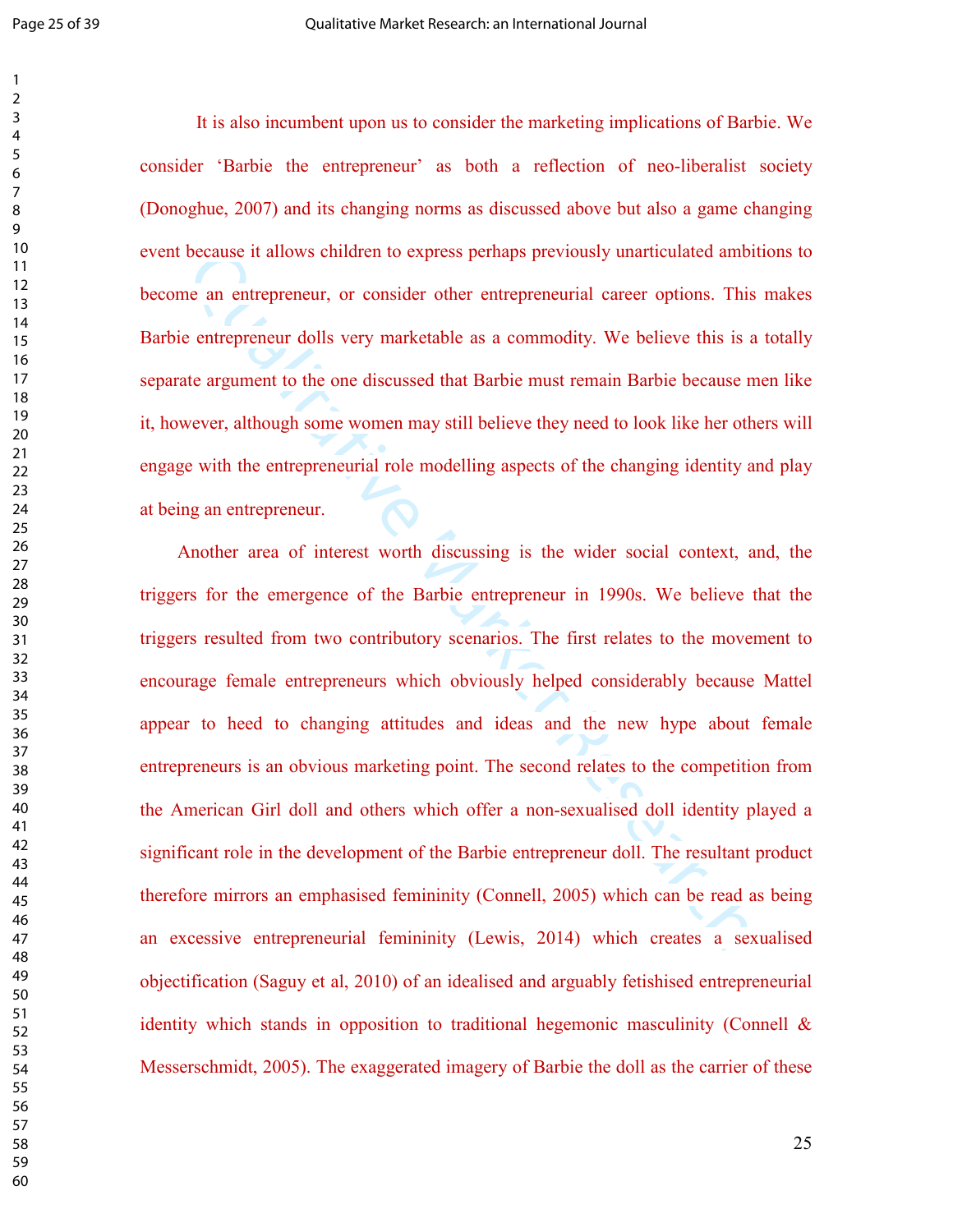ideological and theoretical representations inexorably links it to fetishism by virtue of its inherent plasticised sexuality.

is of debate from several points of view, reflecting the diverse and contraction in which childhood is constructed in discourse. Bignell further suggests the chind of "representational" educational toys, inhibit a child's Bignell (1999) stresses that sex and gender representation in toys has been the subject of debate from several points of view, reflecting the diverse and contradictory ways in which childhood is constructed in discourse. Bignell further suggests that the promotion of 'representational' educational toys, inhibit a child's creative and imaginative play, and their fantasy worlds distort the child's perceptions of 'real life', leading to maladjusted behaviour. Moreover, feminists argue that sex differentiations in toys valorize and perpetuate harmful gender stereotypes and skew identifications with masculine or feminine role-models (Dittmar et al, 2006; van der Hoort, Guterstam & Ehrsson, 2011). It could be argued that Barbie, as 'entrepreneur' or 'career woman', challenges traditional gendered stereotypes and thus reflects a 'feminist' agenda in terms of representing women in the work place (rather than just the domestic realm, or to be provocative, the 'dolls house'). However, we agree it is a highly gendered and commodified form of emancipation and one, which from our reading of the literature, reflects the patriarchal gaze concerning the 'ideal woman'. Contemporary 'Entrepreneurial Barbie' represents a post-feminist ideal, providing an aspirational figure for girls, showing that women can 'have it all', (i.e. the perfect body / wardrobe / career). This is made quite explicit in the 2014 'Barbie Entrepreneur' release, which comes equipped with an instruction guide for girls about how to become an entrepreneur (see Table 2). This underlines the potential influence of Barbie as a role model and educational toy, especially in the current context of the promotion of entrepreneurship and the provision of entrepreneurial education, even at primary school level. This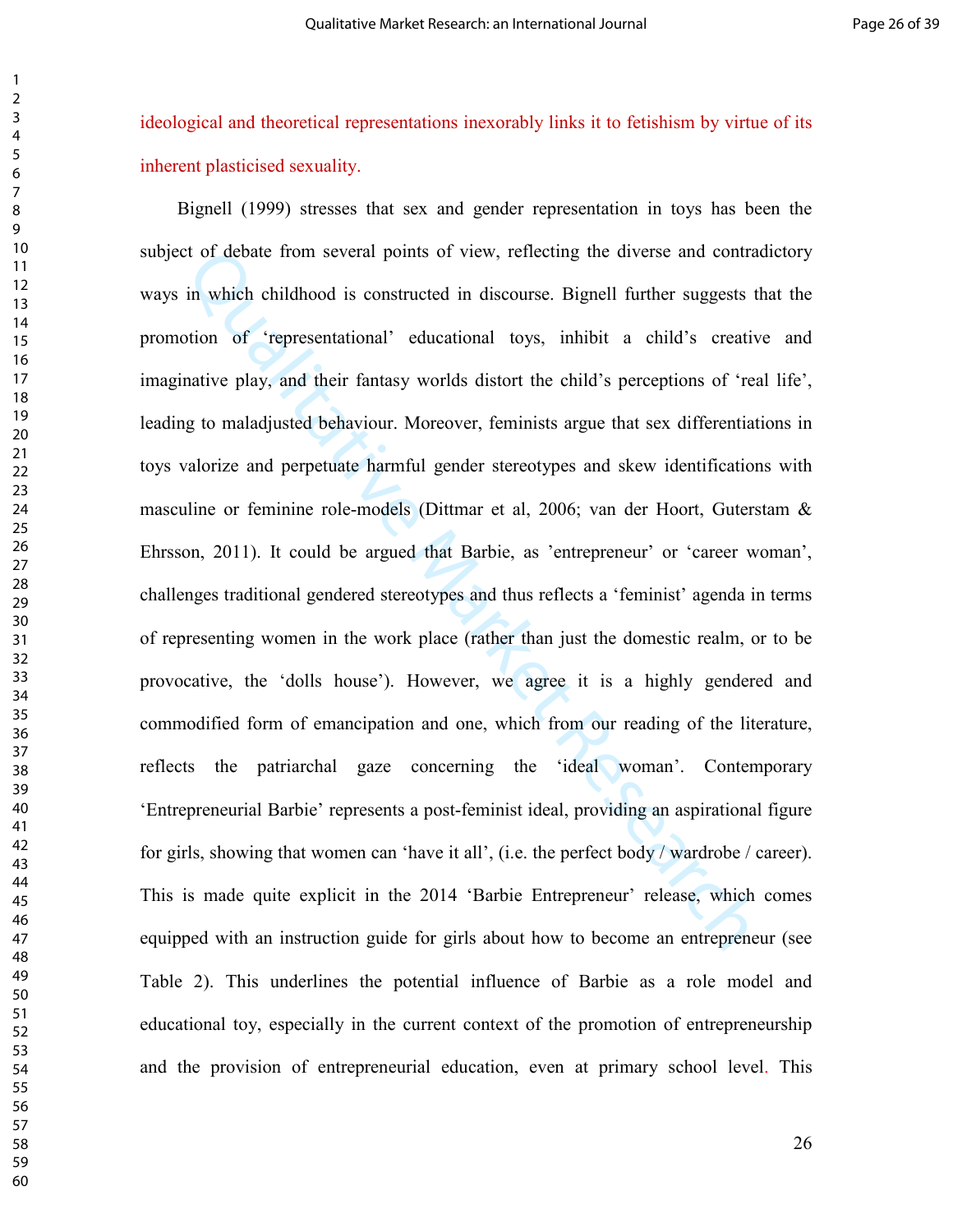highlights the need to intellectually interrogate 'entrepreneurial Barbie', to identify the ways in which she is fetishised and the values this expresses in respect of idealised and plasticised embodiments of contemporary femininity.

Nevertheless, this research has identified that, despite being flawed, "Hiveneur dolls in their many forms counter hegemonic masculinity as understell and Messerschmidt (2005) and even transcend its gendered equivalentials Nevertheless, this research has identified that, despite being flawed, 'Barbie' entrepreneur dolls in their many forms counter hegemonic masculinity as understood by Connell and Messerschmidt (2005) and even transcend its gendered equivalent of 'emphasised femininity' (Connell, 2005). As such they enact a form of hegemonic femininity, whereby women (as depicted by Barbie) exert an alternative power play. We are entitled to dispute the 'realness' (Holter, 2003) of Barbie and the hegemonic concepts associated with her fetishised entrepreneurial wardrobe but nevertheless she draws her power from the direct experience of women (as lived through a patriarchal lens) rather than from an idealised vision of a perfect politically and socially correct version of what female entrepreneurial identity should look like. In many respects, Barbie as an art form imitates but does not reflect reality, otherwise, stripped of fantasy and fetish, she would not sell so well as a product. The dolls act as 'totemic' commodities and their accessories as fetishised objects and therein lies the problem. In becoming totemic there is a danger that hidden nuances such as fetishisation, commodification and sexualisation become lost to view, justifying our adoption of a critical perspective and argument that Barbie represents a form of hegemonic femininity.

### **Conclusions**

At the heart of this discussion, leaving aside academic arguments and theories, we must remember are little girls (and not-so-little-girls who once played with Barbie) and their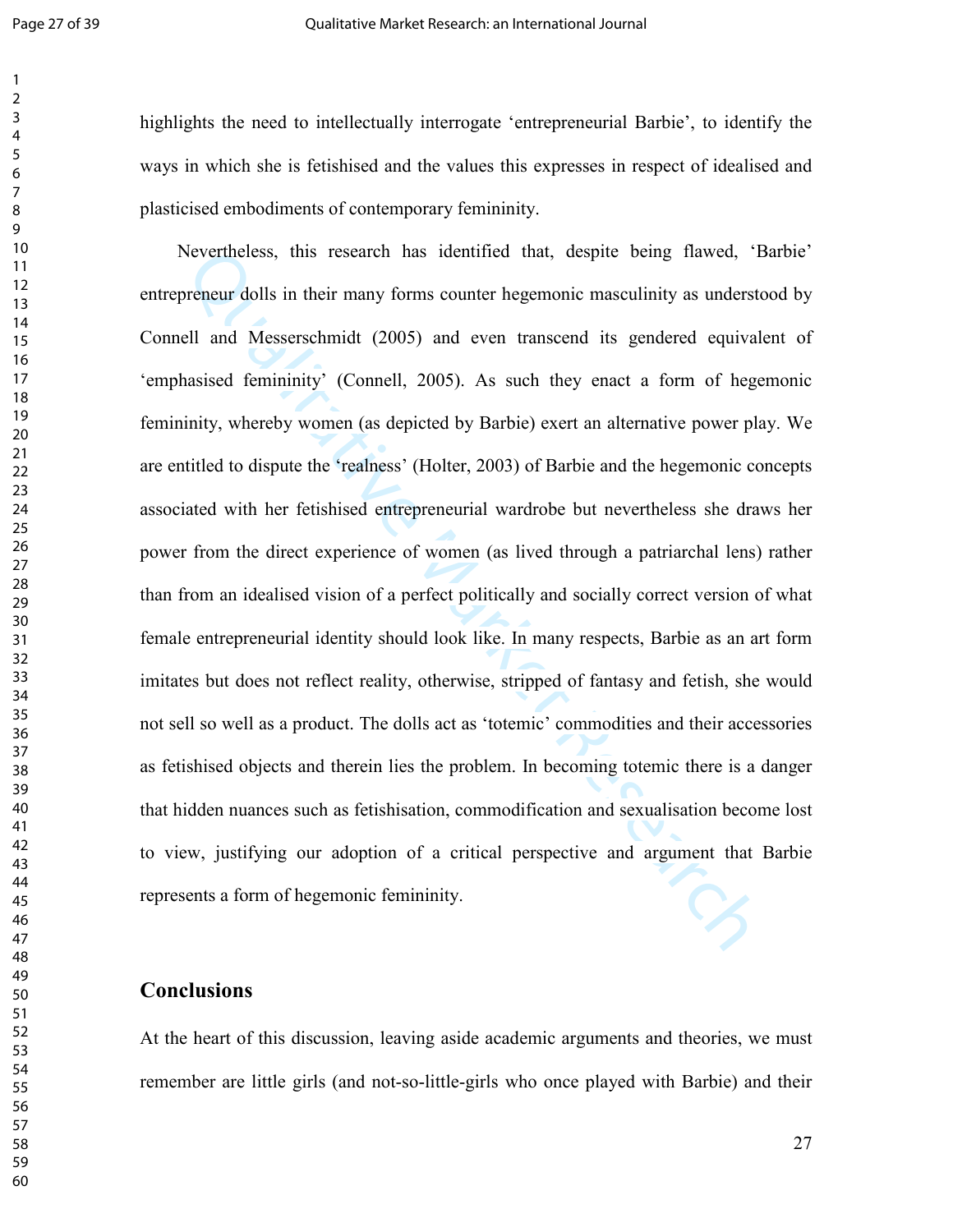Iling' (Eriksson-Zetterquist, 2008) as a key concept. According to Eriquist 'role modelling' is based upon a comparison between an 'image' of c<br>quist 'role modelling' is based upon a comparison between an 'image' of c<br>that relationship with their dolls. First and foremost, we argue that Barbie is simultaneously an object of 'play' and an object of 'socialisation', as well as being a commercial product with multiple markets and reasons for consumption. In this respect we see gendered 'role modelling' (Eriksson-Zetterquist, 2008) as a key concept. According to Eriksson-Zetterquist 'role modelling' is based upon a comparison between an 'image' of oneself with that of a person (or in this case an object) which serves as an idealistic proto-model that personifies desirable role traits, which leads to directive action. The girls thus model themselves on the idealised and reified mental constructs associated with female entrepreneurs and their idealised totemic appearance. In this respect, Barbie entrepreneur doll is breaking away from traditional stereotypical representations of female pursuits. That Barbie is not representative of the average woman (if there is such a thing) cannot be ignored, but neither too are her competitors.<sup>13</sup> Barbie is also part of the 'little-princess' syndrome' (Himes, 2015) and the distortion of feminine values. This cannot be avoided because Barbie dolls are deliberately inflated representations but are after all a child's toy. They are intended for children, not adults who can become sensitive to the potential harm that such dolls can do and serious in their approach to collecting rather than playing. We argue that there is a role for such animations of entrepreneurial ideals and identities. To their credit, Mattel took earlier criticisms on board in designing entrepreneurial Barbie and her culturally diverse versions. This led to acclaim from the media and industry commentators, but occurred at a time when sales of Barbie were in decline. This tells us something about the market and consumers, because it is no longer a mono children's market but a nuanced market for adults too, whereby they can possess a product imbued with nostalgia that evades 'political correctness' and where the clothing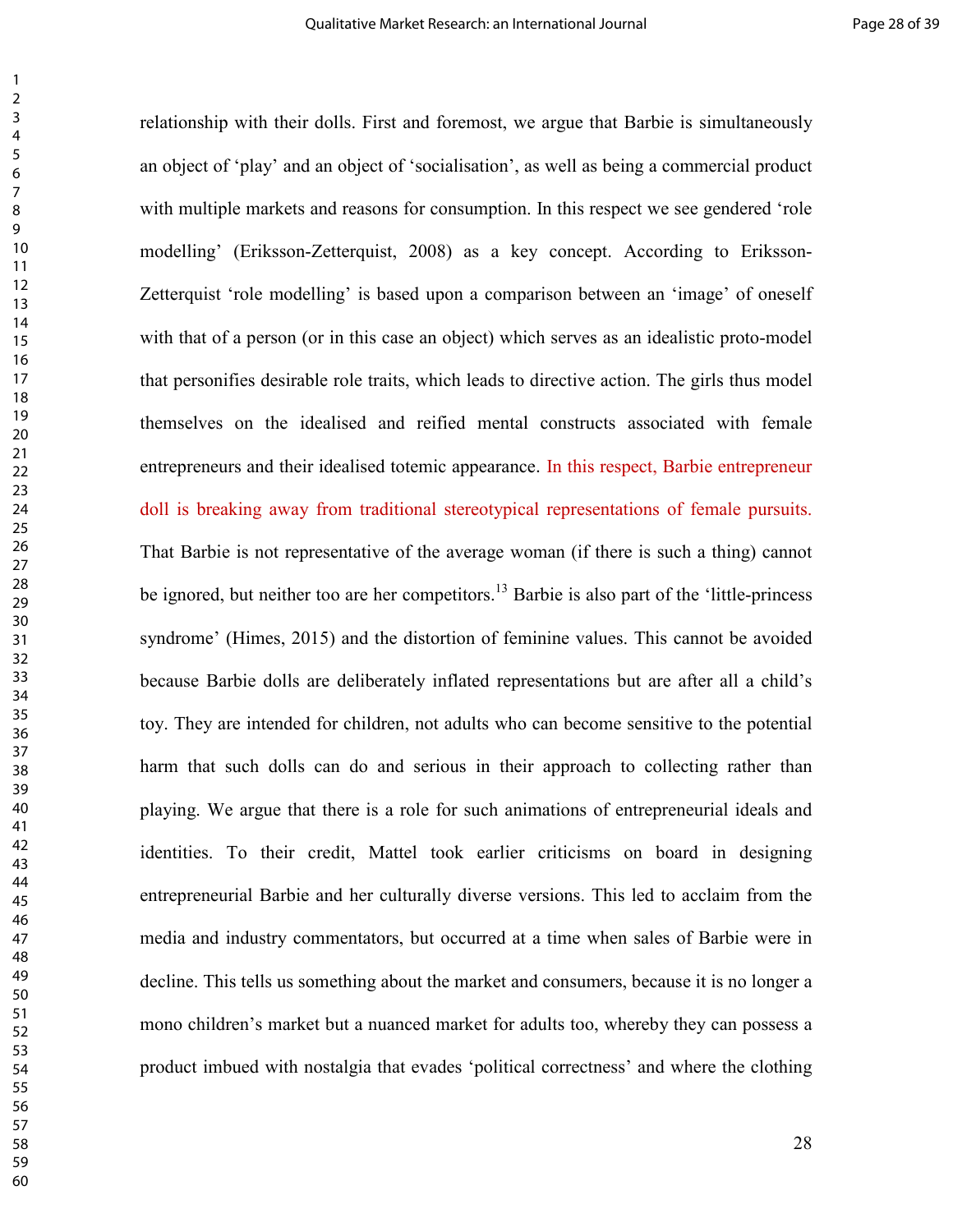and artefacts remind them of their youth and/or of fetishised values from a bygone era. In the process, Barbie (by default), has crossed over from a children's to an adult market. There are wider implications too, in that the commodification of Barbie in the form of 'designer' dolls, aimed at wealthy collectors, allows the individuation of a fetishised entrepreneurial identity and different versions for the rich and poor.

gner' dolls, aimed at wealthy collectors, allows the individuation of a feti-<br>preneurial identity and different versions for the rich and poor.<br>
Dolls present an idealised gender perspective. It could be argued that the ea Dolls present an idealised gender perspective. It could be argued that the early years of the Barbie phenomenon are epitomised as being representative of the reality of 1950s and 1960s corporate America with its WASPish values, in which the business norms were patriarchal and masculine.<sup>14</sup> One could argue that Barbie dolls merely parody and mimic now flawed values and represent a spirit of nostalgia, imbuing them with an anachronistic quality. However, we believe it is representative of contemporary reality because, during our research, we also came across an article in '*Management Today'*, where Victoria Beckham is presented on the front cover having been nominated female entrepreneur of the year in <sup>15</sup> We were struck by the similarities between her image and that of the Barbie entrepreneur doll.<sup>16</sup> Indeed, Barbie is now taken seriously by the media. For example, in the wake of the 2014 Barbie Entrepreneur doll's release, the editors of the US based *Entrepreneur Magazine* polled readers to ask if Barbie was a serious role model and if entrepreneurs would buy them for their children. We do not have access to the poll but this surely legitimises the phenomenon.

 What is also important is that it is adults who fetishise consumer products such as Barbie dolls. Adults vicariously collect the dolls and can afford to accessorise them and buy expensive special editions. It is parents who buy the accessories and outfits for their daughters, which begs the question - who is Barbie really for? Barbie exists in a super or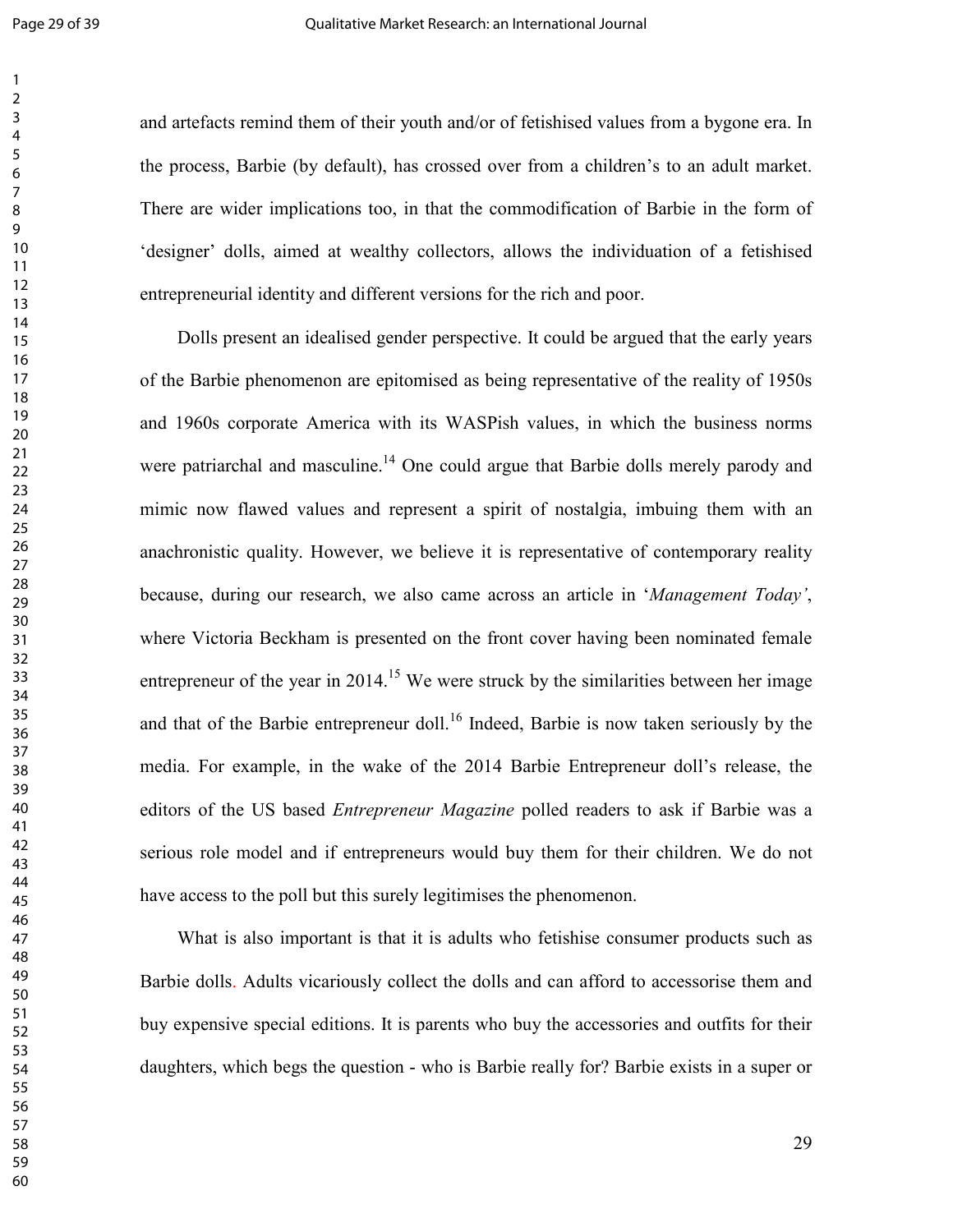hyper-feminised environment. It is all about Barbie - her companion Ken seldom shares the limelight. In comparison, he is treated like a lump of plastic and has been given no equalised entrepreneurial status or persona. Ironically, it is he who is silent and silenced thus *reversing* gender roles and discrimination.

 Why is this discussion important? It is because discussing gendered identity via the medium of Barbie allows us as scholars to consider issues such as commodification, sexuality, fetishisation etc. in a relatively 'safe' environment.<sup>17</sup> We argue that discussing a plastic object/subject is preferable to exploring such sensitive issues with real life subjects. Moreover, it is important because consideration of Barbie Entrepreneur merely as a child's doll disguises the sexualisation of the adopted entrepreneurial identity and obscures the symbolic violence (Bourdieu, 2004) done to its reality.

reversing gender roles and discrimination.<br>Mhy is this discussion important? It is because discussing gendered identity im of Barbie allows us as scholars to consider issues such as commodificity, fetishisation etc. in a r The value of Barbie Entrepreneur dolls goes far beyond its economic importance as a commodified fetish that reaches into households internationally (Walsh, 2010) attaching itself to object, people, place and played experience. This piece responds to Mick's (2003) call for research on fetishes and the cross-fertilisation of disciplines (entrepreneurship and management studies) thereby developing theoretical, conceptual and empirical synergies that deepen our understanding. We illuminate and contribute to extant research on fetishism and consumption and on gendered entrepreneurial identity. This study is important because, according to Holmes and Schnurr (2006), negative perceptions of female identity can be reclaimed and reinterpreted positively by framing 'doing femininity' at work as normal, unmarked, and effective workplace behaviour, instead of enacting contested parodic instantiations of workplace femininity.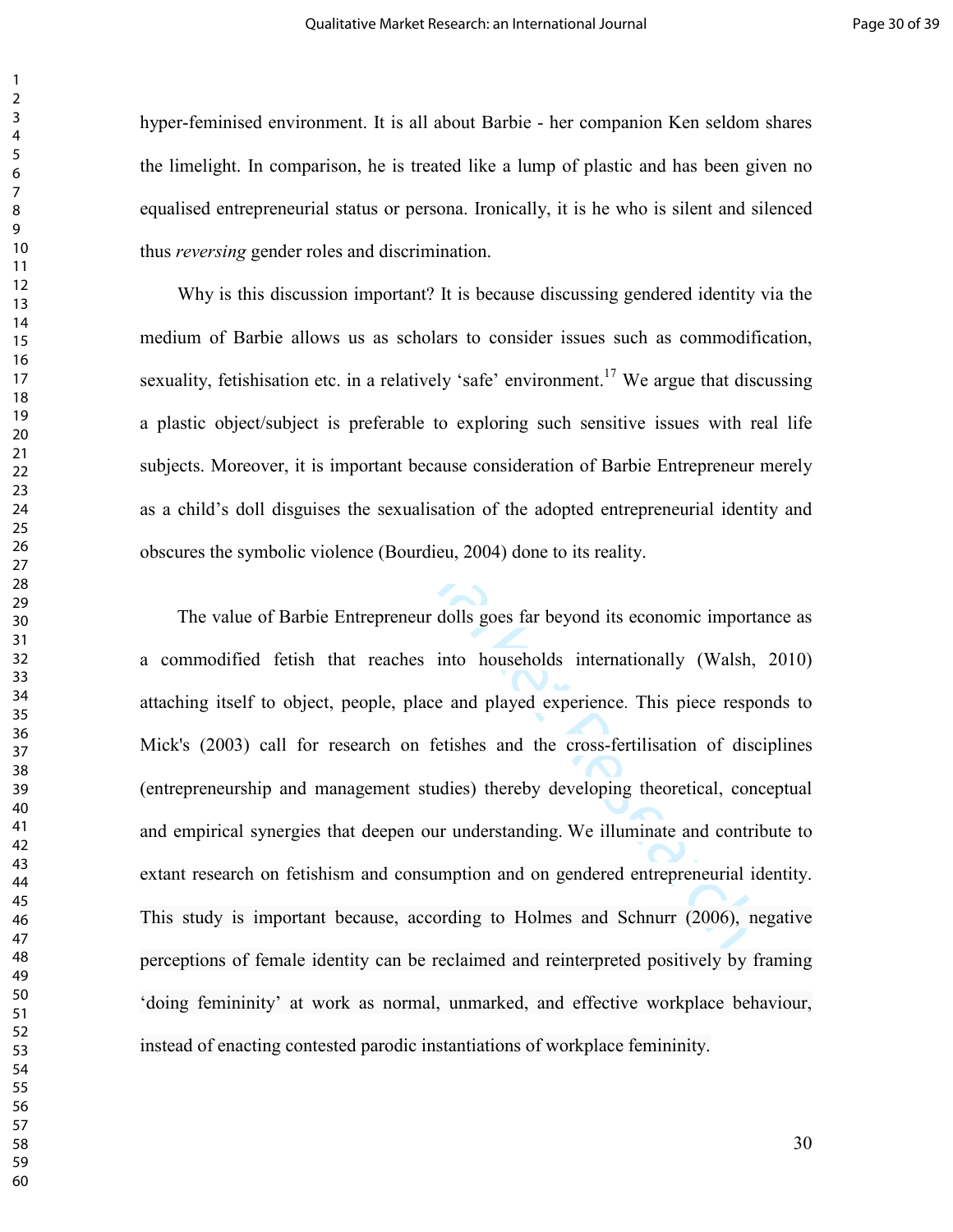## **References**

Achtenhagen, L., Welter, F. (2011). Surfing on the ironing board – the representation of women's entrepreneurship in German newspapers. *Entrepreneurship and Regional Development*; **23**(9-10), pp.763-786.

H., Marlow, S. (2012). Exploring the dynamics of gender, feminism and<br>reneurship: advancing debate to escape a dead end? *Organization*, **19**(5), pp.5<br>reson, A.R. (1995). *Enterprise in Arcadia* unpublished PhD thesis, Uni Ahl, H., Marlow, S. (2012). Exploring the dynamics of gender, feminism and entrepreneurship: advancing debate to escape a dead end? *Organization,* **19**(5), pp.543- 562.

Anderson, A.R. (1995). *Enterprise in Arcadia* unpublished PhD thesis, University of Stirling, Stirling.

Anderson, G., (2008). *Cityboy: Beer and Loathing in the Square Mile*. London: Headline Book Publishing.

Attfield, J. (1996). Barbie and Action Man: Adult toys for girls and boys 1959-93. In P. Kirkham (Ed.) *The Gendered Object*, Manchester, Manchester University Press.

Banks, M. (2008). *Using Visual Data in Qualitative Research*. London: Sage.

Belk, W.R., Ger, G., Askegaard, S. (2000) 'The Missing Streetcar Named Desire', in S. Ratneshwar, D.G. Mick and C. Huffman (Eds.) *The Why of Consumption*, London: Routledge. pp. 98-119.

Belk, W.R., Ger, G, Askegaard, S. (2003). The Fire of Desire: A Multisited Inquiry into Consumer Passion, *Journal of Consumer Research*, **30**(3), pp.326-351.

Belk, R.W., Wallendorf, M. (1990) 'The Sacred Meanings of Money', *Journal of Economic Psychology*, **11**(1), pp.35-67.

Bem, S. L. (1993). *The Lenses of Gender: Transforming the debate on sexual inequality*. New Haven, CT: Yale University Press.

Berger, J., Mohr, J. (2016). *Another Way of Telling.* London, Oxford, New York, New Delhi, Sydney: Bloomsbury.

Berger, J., Mohr, J. (1989), *A Seventh Man: Migrant Workers in Europe,*  Harmondsworth: Penguin Books.

Bignell, J. (1999). *Barbie and Action Man: Indeterminate and Overdetermined Gender in the Culture of Toys***.** Paper presented at the 'Anti-Bodies' conference, Buckinghamshire Chilterns University College, 1999.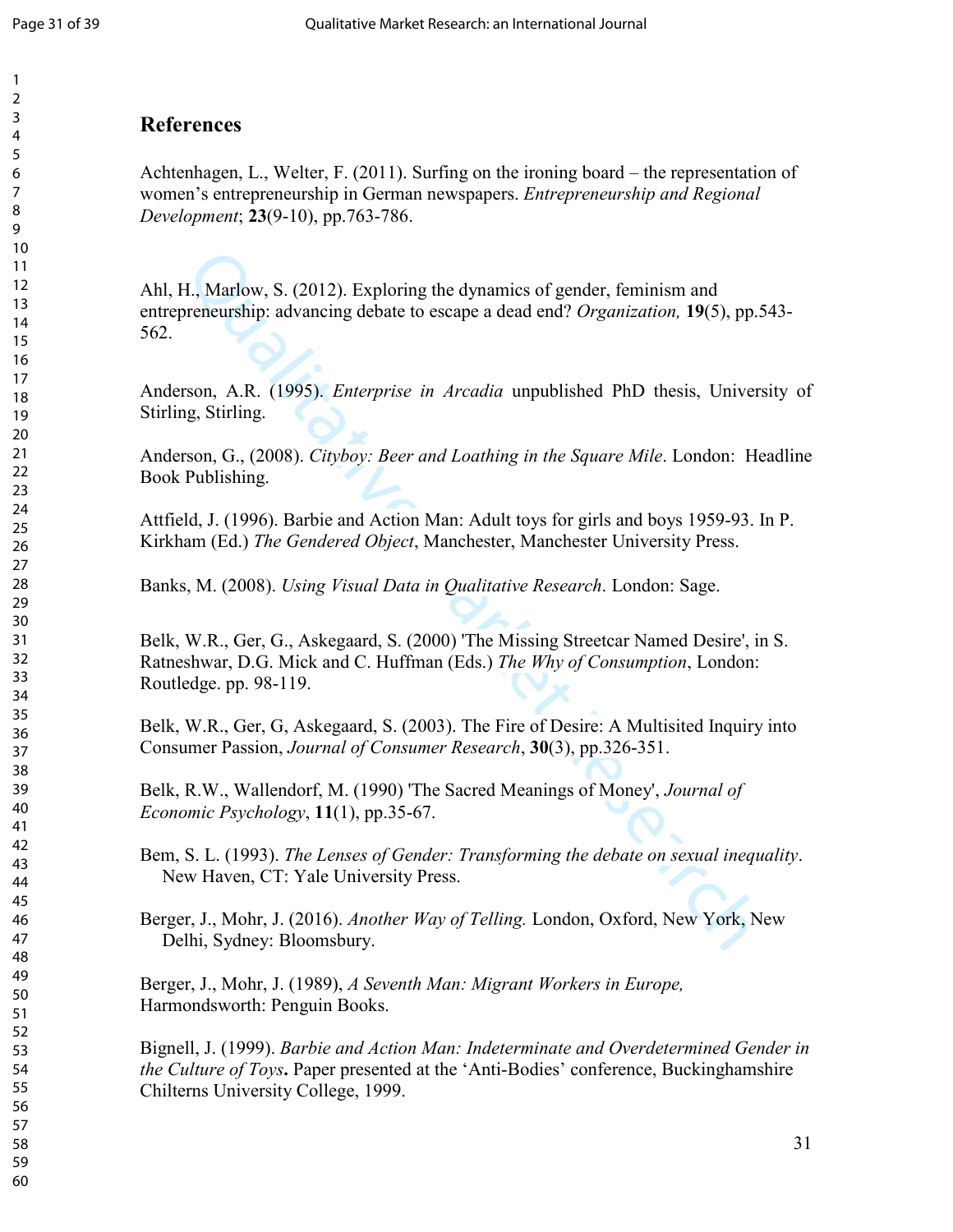Billig, M. (1999). 'Commodity Fetishism and Repression: Reflections on Marx, Freud and the Psychology of Consumer Capitalism', *Theory & Psychology*, **9**(3), pp.313-329.

Bohm, S., Batta, A. (2010) 'Just Doing It: Enjoying Commodity Fetishism with Lacan', *Organization*, **17**(3), pp.345-361.

dieu, P. (2004). Gender and Symbolic Violence. In Scheper-Hughes, N. and<br>gios, P.I. (Fds.) *Fiolence in War and Peace: An Anthology*. Maldon MA, Oxfo<br>fetoria: Blackwell Publishing pp.339 – 342.<br>emni, E. (1999). Gender Ster Bourdieu, P. (2004). Gender and Symbolic Violence. In Scheper-Hughes, N. and Bourgios, P.I. (Eds.) *Violence in War and Peace: An Anthology.* Maldon MA, Oxford and Victoria: Blackwell Publishing pp.339 – 342.

Campenni, E. (1999). Gender Stereotyping of Children's Toys: A Comparison of Parents and Nonparents. *Sex Roles*, **40**(1), pp.121–138.

Chandler, D. (2007) '*Semiotics: The Basics'*, London: Routledge.

Christensen, L.T., Askegaard, S., (2001). Corporate identity and corporate image Revisited: a semiotic perspective, *European Journal of Marketing,* **35**(3/4), pp.292-315.

Clarke, J. (2011). Revitalizing Entrepreneurship: How visual symbols are used in entrepreneurial performances. *Journal of Management Studies*, **48**(6), pp.1365-1391.

Cluley, R., Dunne, S. (2012). Commodity Narcissism. *Marketing Theory*, **12**(3), pp.251- . .

Connell, R.W. (2005). *Masculinities.* Second Edition. Berkeley, CA: University of California Press.

Connell, R.W., Messerschmidt, J.W. (2005). Hegemonic Masculinity: Rethinking the Concept. *Gender and Society*, **19**(6) pp.829-859.

Cox, D.R., (1977). Barbie and her playmates. *Journal of Popular Culture,* **11**(2), pp.303- 307.

Crawford, G.C., Dimov, D., McKelvey, B., (2016). Realism, Empiricism, and Fetishism in the Study of Entrepreneurship. *Journal of Management Inquiry,* **25**(2), pp.168-170.

Dillon, G.L. (2004). Montage/Critique: Another Way of Writing Social History, *Postmodern Culture,* **14**(2). DOI: 10.1353/pmc.2004.0005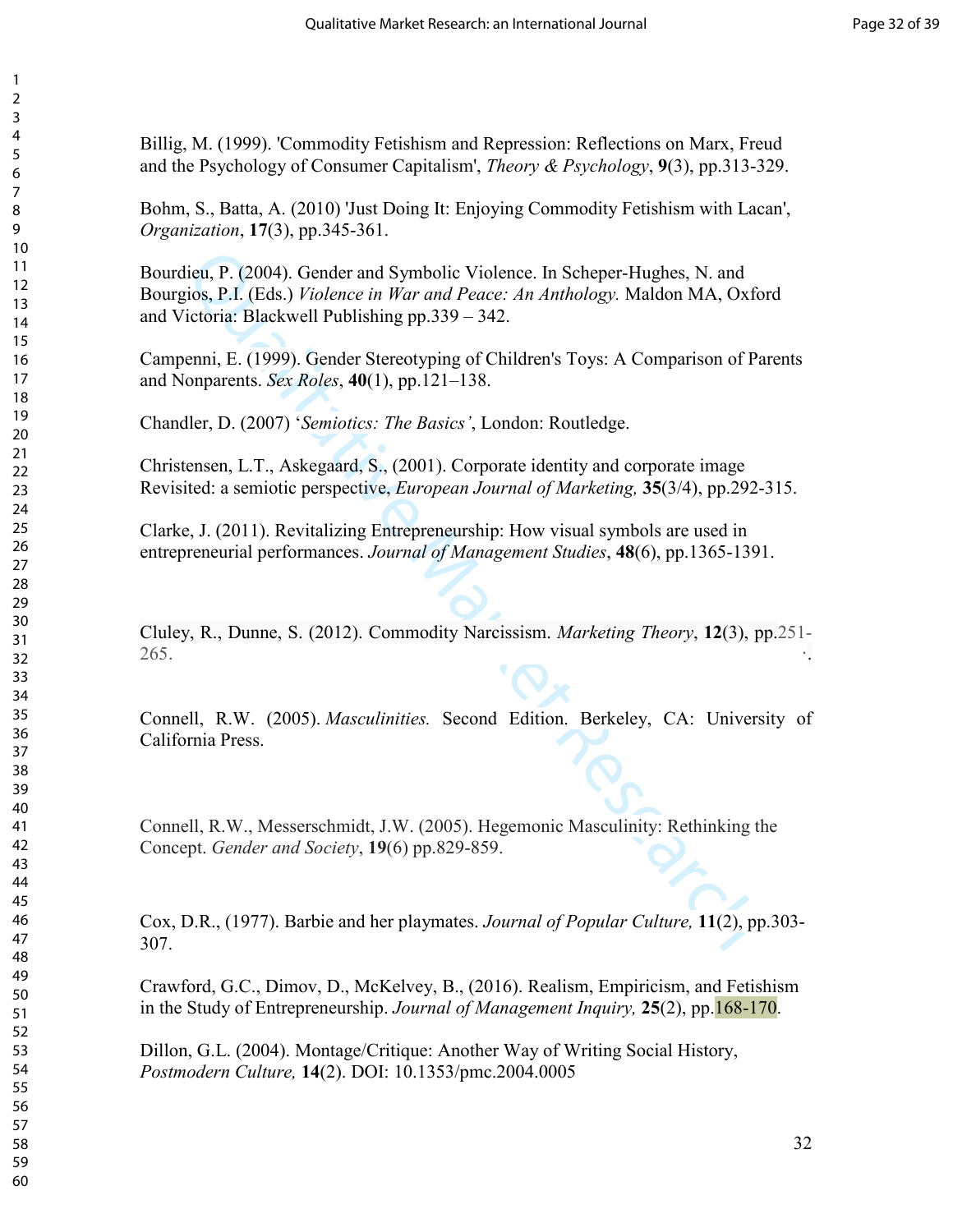Dittmar, H., Halliwell, E., Ive, S. (2006). Does Barbie make girls want to be thin? The effect of experimental exposure to images of dolls on the body image of 5- to 8-year-old girls. *Developmental Psychology*, **42**(2), pp.283-292.

Donaghue, N. (2017). Seriously Stylish: Academic Femininities and the Politics of Feminism and Fashion in Academia. In A. S. Elias, Gill, R. and Scharff, C. (Eds.) *Aesthetic Labour: Rethinking Beauty Politics in Neoliberalism* London: Palgrave Macmillan, pp. 231-246.

etic Labour: Rethinking Beauty Politics in Neoliberalism London: Palgrave<br>
illan, pp. 231-246.<br>
1, S., Warch, L. (2008), Constructing narratives of enterprise: clichés and<br>
sp. S., Warch, L. (2008), Constructing narrative Down, S., Warren, L. (2008), Constructing narratives of enterprise: clichés and entrepreneurial self-identity. *International Journal of Entrepreneurial Behaviour and Research*, **14**(1), pp.4-23.

DuCille, A. (1994). Dyes and Dolls: Multicultural Barbie and the Merchandising of Difference. *Differences*, **6**(1).

Eikhoff, D.R., Summers, J., Carter, S. (2013). Women doing their own thing: media representations of female entrepreneurship; *International Journal of Entrepreneurial Behaviour and Research*; **19**(5), pp.547-564.

Ellis, B.E. (1991). *American Psycho*: New York: Vintage books.

Emmison, M., Smith, P. (2000). *Researching the visual*. London: Sage.

Eriksson-Zetterquist, U. (2008). Gendered role modelling—A paradoxical construction process. *Scandinavian Journal of Management*, **24**(3), pp.259–270.

Francis, B. (2010). Gender, toys and learning. *Oxford Review of Education*, **36**(3), pp.325-344.

Freud, S. (1928). Fetishism. *The International Journal of Psycho-Analysis*, 9, pp.161- 166.

Giazitzoglu, A., Down, S. (2017). Performing entrepreneurial masculinity: An ethnographic account. *International Small Business Journal*, **35**(1). DOI: 10.1177/0266242615599244.

Gill, R., K Kelan, E., M Scharff, C. (2017). A Postfeminist Sensibility at Work. *Gender, Work and Organization*, *24*(3), pp. 226-244.

Ger, G., Belk, R.W., Lascu, D.N. (1993). The Development of Consumer Desire in Marketizing and Developing Economies: The Cases of Romania and Turkey, *Advances in Consumer Research* **20**(1), pp.102-107.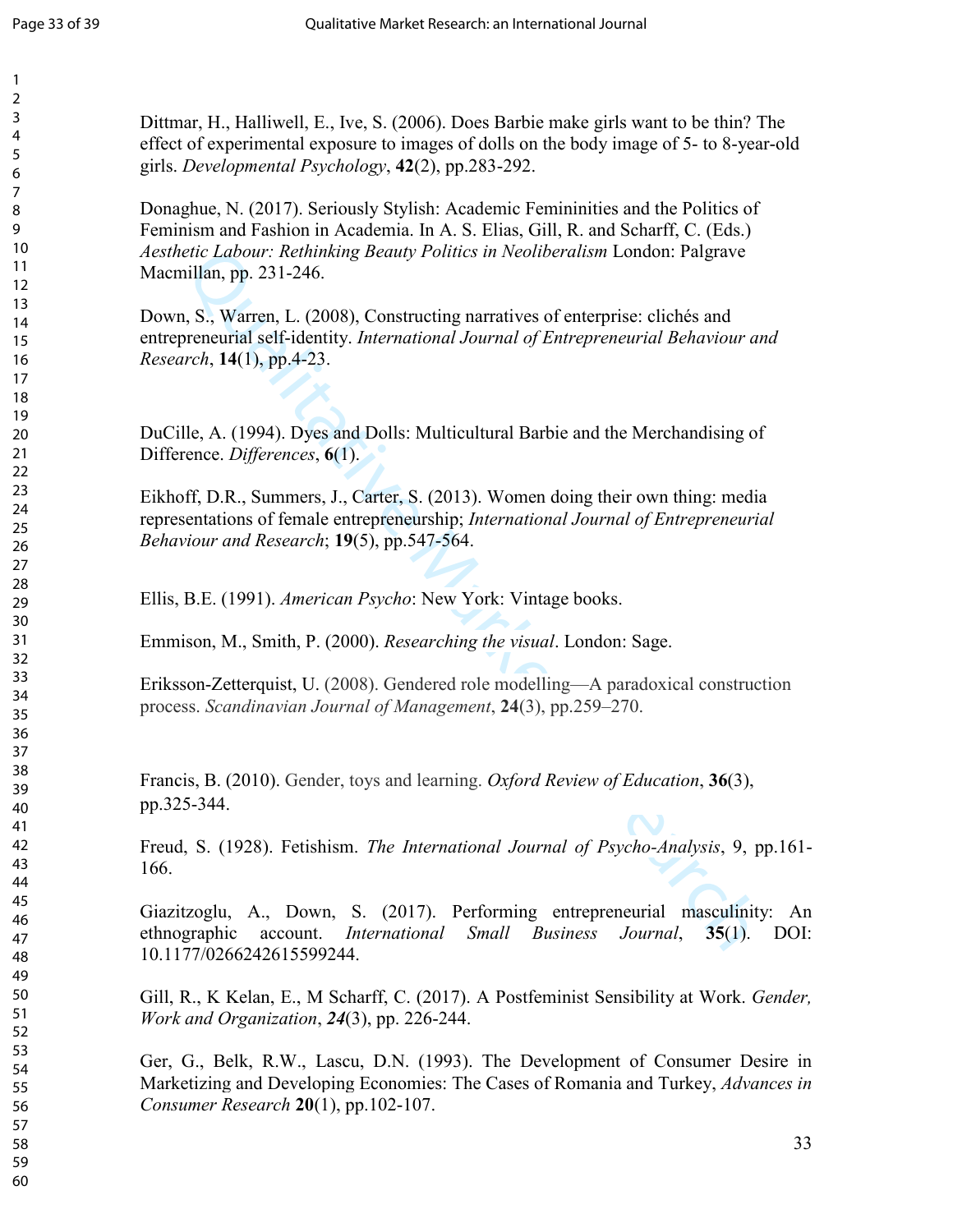Gomez, P.Y., Korine, H. (2008). *Entrepreneurs and Democracy: A Political Theory of Corporate Governance* Cambridge, New York, Melbourne, Madrid, Cape Town, Singapore, Sao Paulo and Delhi: Cambridge University Press.

Graeber, D. (2005) Fetishism as Social Creativity, *Anthropological Theory*, **5**(4), pp.407- 438.

Hall, S. (1973). 'The determinations of news photographs' of news, deviance, social problems and the mass media. London: Constable. in S. Cohen & J. Young(eds). The **Manufacture** 

Hanke, R. (1992). Redesigning Men: Hegemonic masculinity in transition. In S. Craig (Ed.) *Men, Masculinity, and the Media*, Newbury Park, CA: Sage.

Himes, C. (2015). '*Does the Shoe Fit: A deeper look into how princess stories have shaped both our society and our actions'.* Undergraduate senior honors thesis - Ball State – Cardinal Scholar, http://liblink.bsu.edu/catkey/1776016

Holdsworth, A. (1988) *Out of the Dolls House: The Story of Women in the Twentieth Century*. London: BBC Books.

Holmes, J., Schnurr, S. (2006). 'Doing femininity' at work: More than just relational practice. *Journal of Sociolinguistics*, **10**(1), pp. 31–51.

Holter, O.G. (2003). *Can men do it? Men and gender equality-The Nordic experience.* Copenhagen, Denmark: Nordic Council of Ministers.

Jhally, S. (1990). *The Codes of Advertising: Fetishism and the Political Economy of Meaning in the Consumer Society.* New York: Routledge.

S. (1973). "The determinations of news photographs' of news, deviance, social<br>cause and the mass modia. London: Constable. in S. Cohen & J. Young(cds). The<br>facture<br>e, R. (1992). Redesigning Men: Hegemonic masculinity in tr Jones, S. (2014). Gendered Discourses of Entrepreneurship in UK Higher Education: The fictive entrepreneur and the fictive student *International Small Business Journal* **32** (3): pp.237-258.

James, E.L. (2011). *Fifty Shades of Grey.* London: Vintage Books.

Jones, C., Spicer, A. (2005). The Sublime Object of Entrepreneurship. *Organization,* **12**(2), pp.223-246.

Johnson, K.P., Lennon, S.J. (1999). *Appearance and Power (Dress, Body, Culture).*  London: Bloomsbury Academic.

Jordon, E., Curran, A. (1995). Warrior Narratives in the kindergarten classroom: Renegotiating the social contract? *Gender and Society*, 9, pp.727-43.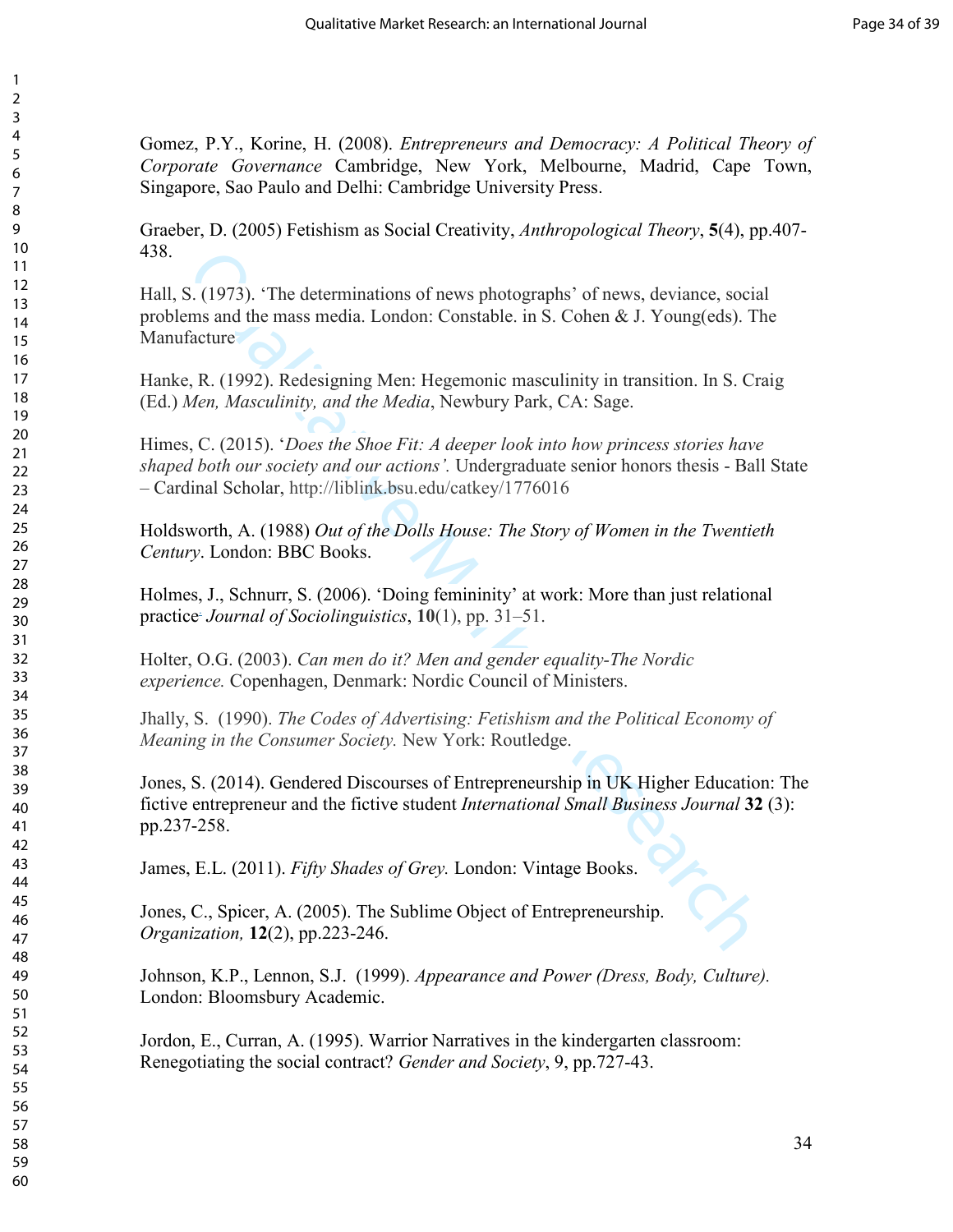| Keeble, C., Law, G.R., Barber, S. and Baxter, P.D. (2015) Choosing a Method to Reduce<br>Selection Bias: A Tool for Researchers. Open Journal of Epidemiology, 5, 155-162.                                                 |
|----------------------------------------------------------------------------------------------------------------------------------------------------------------------------------------------------------------------------|
| Kitch, C. (2001). The Girl on the Magazine Cover: The Origins of Visual Stereotypes in<br>American Mass Media, Chapel Hill: University of North Carolina Press.                                                            |
| Koller, V. (2004). Metaphor and gender in business media discourse: A<br>critical cognitive study. London: Palgrave MacMillan.                                                                                             |
| Langer, R. (2007) Marketing, Prosumption and Innovation in the Fetish Community, in<br>B. Cova, R. Kozinets and A. Shankar (Eds.) Consumer Tribes, Oxford, U.K:<br>Butterworth-Heinemann. pp.243-259.                      |
| Lewis, P. (2014). Postfeminism, Femininities and Organization Studies: Exploring a New<br>Agenda. Organization Studies, 35(12), pp.1-22.                                                                                   |
| Lord, M.G. (2004). Forever Barbie: The Unauthorized Biography of a Real Doll. Walker.                                                                                                                                      |
| Ljunggren E., Kolvereid, (1996). New Business Formation: Does Gender Make a<br>Difference. Women in Management Review. 11(4), pp.3-12.                                                                                     |
| Marx, K. (2000). The Fetishism of the Commodity and the Secret Thereof. In Capital.<br>A Critique of Political Economy. Volume I. Book One. Progress Publishers, Moscow,<br>USSR.                                          |
| Messner, M.A., (2000). Barbie Girls versus Sea Monsters: Children Constructing Gender,<br>Gender and Society, 14(6), pp.765-784.                                                                                           |
| Mick, D.G. (2003), Editorial, Journal of Consumer Research, 29(4), pp.455-462.                                                                                                                                             |
| Miklitsch, R. (1996). The Commodity-Body-Sign: Toward a General Economy of<br>"Commodity Fetishism", Cultural Critique 33, pp.5-40.                                                                                        |
| Miles, M.B., Huberman, A.M., Saldana, J. (2013). Qualitative Data Analysis: A Methods<br>Sourcebook, London: Sage.                                                                                                         |
| Nadin, S., Jones, S., Smith, R. (2017). Heroines of Enterprise: Post-recession media<br>representations of well-respected female-entrepreneurs. Working paper.                                                             |
| Nicholson, L., Anderson, A.R. (2005). News and nuances of the entrepreneurial<br>metaphor: linguistic games in entrepreneurial sense-making and sense-giving.<br>Entrepreneurship, Theory and Practice; 29(2), pp.153-172. |
| Ogbor, J. (2000). Mythicizing and Reification in Entrepreneurial discourse: Ideology<br>critique of entrepreneurial studies, Journal of Management Studies; 37(5), pp.605-35.                                              |
| 35                                                                                                                                                                                                                         |
|                                                                                                                                                                                                                            |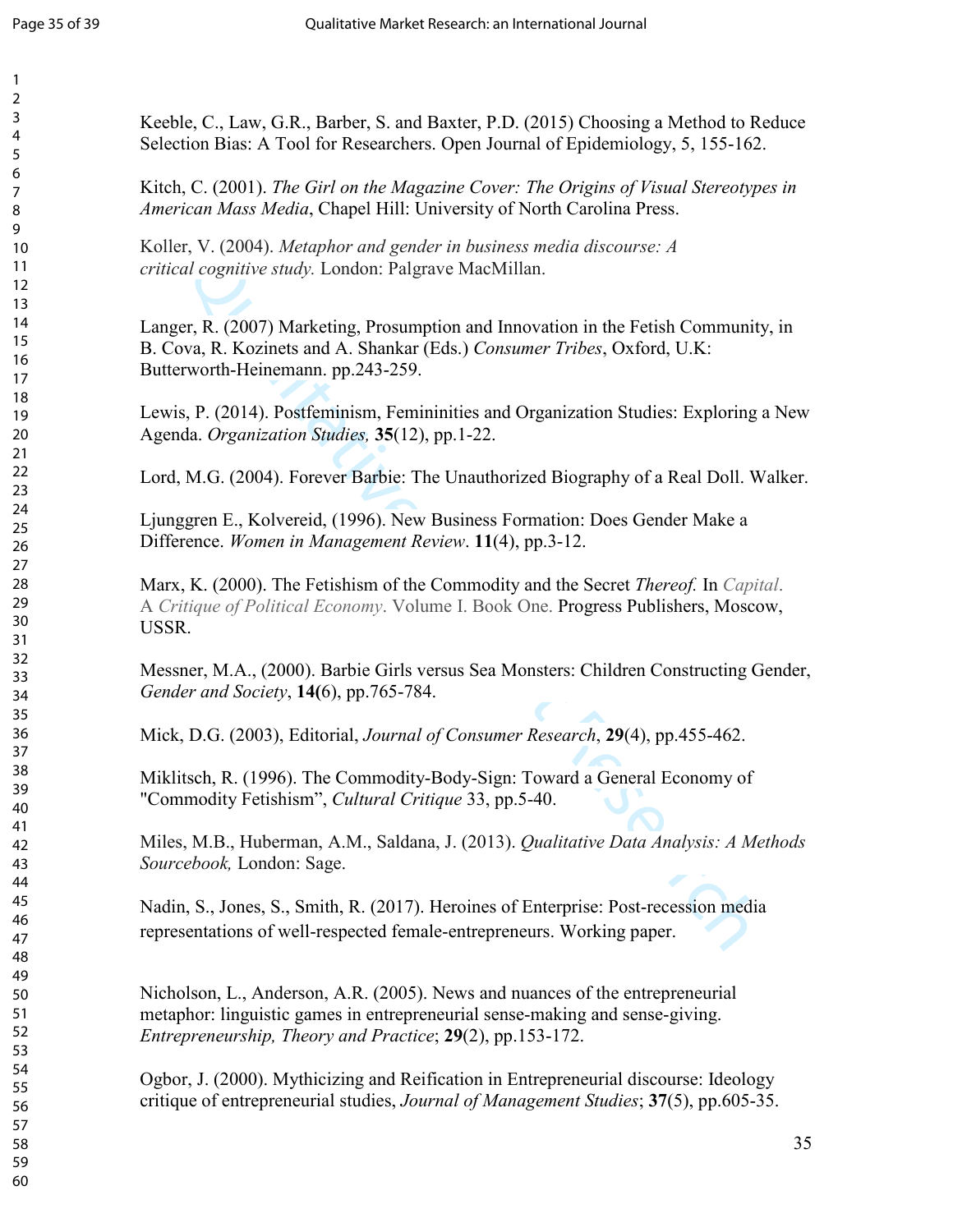O'Donnell, K.A. (1999). Good Girls Gone Bad: The Consumption of Fetish Fashion and the Sexual Empowerment of Women, *Advances in Consumer Research,* **26**(1), pp.184- 189.

Pietz, W. (1985). The Problem of the Fetish, I, Res 9 (Spring), pp. 5-17.

Pietz, W. (1987). The Problem of the Fetish, II, Res 13 (Spring) pp. 23-45.

W. (1987). The Problem of the Fetish, II, Res 13 (Spring) pp. 23-45.<br>
D. F., Beck, C. T. (2014). Essentials of nursing research: Appraising evidence<br>
gypractice. Philadelphia, PA: Wolters Kluwer/Lippincott/Williams & Wilki Polit, D. F., Beck, C. T. (2014). Essentials of nursing research: Appraising evidence for nursing practice. Philadelphia, PA: Wolters Kluwer/Lippincott/Williams & Wilkins Health.

Pritchard, K; Mackenzie-Davey, K., Cooper H (2016). Barbie and "the plastic sexualisation of the entrepreneur", Gender, Work and Organization Conference, Keele June, 2016.

Radu, M., & Redien-Collot, R., (2008). The Social Representation of Entrepreneurs in the French Press: Desirable and Feasible Models? *International Small Business Journal,* (3), pp. 259-298.

Reeves. M. (2010). *Women in Business: Theory, Case Studies, and Legal Challenges*. London: Routledge.

Rheingold, H.L, Cook, K.V. (1975). The Contents of Boys and Girls Rooms as an index of potential behaviour. *Child Development*, **46**(2), pp.459-456.

Rogers, M.F. (1999). *Barbie Culture*. Thousand Oaks, CA: Sage.

Rouse, J., Treanor, L., & Fleck, E. (2013). The gendering of entrepreneurship: theoretical and empirical insights. *International Journal of Entrepreneurial Behaviour and Research*, **19**(5), pp. 452-459.

Saguy, T., Quinn, D.M., Davido, J.F., Prato, F. (2010). Interacting Like a Body: Objectification Can Lead Women to Narrow Their Presence in Social Interactions. *Psychological Science,* **21**(2), pp. 178-82.

Sahlins. M. (1976). *Culture and Practical Reason*. Chicago: University of Chicago Press.

Schiermer. B. (2011). Quasi-objects, Cult Objects and Fashion Objects On Two Kinds of Fetishism on Display in Modern Culture*. Theory, Culture and Society,*  (1).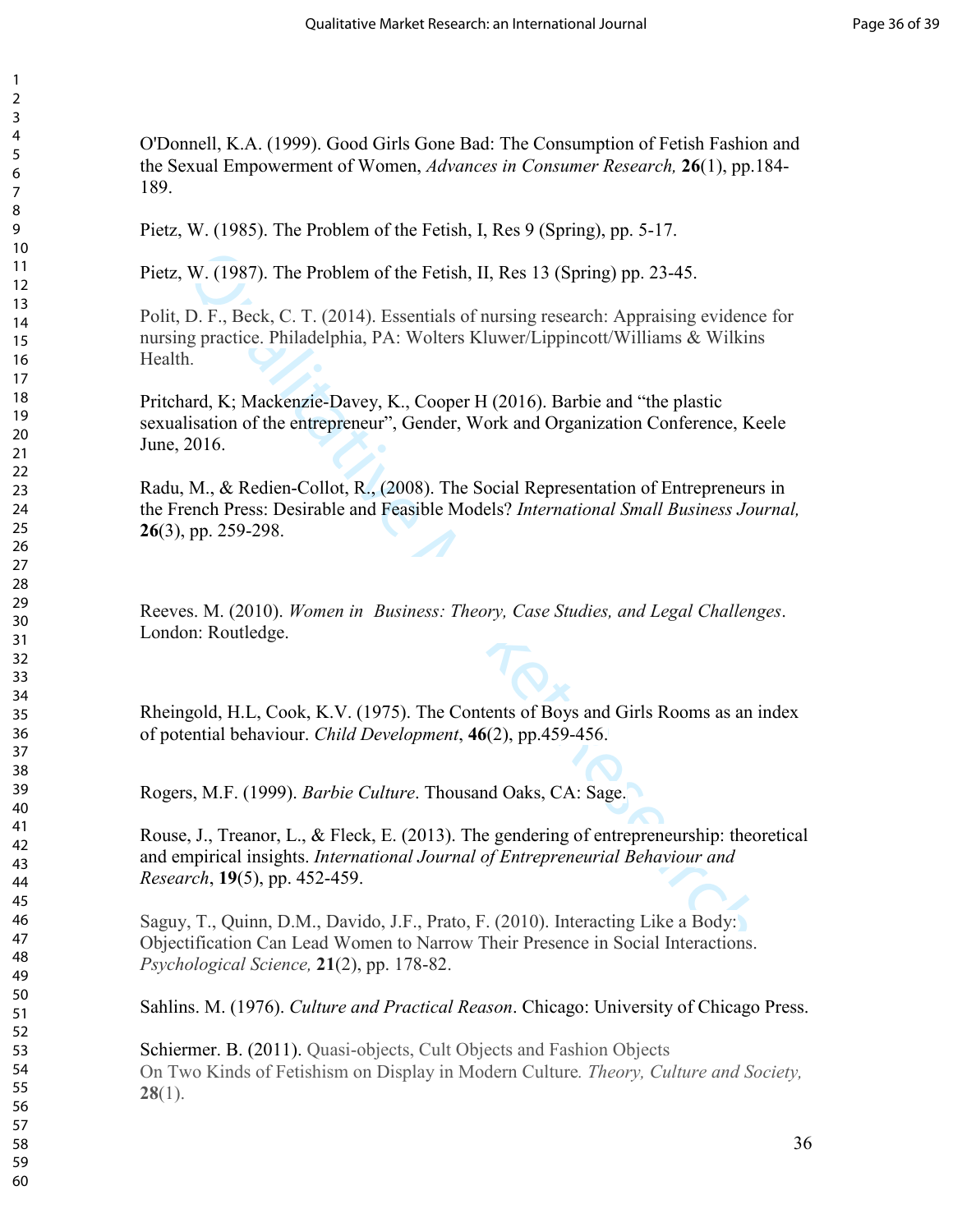| Schoute             |
|---------------------|
| Ethnogr             |
|                     |
| Schroed             |
| Commu.              |
| Schroed             |
| Represe             |
| Advertis            |
| pp.65-8             |
|                     |
| Schroed             |
| <b>Advertis</b>     |
|                     |
| Shaw, E             |
| for firm            |
| pp.25-4             |
|                     |
| Smith, I            |
| Entrepre            |
| 163.                |
|                     |
| Smith, I            |
| Identity            |
| Gender,             |
| Smith, I            |
| <b>Matters</b>      |
|                     |
| Smith, I            |
| Dublin.             |
|                     |
| Smith, l            |
| ghetto,             |
|                     |
| Smith R<br>Entrepre |
| Entrepr             |
|                     |
| Smith, I            |
| Gender              |
|                     |
| Spicer,             |
|                     |
|                     |
|                     |
|                     |
|                     |

n, J.W., McAlexander, J.H. (1995). Subcultures of Consumption: An aphy of the New Bikers, *Journal of Consumer Research* 1, pp.43-61.

Schroeder, J.E. (2009). Fetishization, in W. Donsbach (ed.) *International Encyclopedia of Communication*, Volume 4, Oxford: Wiley-Blackwell, pp.1803-1808.

Qualitative Market Research ler, J.E. Borgerson, J.L. (2003). Dark Desires: Fetishism, Ontology, and Intation in Contemporary Advertising, in T. Reichert and J. Lambiase (eds.) *Sex in Advertising: Perspectives on the Erotic Appeal,* Mahwah: Lawrence Erlbaum Associates. 7.

ler, J.E, Zwick, D. (2004). Mirrors of Masculinity: Representations and Identity in Againg Images, *Consumption Markets and Culture*, **7**(1), pp.21-52.

 $E_{\text{A}}$ , Marlow, S., Lam, W., (2009). Gender and entrepreneurial capital: implications for firm performance", *International Journal of Gender and Entrepreneurship*, **1**(1),  $\overline{1}$ .

R. (2009). The Diva Cycle as an Alternative Social Construction of Female eneurship. *International Journal of Entrepreneurship and Gender*, **1**(2), pp.148–

R., (2010). Masculinity, Doxa and the Institutionalisation of Entrepreneurial in the Novel City Boy, *The International Journal of Entrepreneurship and Gender*, **2**(1), pp.27-48.

R., (2012). Fashioning gendered entrepreneurial identities, *ISBE Enterprising Magazine*, February Edition.

R., (2012). *Images, forms and presence outside and beyond the pink ghetto*, ISBE Dublin.

R. (2014). Images, forms and presence outside and beyond the pink Gender in Management: An International Journal, 29(8), pp.466-486.

 $\lambda$ . (2014). Assessing the contribution of the 'Theory of Matriarchy' to the eneurship and Family Business literatures. *International Journal of Entrepreneurship and Gender.* **6**(3), pp.255–275.

R. (2014a). Images, Forms and Presence outside and beyond the Pink Ghetto. *in Management.* **29**(8), pp.466–486.

A., Jones, C. (2009). *Unmasking the Entrepreneur*. Cheltenham: Edward Elgar.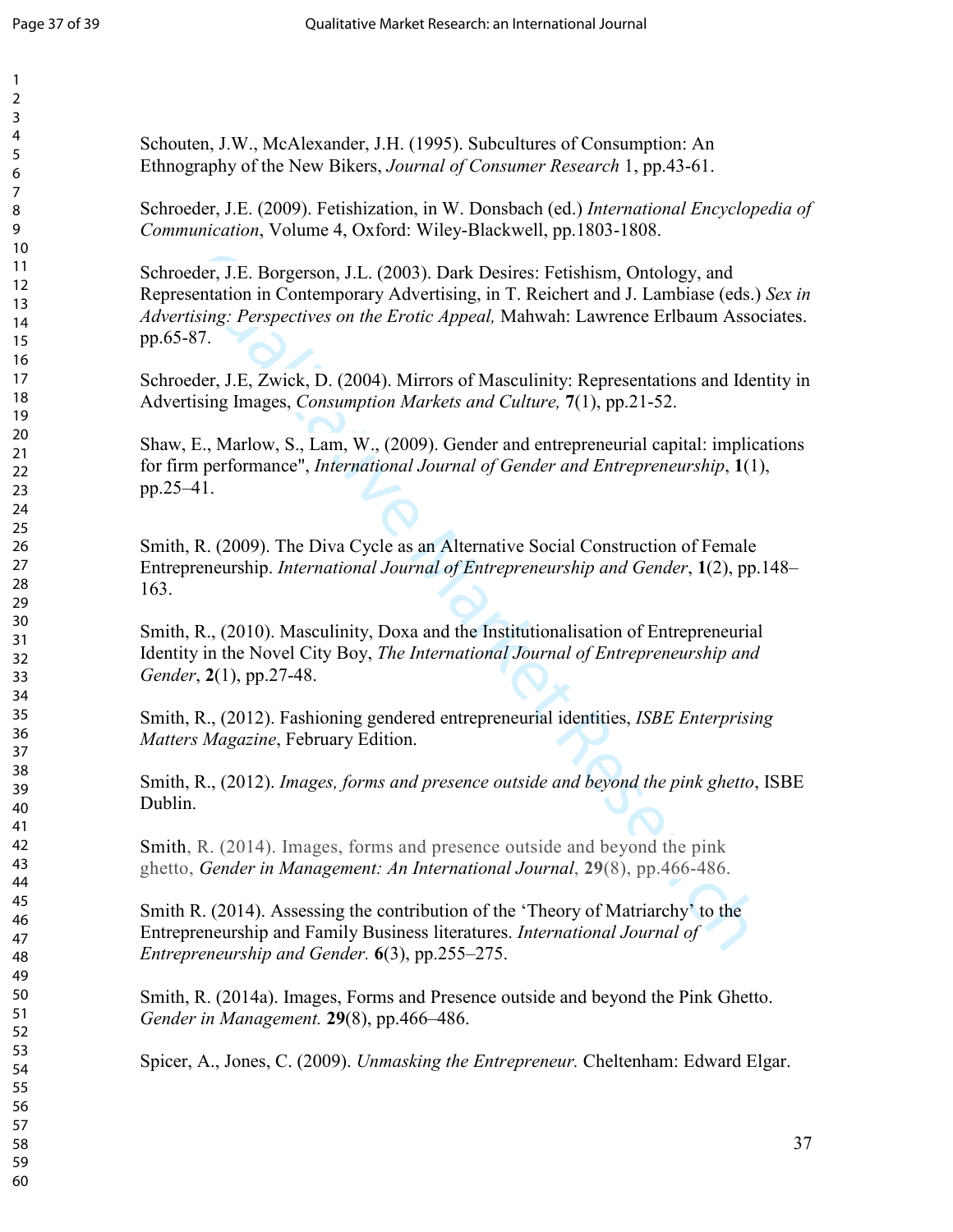Spigel, L. (2001). Barbies without Ken: Femininity, Feminism, and the Art–Culture System. In Spigel, L (Ed.) *Welcome to the Dream house: Popular media and postwar suburbs*. London: Duke University Press.

Stcherbatcheff, B. (2010). *Confessions of a City Girl*. London: Virgin Books.

van der Hoort B, Guterstam A, Ehrsson H.H, (2011). Being Barbie: The Size of One's Own Body Determines the Perceived Size of the World. *PLoS ONE,* **6**(5).

Walkerdine, V. (2003). Reclassifying Upward Mobility: Femininity and the neo-liberal subject. *Gender & Education*, **15**(3).

Walsh, A. (2010) 'The Commodification of Fetishes: Telling the Difference Between Natural and Synthetic Sapphires, *American Ethnologist*, **37**(1), pp.98-114.

### **End Notes**

 $\overline{a}$ 

er Hoort B, Guterstam A, Ehrsson H.H., (2011). Being Barbic: The Size of<br>Body Determines the Perceived Size of the World. *PLoS ONE*, 6(5).<br>
Ecrdine, V. (2003). Reclassifying Upward Mobility: Femininity and the neo-lib-<br> <sup>1</sup> The theory of Hegemonic masculinity recognises multiple masculinities that vary across time, culture and the individual. Hegemonic masculinity is defined as the current configuration of practice that legitimises men's dominant position in society and justifies the subordination of women. Conceptually, it explains how and why men maintain dominant social roles over women, and other gender identities. The concept of emphasised femininity revolves around the idea that women have to display an emphasised version of their femininity to counter male displays of masculine hegemony. Both exaggerated concepts cause males and females to act a certain way, or look a certain way.

 Social representations result from perceptive and cognitive constructions of reality and transform social objects (people, contexts, situations) into symbolic categories (values, beliefs, ideologies).

<sup>&</sup>lt;sup>3</sup> Media representations 1) influence, whether women perceive entrepreneurship as desirable and attainable and the impact entrepreneurial aspirations; and 2) shape how key stakeholders such as bankers or clients view and interact with female business owners, thereby impacting women entrepreneurs' business relations and opportunities.

<sup>&</sup>lt;sup>4</sup> For a discussion of the concept of power blouses see https://www.standard.co.uk/fashion/how-to-workthe-gillian-anderson-power-blouse-8651814.html but a power blouse is a silk, super-soft, perfectly pressed blouse. Power blouses are associated with designer labels such as 'French label Equipment' or Calvin Klein.

<sup>&</sup>lt;sup>5</sup> We are minded of the work of Spicer and Jones (2005) and their notion of the sublime object of entrepreneurship and the entrepreneur as an (phantasmic) object of desire.

For an overview of the Barbie phenomenon see Lord (2004) and Gomez and Korine (2008).

 A meme is an element of culture or system of behaviour passed from one individual to another by imitation or other non-genetic means.

<sup>&</sup>lt;sup>8</sup> Nevertheless, it must be stressed that Bignall (1999) discusses adult porn sites associated with the Barbie phenomenon. It would be easier to concentrate on this aspect for an SI such as this, but it is the fetishisation of an idealised gendered identity that we are interested in. Of interest is what Bignell refers to as the indeterminacy of Barbie's sexual identity i.e. the lack of nipples and female genitalia.